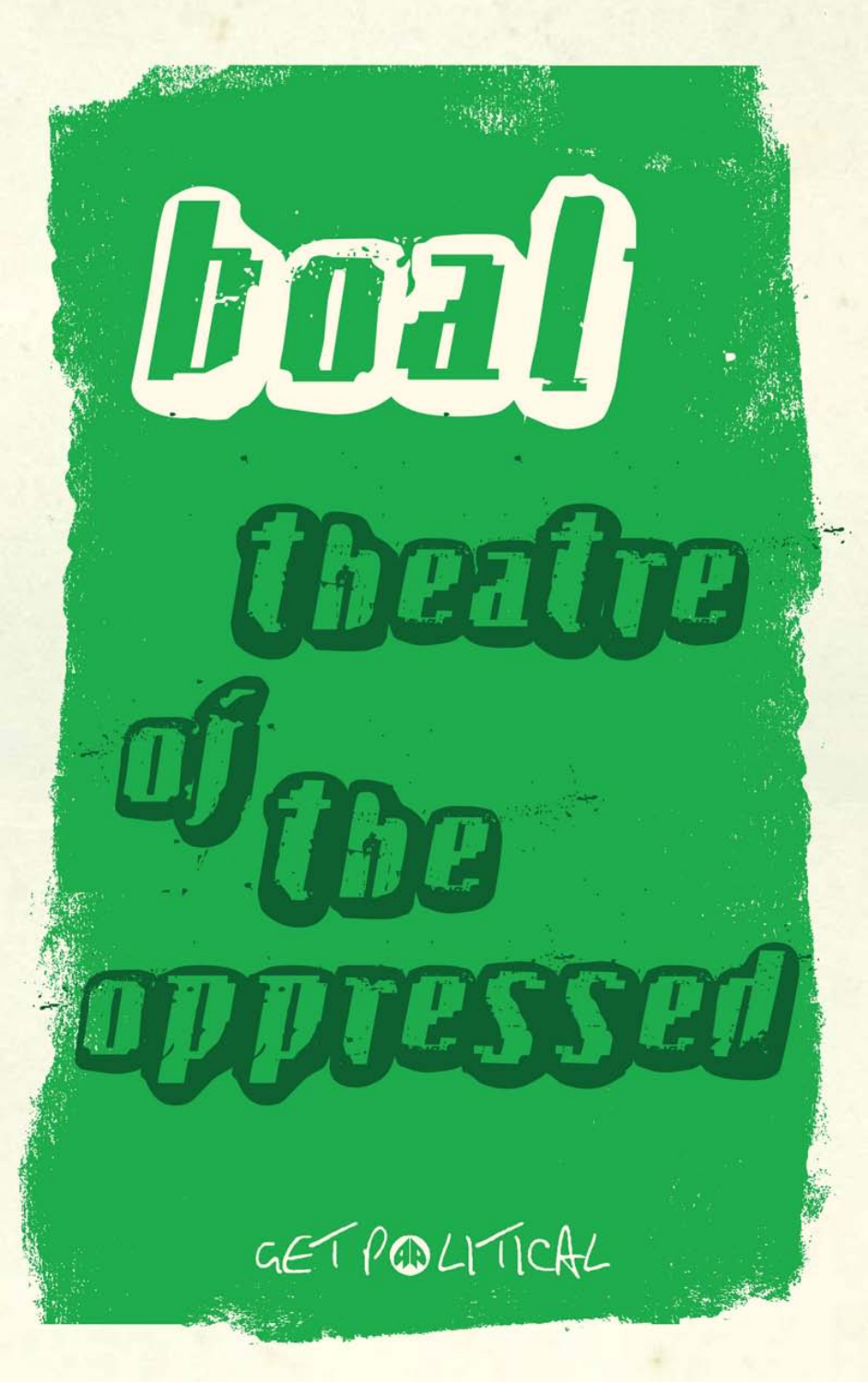## **PREFACE TO THE 1974 EDITION**

This book attempts to show that all theatre is necessarily political, because all the activities of man are political and theatre is one of them.

Those who try to separate theatre from politics try to lead us into error – and this is a political attitude.

In this book I also offer some proof that the theatre is a weapon. A very efficient weapon. For this reason one must fight for it. For this reason the ruling classes strive to take permanent hold of the theatre and utilise it as a tool for domination. In so doing, they change the very concept of what 'theatre' is. But the theatre can also be a weapon for liberation. For that, it is necessary to create appropriate theatrical forms. Change is imperative.

This work tries to show some of the fundamental changes and how the people have responded to them. 'Theatre' was the people singing freely in the open air; the theatrical performance was created by and for the people, and could thus be called dithyrambic song. It was a celebration in which all could participate freely. Then came the aristocracy and established divisions: some persons will go to the stage and only they will be able to act; the rest will remain seated, receptive, passive – these will be the spectators, the masses, the people. And in order that the spectacle may efficiently reflect the dominant ideology, the aristocracy established another division: some actors will be protagonists (aristocrats) and the rest will be the chorus – symbolising, in one way or another, the mass. Aristotle's coercive system of tragedy shows us the workings of this type of theatre.

Later came the bourgeoisie and changed these protagonists: they ceased to be objects embodying moral values, superstructural, and became multidimensional subjects, exceptional individuals, equally separated from the people, as new aristocrats – this is the poetics of *virtù* of Machiavelli.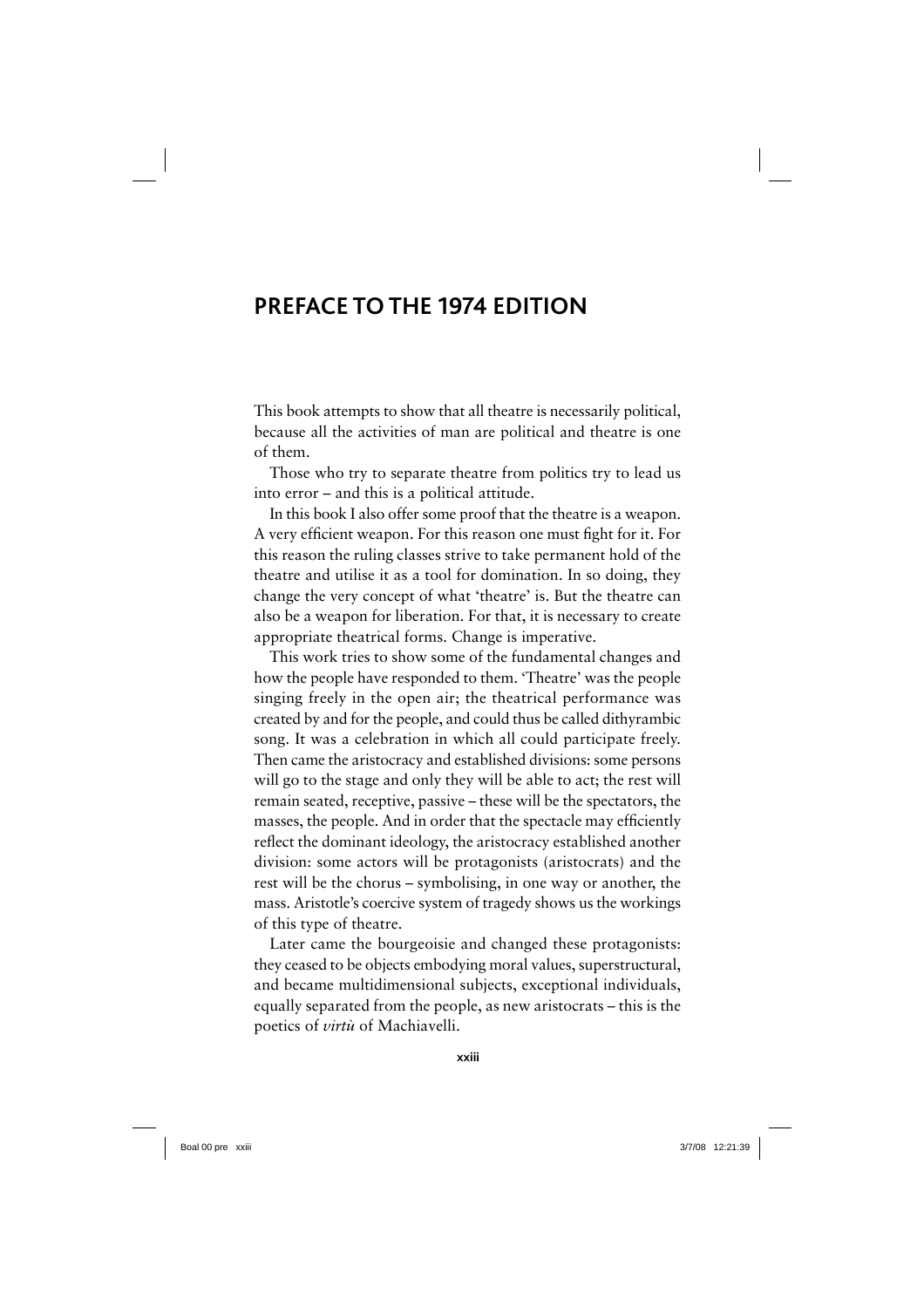Bertolt Brecht reacts to this poetics by taking the character theorised by Hegel as absolute subject and converting him back into an object. But now he is an object of social forces, not of the values of the superstructures. Social being determines thought, and not vice versa.

What was lacking to complete the cycle was what is happening at present in Latin America – the destruction of the barriers created by the ruling classes. First, the barrier between actors and spectators is destroyed: all must act, all must be protagonists in the necessary transformations of society. This is the process I describe in 'Experiments with the People's Theatre in Peru'. Then the barrier between protagonists and choruses is destroyed: all must be simultaneously chorus and protagonist – this is the 'Joker' system. Thus we arrive at the *poetics of the oppressed*, the conquest of the means of theatrical production.

> Augusto Boal Buenos Aires July 1974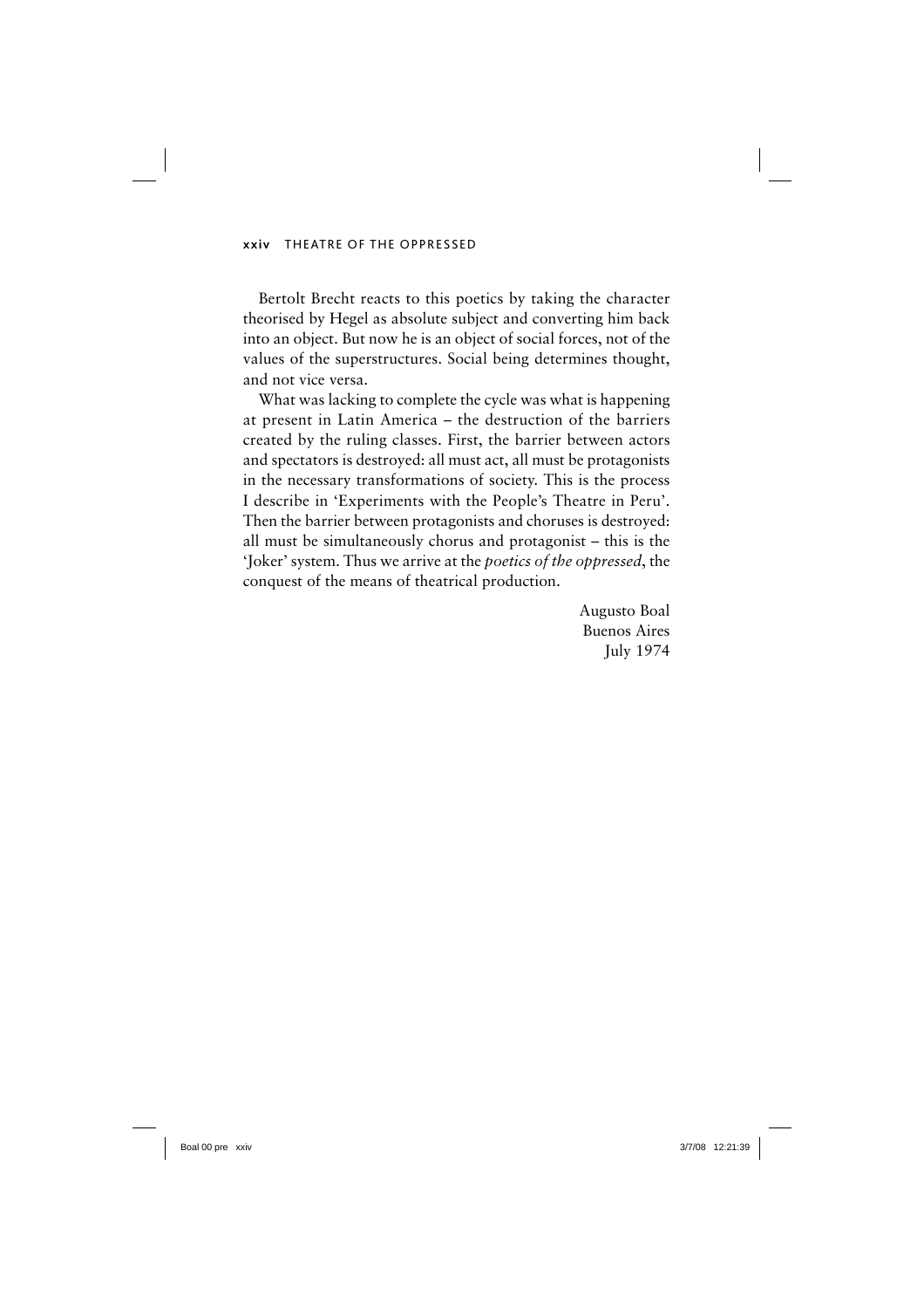**4**

# **POETICS OF THE OPPRESSED**

In the beginning the theatre was the dithyrambic song: free people singing in the open air. The carnival. The feast.

Later, the ruling classes took possession of the theatre and built their dividing walls. First, they divided the people, separating actors from spectators: people who act and people who watch – the party is over! Secondly, among the actors, they separated the protagonists from the mass. The coercive indoctrination began!

Now the oppressed people are liberated themselves and, once more, are making the theatre their own. The walls must be torn down. First, the spectator starts acting again: invisible theatre, forum theatre, image theatre, etc. Secondly, it is necessary to eliminate the private property of the characters by the individual actors: the 'Joker' System.

With the two essays that follow I attempt to close the circle of this book. In them we see some of the ways by which the people reassume their protagonistic function in the theatre and in society.

### Experiments with the People's Theatre in Peru

*These experiments were carried out in August of 1973, in the cities of Lima and Chiclayo, with the invaluable collaboration of Alicia Saco, within the programme of the Integral Literacy Operation (*Operación Alfabetización Integral *[ALFIN]), directed by Alfonso Lizarzaburu and with the participation, in the various sectors, of Estela Linares, Luis Garrido Lecca, Ramón Vilcha, and Jesús Ruiz*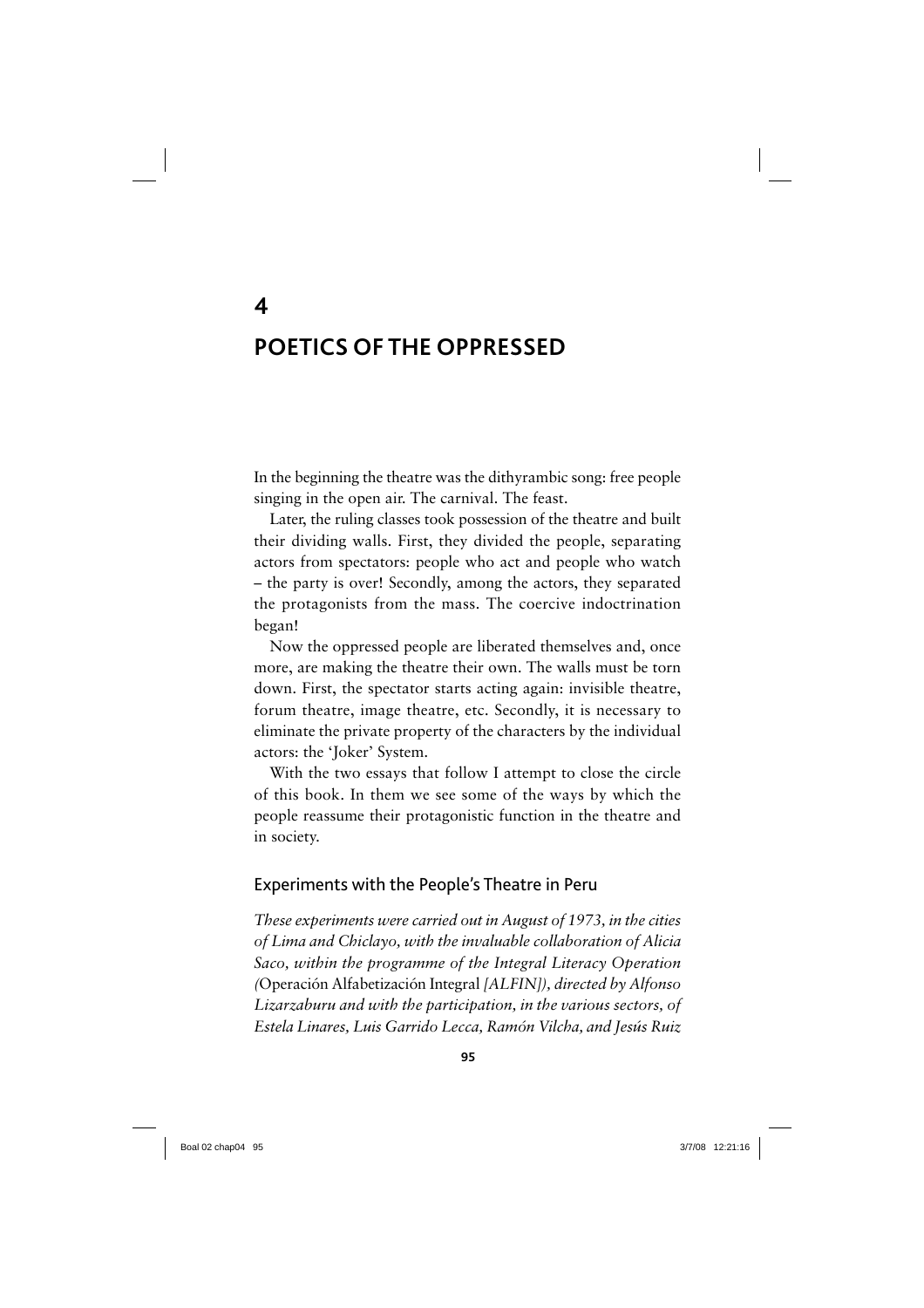*Durand. The method used by ALFIN in the literacy programme was, of course, derived from Paulo Freire.*

In 1973, the revolutionary government of Peru began a national literacy campaign called *Operación Alfabetización Integral* with the objective of eradicating illiteracy within the span of four years. It is estimated that in Peru's population of 14 million people, between 3 and 4 million are illiterate or semi-illiterate.

In any country the task of teaching an adult to read and write poses a difficult and delicate problem. In Peru the problem is magnified because of the vast number of languages and dialects spoken by its people. Recent studies point to the existence of at least 41 dialects of the two principal languages, besides Spanish, which are the Quechua and the Aymara. Research carried out in the province of Loreto in the north of the country, verified the existence of 45 different languages in that region. Forty-five *languages*, not mere dialects! And this is what is perhaps the least populated province in the country.

This great variety of languages has perhaps contributed to an understanding on the part of the organisers of ALFIN, that the illiterate are not people who are unable to express themselves: they are simply people unable to express themselves in a particular language, which in this case is Spanish. All idioms are 'languages', but there is an infinite number of languages that are not idiomatic. There are many languages besides those that are written or spoken. By learning a new language, a person acquires a new way of knowing reality and of passing that knowledge on to others. Each language is absolutely irreplaceable. All languages complement each other in achieving the widest, most complete knowledge of what is real.<sup>1</sup>

Assuming this to be true, the ALFIN project formulated two principal aims:

• to teach literacy in both the first language and in Spanish without forcing the abandonment of the former in favour of the latter;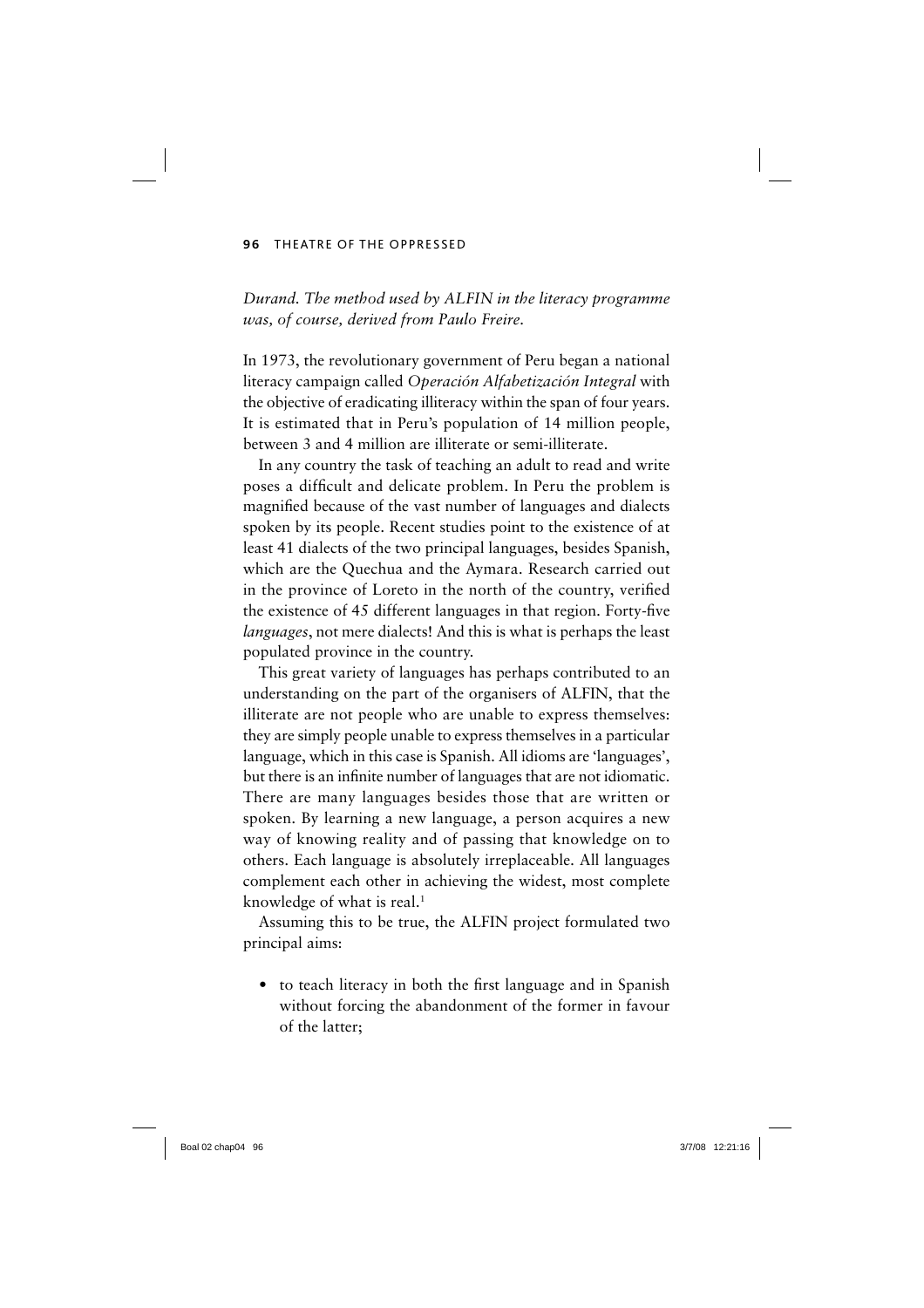• to teach literacy in all possible languages, especially the artistic ones, such as theatre, photography, puppetry, films, journalism, etc.

The training of the educators, chosen from the same regions where literacy was to be taught, was developed in four stages according to the special characteristics of each social group:

- *barrios* (neighbourhoods) or new villages, corresponding to our slums (*cantegril*, *favela*, …);
- rural areas;
- mining areas;
- areas where Spanish is not the first language, which embrace 40 per cent of the population. Of this 40 per cent, half is made up of bilingual citizens who learned Spanish after acquiring fluency in their own indigenous language. The other half speaks no Spanish.

It is too early to evaluate the results of the ALFIN plan since it is still in its early stages. What I propose to do here is to relate my personal experience as a participant in the theatrical sector and to outline the various experiments we made in considering the theatre as language, capable of being utilised by any person, with or without artistic talent. We tried to show in practice how the theatre can be placed at the service of the oppressed, so that they can express themselves and so that, by using this new language, they can also discover new concepts.

In order to understand this *poetics of the oppressed* one must keep in mind its main objective: to change the people – 'spectators', passive beings in the theatrical phenomenon – into subjects, into actors, transformers of the dramatic action. I hope that the differences remain clear. Aristotle proposes a poetics in which the spectator delegates power to the dramatic character so that the latter may act and think for him. Brecht proposes a poetics in which the spectator delegates power to the character who thus acts in his place but the spectator reserves the right to think for himself, often in opposition to the character. In the first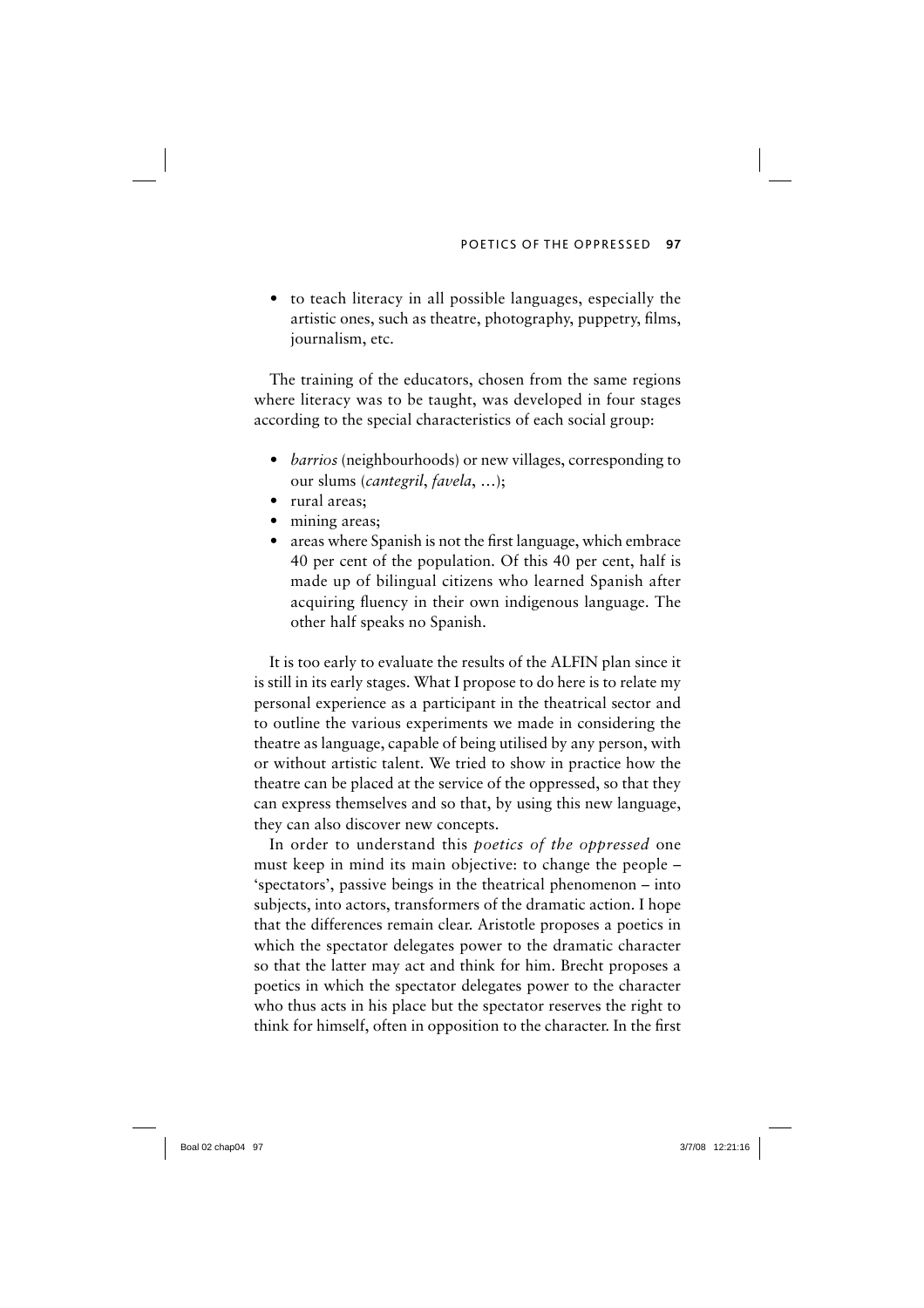case, a 'catharsis' occurs; in the second, an awakening of critical consciousness. But the *poetics of the oppressed* focuses on the action itself: the spectator delegates no power to the character (or actor) either to act or to think in his place; on the contrary, he himself assumes the protagonic role, changes the dramatic action, tries out solutions, discusses plans for change – in short, trains himself for real action. In this case, perhaps the theatre is not revolutionary in itself, but it is surely a rehearsal for the revolution. The liberated spectator, as a whole person, launches into action. No matter that the action is fictional: what matters is that it is action!

I believe that all the truly revolutionary theatrical groups should transfer to the people the means of production in the theatre so that the people themselves may utilise them. The theatre is a weapon, and it is the people who should wield it.

But how is this transference to be achieved? As an example I cite what was done by Estela Linares, who was in charge of the photography section of the ALFIN Plan.

What would be the old way to utilise photography in a literacy project? Without doubt, it would be to photograph things, streets, people, landscapes, stores, etc., then show the pictures and discuss them. But who would take these pictures? The instructors, group leaders, or coordinators. On the other hand, if we are going to give the people the means of production, it is necessary to hand over to them, in this case, the camera. This is what was done in ALFIN. The educators would give a camera to members of the study group, would teach them how to use it, and propose to them the following:

We are going to ask you some questions. For this purpose we will speak in Spanish. And you must answer us. But you can not speak in Spanish: you must speak in 'photography'. We ask you things in Spanish, which is a language. You answer us in photography, which is also a language.

The questions asked were very simple, and the answers – that is, the photos – were discussed later by the group. For example, when people were asked, where do you live?, they responded with the following types of photo-answers: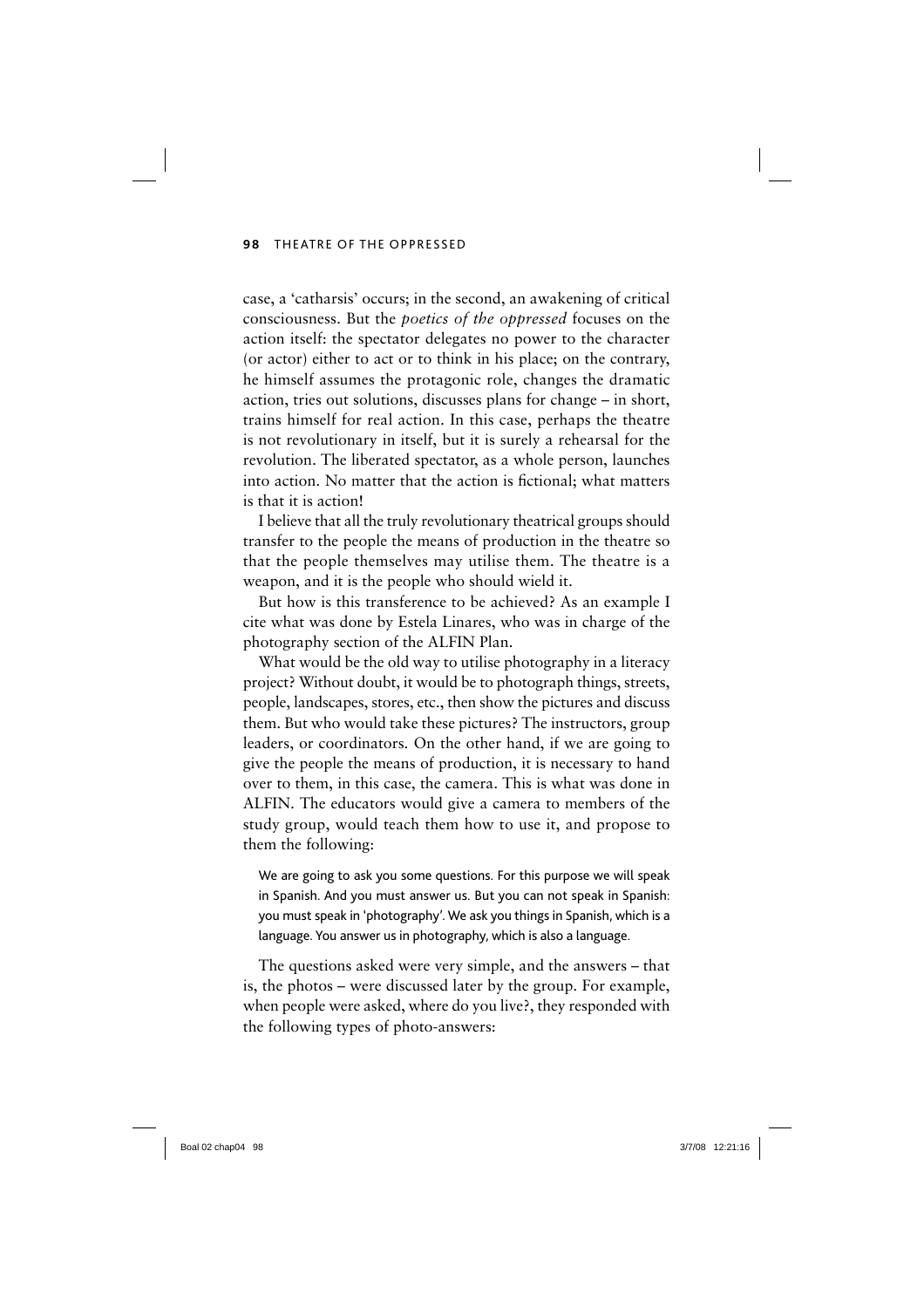- 1. A picture showing the interior of a shack. In Lima it rarely rains and for this reason the shacks are made of straw mats, instead of with more permanent walls and roofs. In general they have only one room that serves as kitchen, living room, and bedroom; the families live in great promiscuity and very often young children watch their parents engage in sexual intercourse, which commonly leads to sexual acts between brothers and sisters as young as ten or eleven years old, simply as an imitation of their parents. A photo showing the interior of a shack fully answers the question, where do you live? Every element of each photo has a special meaning, which must be discussed by the group: the objects focused on, the angle from which the picture is taken, the presence or absence of people in it, etc.
- 2. To answer the same question, a man took a picture of the bank of a river. The discussion clarified its meaning. The river Rímac, which passes through Lima, overflows at certain times of the year. This makes life on its banks extremely dangerous, since shacks are often swept away, with a consequent loss of human lives. It is also very common for children to fall into the river while playing and the rising waters make rescue difficult. When a man answers the question with that picture, he is fundamentally expressing anguish: how can he work with peace of mind knowing that his child may be drowning in the river?
- 3. Another man photographed a part of the river where pelicans come to eat garbage in times of great hunger; the people, equally hungry, capture, kill and eat the pelicans. Showing this photo, the man communicated his awareness of living in a place where ironically the people welcomed hunger, because it attracted the pelicans which then served to satisfy their hunger.
- 4. A woman who had recently emigrated from a small village in the interior answered with a picture of the main street in her *barrio*: the old natives of Lima lived on one side of the street, while those from the interior lived on the other. On one side were those who saw their jobs threatened by the newcomers; on the other, the poor who had left everything behind in search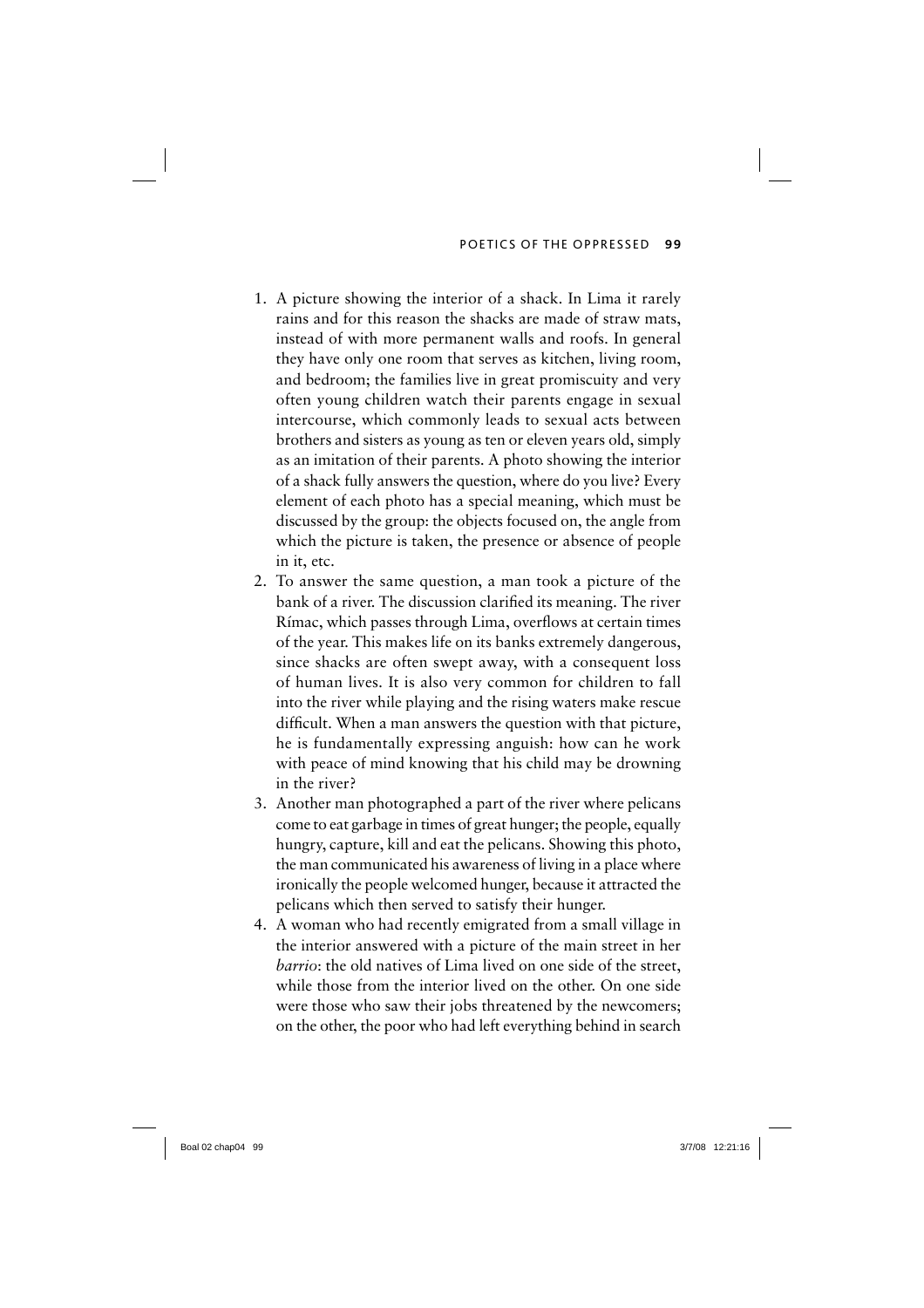of work. The street was a dividing line between brothers equally exploited, who found themselves facing each other as if they were enemies. The picture helped to reveal their common condition: poverty on both sides while pictures of the wealthier neighbourhoods showed who were their true enemies. The picture of the divided street showed the need to redirect their violent resentment. Studying the picture of her street helped the woman to understand her own reality.

5. One day a man, in answer to the same question, took a picture of a child's face. Of course everyone thought that the man had made a mistake and repeated the question to him:

'You didn't understand; what we want is that you show us where you live. Take a picture and show us where you live. Any picture; the street, the house, the town, the river.'

'Here is my answer. Here is where I live.'

'But it's a child ….'

'Look at his face: there is blood on it. This child, as all the others who live here, have their lives threatened by the rats that infest the whole bank of the river Rímac. They are protected by dogs that attack the rats and scare them away. But there was a mange epidemic and the city dog-catcher came around here catching lots of dogs and taking them away. This child had a dog who protected him. During the day his parents used to go to work and he was left with his dog. But now he doesn't have it any more. A few days ago, when you asked me where I lived, the rats had come while the child was sleeping and had eaten part of his nose. This is why there's so much blood on his face. Look at the picture; it is my answer. I live in a place where things like this still happen.'

I could write a novel about the children of the *barrios* along the river Rímac; but only photography, and no other language, could express the pain of that child's eyes, of those tears mixed with blood. And, as if the irony and outrage were not enough, the photograph was in Kodachrome, 'Made in USA.'

The use of photography may help also to discover valid symbols for a whole community or social group. It happens many times that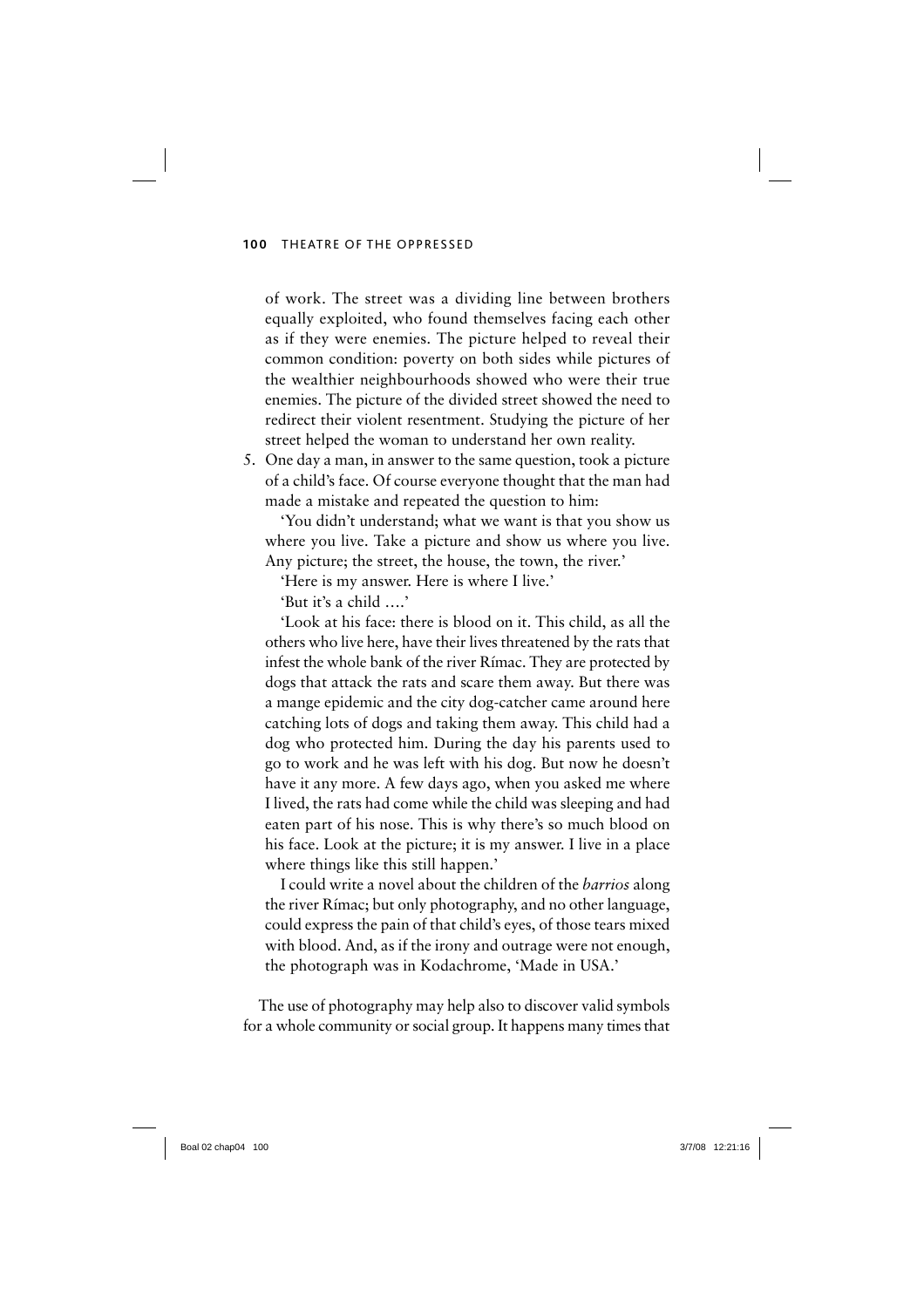well intentioned theatrical groups are unable to communicate with a mass audience because they use symbols that are meaningless for that audience. A royal crown may symbolise power, but a symbol only functions as such if its meaning is shared. For some a royal crown may produce a strong impact and yet be meaningless for others.

What is exploitation? The traditional figure of Uncle Sam is, for many social groups throughout the world, the ultimate symbol of exploitation. It expresses to perfection the rapacity of 'Yankee' imperialism.

In Lima the people were also asked, what is exploitation? Many photographs showed the grocer; others the landlord; still others, some government office. On the other hand, a child answered with the picture of a nail on a wall. For him that was the perfect symbol of exploitation. Few adults understood it, but all the other children were in complete agreement that the picture expressed their feelings in relation to exploitation. The discussion explained why. The simplest work boys engage in at the age of five or six is shining shoes. Obviously, in the *barrios* where they live there are no shoes to shine and, for this reason, they must go to downtown Lima in order to find work. Their shine-boxes and other tools of the trade are of course an absolute necessity, and yet these boys cannot be carrying their equipment back and forth every day between work and home. So they must rent a nail on the wall of some place of business, whose owner charges them two or three *soles* per night and per nail. Looking at a nail, those children are reminded of oppression and their hatred of it; the sight of a crown, Uncle Sam, or Nixon, however, probably means nothing to them.

It is easy enough to give a camera to someone who has never taken a picture before, tell him how to focus it and which button to press. With this alone the means of photographic production are in the hands of that person. But what is to be done in the case of the theatre?

The means for producing a photograph are embodied in the camera, which is relatively easy to handle, but the means of producing theatre are made up of man himself, obviously more difficult to manage.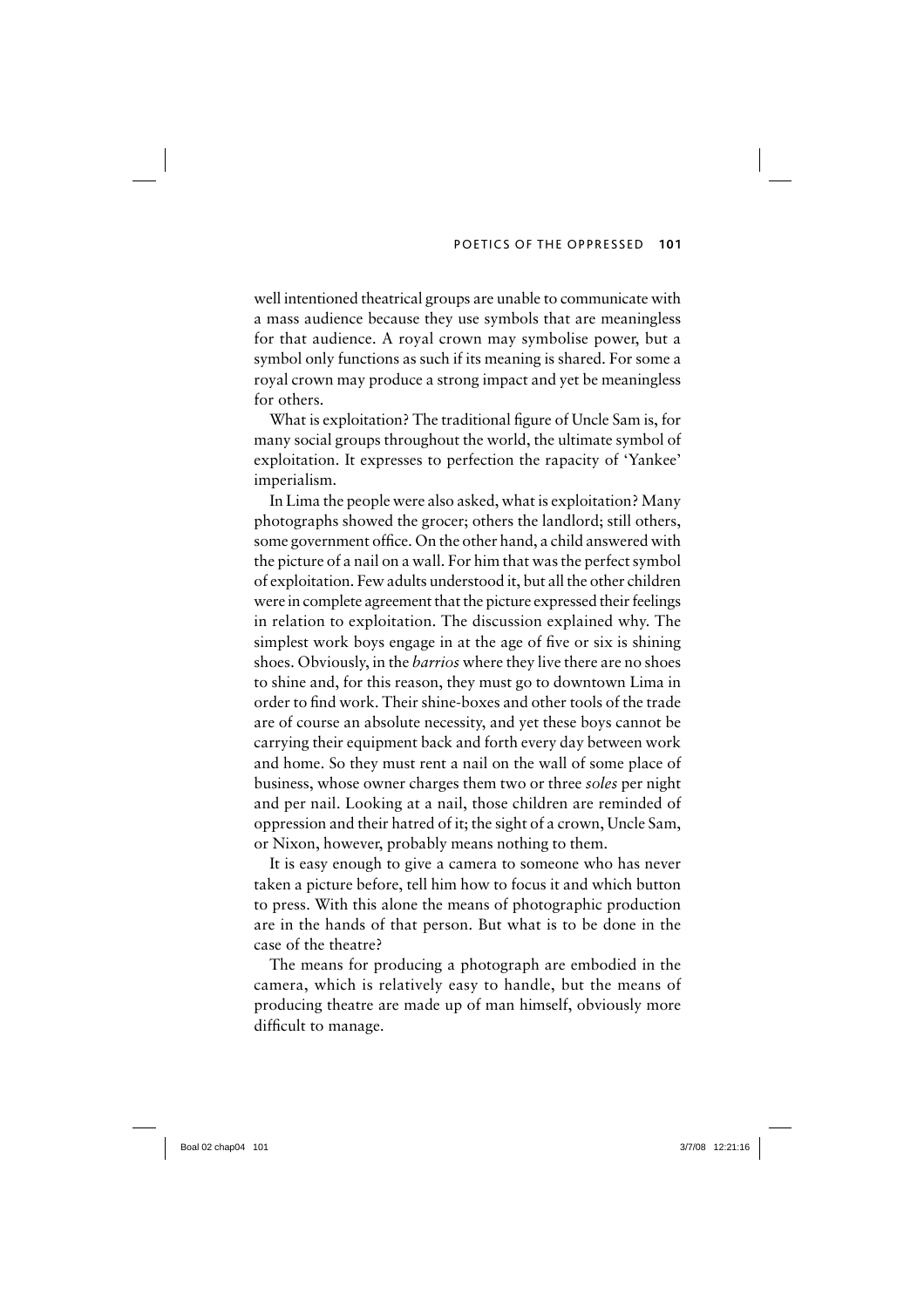We can begin by stating that the first word of the theatrical vocabulary is the human body, the main source of sound and movement. Therefore, to control the means of theatrical production, man must, first of all, control his own body, know his own body, in order to be capable of making it more expressive. Then he will be able to practise theatrical forms in which by stages he frees himself from his condition of spectator and takes on that of actor, in which he ceases to be an object and becomes a subject, is changed from witness into protagonist. The plan for transforming the spectator into actor can be systematised in the following general outline of four stages:

First stage: *Knowing the body:* a series of exercises by which one gets to know one's body, its limitations and possibilities, its social distortions and possibilities of rehabilitation.

Second stage: *Making the body expressive:* a series of games by which one begins to express one's self through the body, abandoning other, more common and habitual forms of expression.

Third stage: *The theatre as language:* one begins to practise theatre as a language that is living and present, not as a finished product displaying images from the past:

First degree: *Simultaneous dramaturgy:* the spectators 'write' simultaneously with the acting of the actors;

Second degree: *Image theatre:* the spectators intervene directly, 'speaking' through images made with the actors' bodies;

Third degree: *Forum theatre:* the spectators intervene directly in the dramatic action and act.

Fourth stage: *The theatre as discourse:* simple forms in which the spectator-actor creates 'spectacles' according to his need to discuss certain themes or rehearse certain actions.

Examples: *Newspaper theatre Invisible theatre Photo-romance theatre*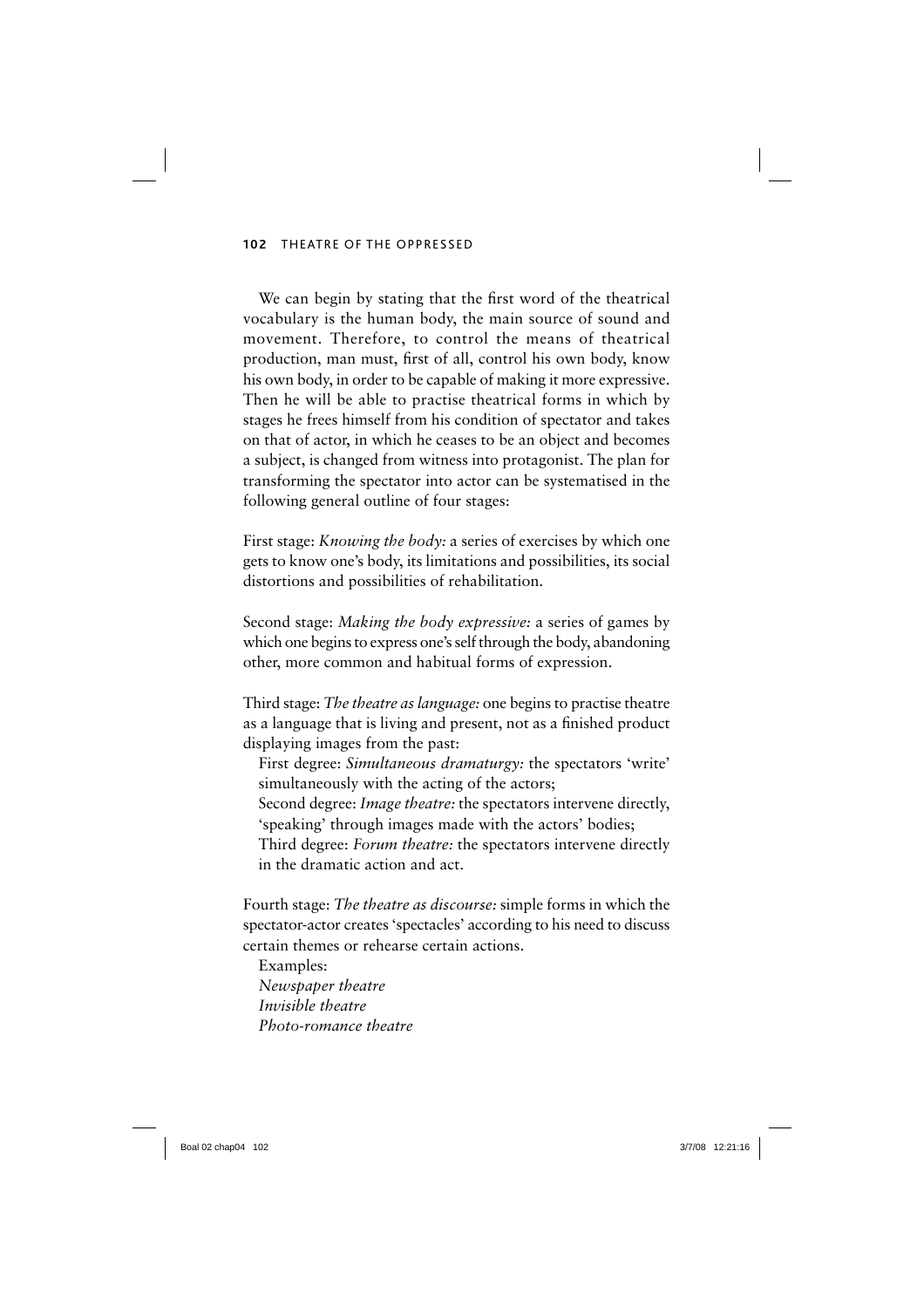*Breaking of repression Myth theatre Trial theatre Masks and rituals*

#### **First Stage: Knowing the Body**

The initial contact with a group of peasants, workers, or villagers – if they are confronted with the proposal to put on a theatrical performance – can be extremely difficult. They have quite likely never heard of theatre and if they have heard of it, their conception of it will probably have been distorted by television, with its emphasis on sentimentality, or by some travelling circus group. It is also very common for those people to associate theatre with leisure or frivolity. Thus caution is required even when the contact takes place through an educator who belongs to the same class as the illiterates or semi-illiterates, even if he lives among them in a shack and shares their comfortless life. The very fact that the educator comes with the mission of eradicating illiteracy (which presupposes a coercive, forceful action) is in itself an alienating factor between the agent and the local people. For this reason the theatrical experience should begin not with something alien to the people (theatrical techniques that are taught or imposed) but with the *bodies* of those who agree to participate in the experiment.

There is a great number of exercises designed with the objective of making each person aware of his own body, of his bodily possibilities, and of deformations suffered because of the type of work he performs. That is, it is necessary for each one to feel the 'muscular alienation' imposed on his body by work.

A simple example will serve to clarify this point: compare the muscular structure of a typist with that of the night watchman of a factory. The first performs his or her work seated in a chair: from the waist down the body becomes, during working hours, a kind of pedestal, while arms and fingers are active. The watchman, on the other hand, must walk continually during his eight-hour shift and consequently will develop muscular structures that facilitate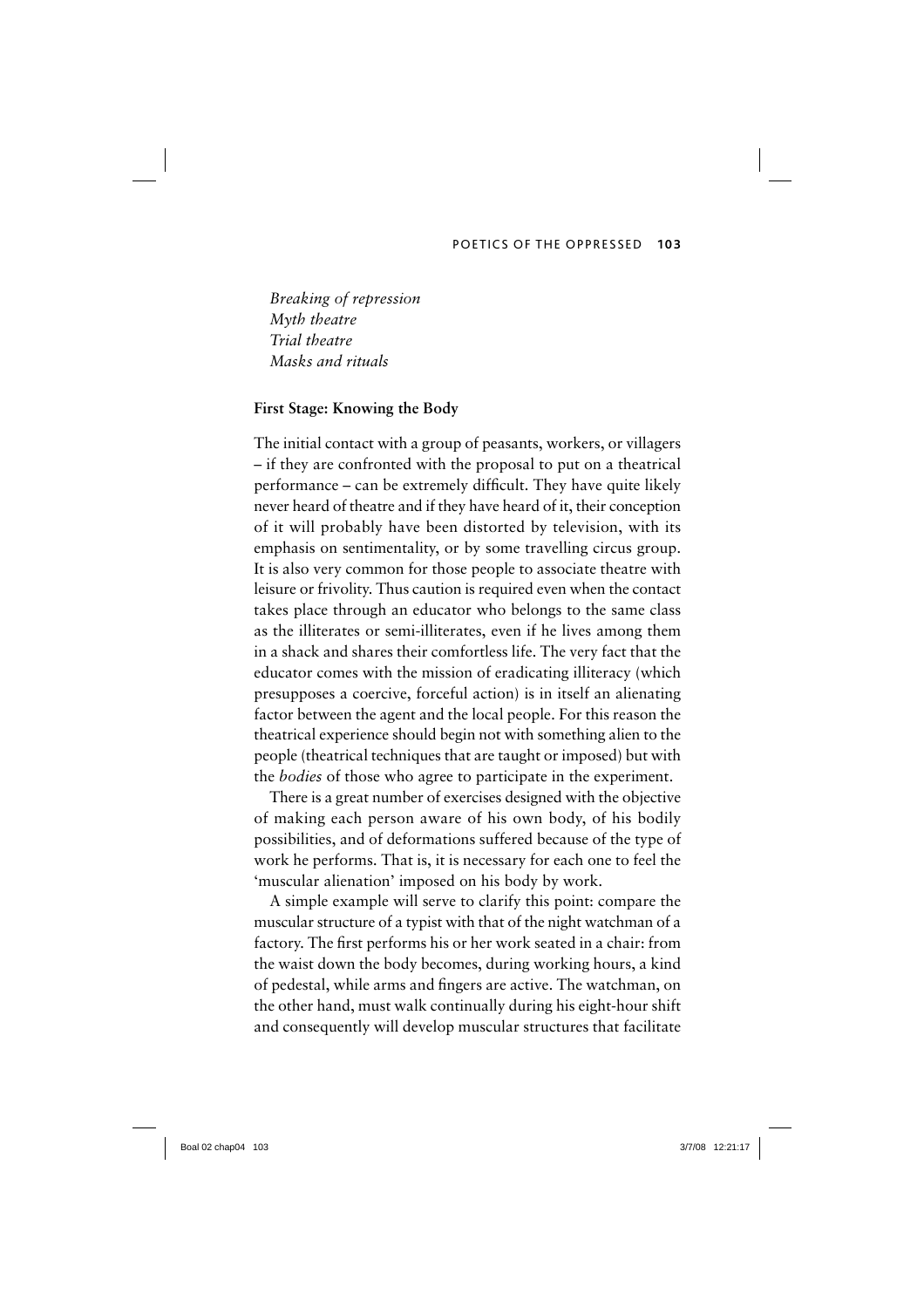walking. The bodies of both become alienated in accordance with their respective types of work.

The same is true of any person whatever the work or social status. The combination of roles that a person must perform imposes on him a 'mask' of behaviour. This is why those who perform the same roles end up resembling each other: artists, soldiers, clergymen, teachers, workers, peasants, landlords, decadent noblemen, etc.

Compare the angelical placidity of a cardinal walking in heavenly bliss through the Vatican Gardens with, on the other hand, an aggressive general giving orders to his inferiors. The former walks softly, listening to celestial music, sensitive to colours of the purest impressionistic delicacy: if by chance a small bird crosses the cardinal's path, one easily imagines him talking to the bird and addressing it with some amiable word of Christian inspiration. By contrast, it does not befit the general to talk with little birds, whether he cares to or not. No soldier would respect a general who talks to the birds. A general must talk as someone who gives orders, even if it is to tell his wife that he loves her. Likewise, a military man is expected to use spurs, whether he be a brigadier or an admiral. Thus all military officers resemble each other, just as do all cardinals; but vast differences separate generals from cardinals.

The exercises of this first stage are designed to 'undo' the muscular structure of the participants. That is, to take them apart, to study and analyse them. Not to weaken or destroy them, but to raise them to the level of consciousness. So that each worker, each peasant understands, sees, and feels to what point his body is governed by his work.

If one is able, in this way, to disjoint one's own muscular structures, one will surely be able to assemble structures characteristic of other professions and social classes; that is, one will be able to physically 'interpret' characters different from oneself.

All the exercises of this series are in fact designed to disjoint. Acrobatic and athletic exercises that serve to create muscular structures characteristic of athletes or acrobats are irrelevant here. I offer the following as examples of disjunctive exercises: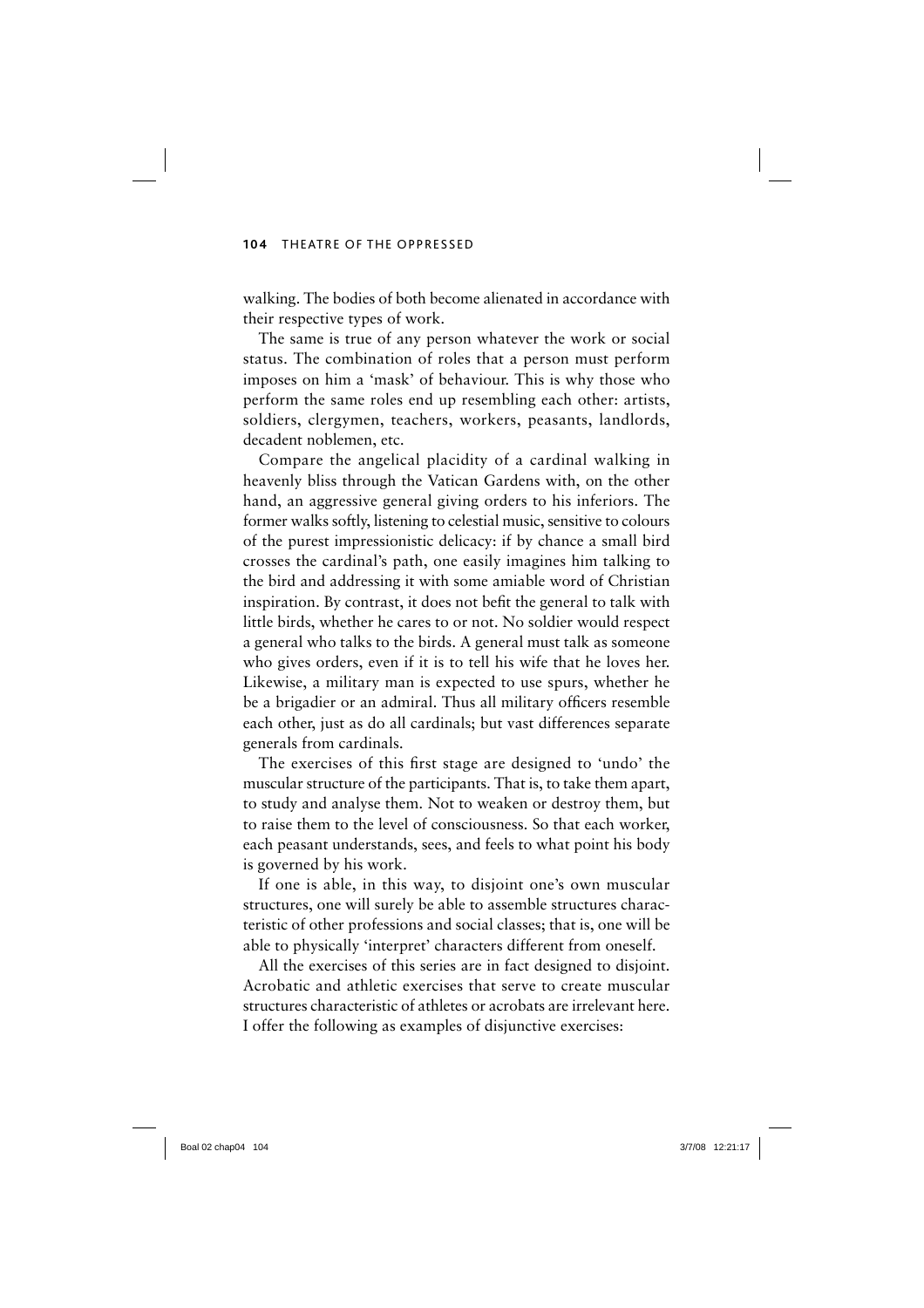- 1. *Slow motion race*. The participants are invited to run a race with the aim of losing: the last one is the winner. Moving in slow motion, the body will find its centre of gravity dislocated at each successive moment and so must find again a new muscular structure which will maintain its balance. The participants must never interrupt the motion or stand still; also they must take the longest step they can and their feet must rise above knee level. In this exercise, a 10-metre run can be more tiring than a conventional 500-metre run, for the effort needed to keep one's balance in each new position is intense.
- 2. *Cross-legged race*. The participants form pairs, embrace each other and intertwine their legs (the left of one with the right of the other, and vice versa). In the race, each pair acts as if it were a single person and each person acts as if his mate were his leg. The 'leg' doesn't move alone: it must be put in motion by its mate!
- 3. *Monster race*. 'Monsters' of four legs are formed: each person embraces the thorax of his mate but in reverse position; so that the legs of one fit around the neck of the other, forming a headless monster with four legs. The monsters then run a race.
- 4. *Wheel race*. The pairs form wheels, each one grabbing the ankles of the other, and run a race of human wheels.
- 5. *Hypnosis*. The pairs face each other and one puts his hand a few centimetres from the nose of his partner, who must keep this distance: the first one starts to move his hand in all directions, up and down, from left to right, slowly or faster, while the other moves his body in order to maintain the same distance between his nose and his partner's hand. During these movements he is forced to assume bodily positions that he never takes in his daily life, thus reforming permanently his muscular structures.

 Later, groups of three are formed: one leads and the other two follow, one at each hand of the leader. The latter can do anything – cross his arms, separate his hands, etc., while the other two must try to maintain the distance. Afterward, groups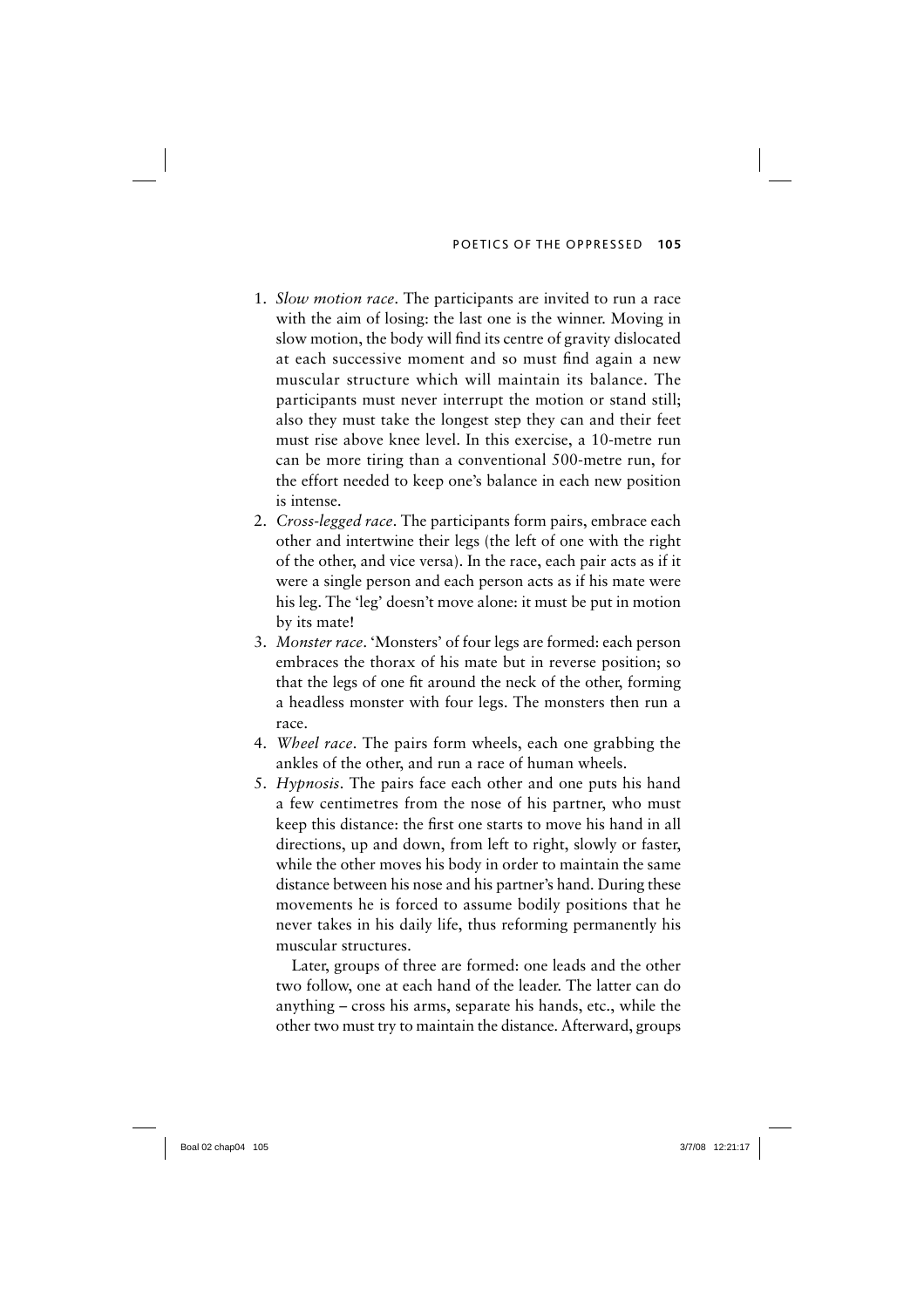of five are formed, one as leader and the other four keeping the distance in relation to the two hands and feet of the leader, while the latter can do what he pleases, even dance, etc.

- 6. *Boxing match*. The participants are invited to box, but they cannot touch each other under any circumstances; each one must fight as if he were really fighting but without touching his partner, who nevertheless must react as if he had received each blow.
- 7. *Out West*. A variation of the preceding exercises. The participants improvise a scene typical of bad Western movies, with the pianist, the swaggering young cowboy, the dancers, the drunks, the villains who come in kicking the saloon doors, etc. The whole scene is performed in silence; the participants are not allowed to touch each other, but must react to every gesture or action. For example, an *imaginary* chair is thrown against a row of bottles (also imaginary), the pieces of which fly in all directions, and the participants react to the chair, the falling bottles, etc. At the end of the scene all must engage in a free-for-all fight.

All these exercises are included in my book *200 Exercises and Games for the Actor and for the Non-actor Who Wants to Say Something Through Theater*. There are many more exercises that can be used in the same manner. In proposing exercises it's always advisable to ask the participants to describe or invent others: in this stage, the type that would serve to analyse the muscular structures of each participant. At every stage, however, the maintenance of a creative atmosphere is extremely important.

#### **Second Stage: Making the Body Expressive**

In the second stage the intention is to develop the expressive ability of the body. In our culture we are used to expressing everything through words, leaving the enormous expressive capabilities of the body in an underdeveloped state. A series of 'games' can help the participants to begin to use their bodily resources for selfexpression. I am talking about parlour games and not necessarily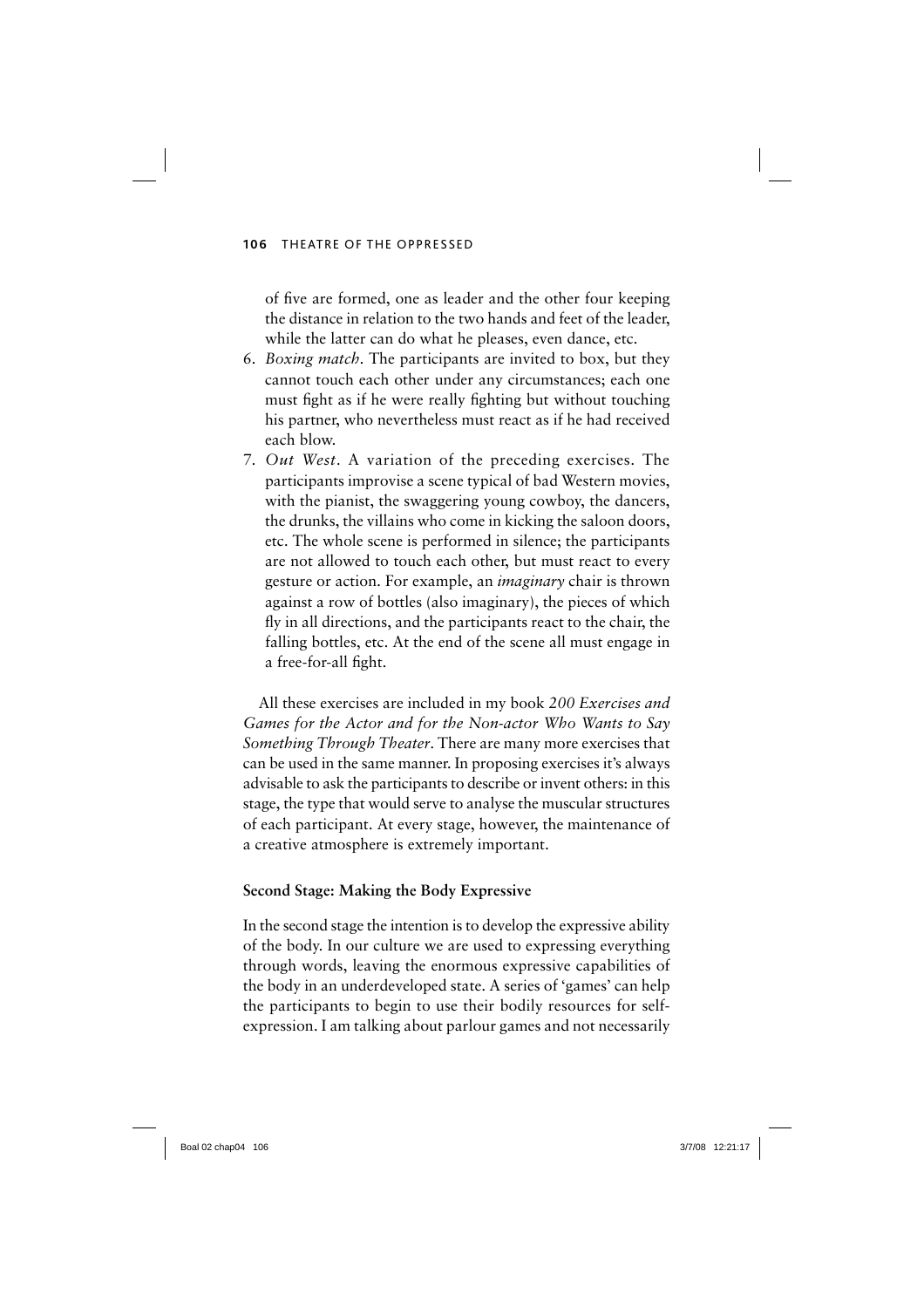those of a theatrical laboratory. The participants are invited to 'play', not to 'interpret', characters but they will 'play' better to the extent that they 'interpret' better.

For example: In one game pieces of paper containing names of animals, male and female, are distributed, one to each participant. For ten minutes, each person tries to give a physical, bodily impression of the animal named on his piece of paper. Talking or making noises that would suggest the animal is forbidden. The communication must be effected entirely through the body. After the first ten minutes, each participant must find his mate among the others who are imitating the animals, since there will always be a male and a female for each one. When two participants are convinced that they constitute a pair, they leave the stage, and the game is over when all participants find their mates through a purely physical communication, without the utilisation of words or recognisable sounds.

What is important in games of this type is not to guess right but rather that all the participants try to express themselves through their bodies, something they are not used to doing. Without realising it they will in fact be giving a 'dramatical performance'.

I remember one of these games played in a slum area, when a man drew the name *hummingbird*. Not knowing how to express it physically, he remembered nevertheless that this bird flies very rapidly from one flower to another, stops and sucks on a flower while producing a peculiar sound. So with his hands the man imitated the frenetic wings of the hummingbird and, 'flying' from participant to participant, halted before each one of them making that sound. After ten minutes, when it was time for him to look for his mate, this man looked all around him and found no one who seemed to be enough of a hummingbird to attract him. Finally he saw a tall, fat man who was making a pendular movement with his hands and, setting aside his doubts, decided that there was his beloved mate; he went straight to 'her', making turns around 'her' and throwing little kisses to the air while singing joyfully. The fat man, upset, tried to escape, but the other fellow went after him, more and more in love with his hummingbird mate and singing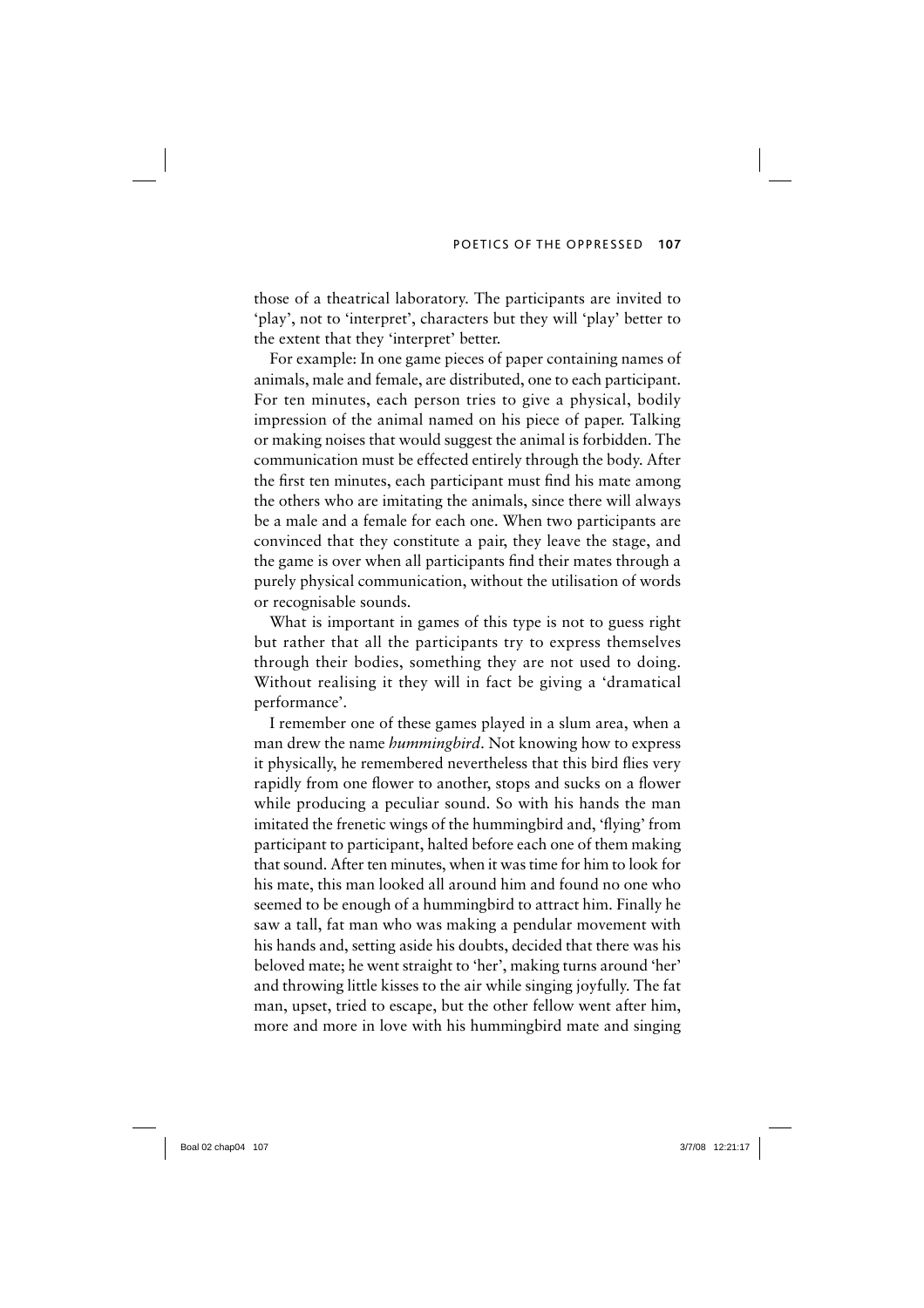with ever more amorous glee. Finally, though convinced that the other man was not his mate, the fat one – while the others roared with laughter – decided to follow his persistent suitor off stage simply to end the ordeal. Then (for only then were they allowed to talk) the first man, full of joy, cried out:

'I am the male hummingbird, and you are the female? Isn't that right?'

The fat one, very discouraged, looked at him and said: 'No, dummy, I'm the bull ….'

How the fat man could give an impression of a delicate hummingbird while trying to portray a bull, we will never know. But, no matter: what does matter is that for 15 or 20 minutes all those people tried to 'speak' with their bodies.

This type of game can be varied *ad infinitum*; the slips of paper can bear, for example, the names of occupations or professions. If the participants depict an animal, it will perhaps have little to do with their ideology. But if a peasant is called upon to act as a landlord; a worker, the owner of a factory; or if a woman must portray a policeman, all their ideology counts and finds physical expression through the game. The names of the participants themselves may be written on slips of paper, requiring them to convey impressions of each other and thus revealing, physically, their opinions and mutual criticisms.

In this stage, as in the first, regardless of how many games one proposes to the participants, the latter should always be encouraged to invent other games and not to be passive recipients of an entertainment that comes from the outside.

#### **Third Stage: The Theatre as Language**

This stage is divided into three parts, each one representing a different degree of direct participation of the spectator in the performance. The spectator is encouraged to intervene in the action, abandoning his condition of object and assuming fully the role of subject. The two preceding stages are preparatory, centring around the work of the participants with their own bodies. Now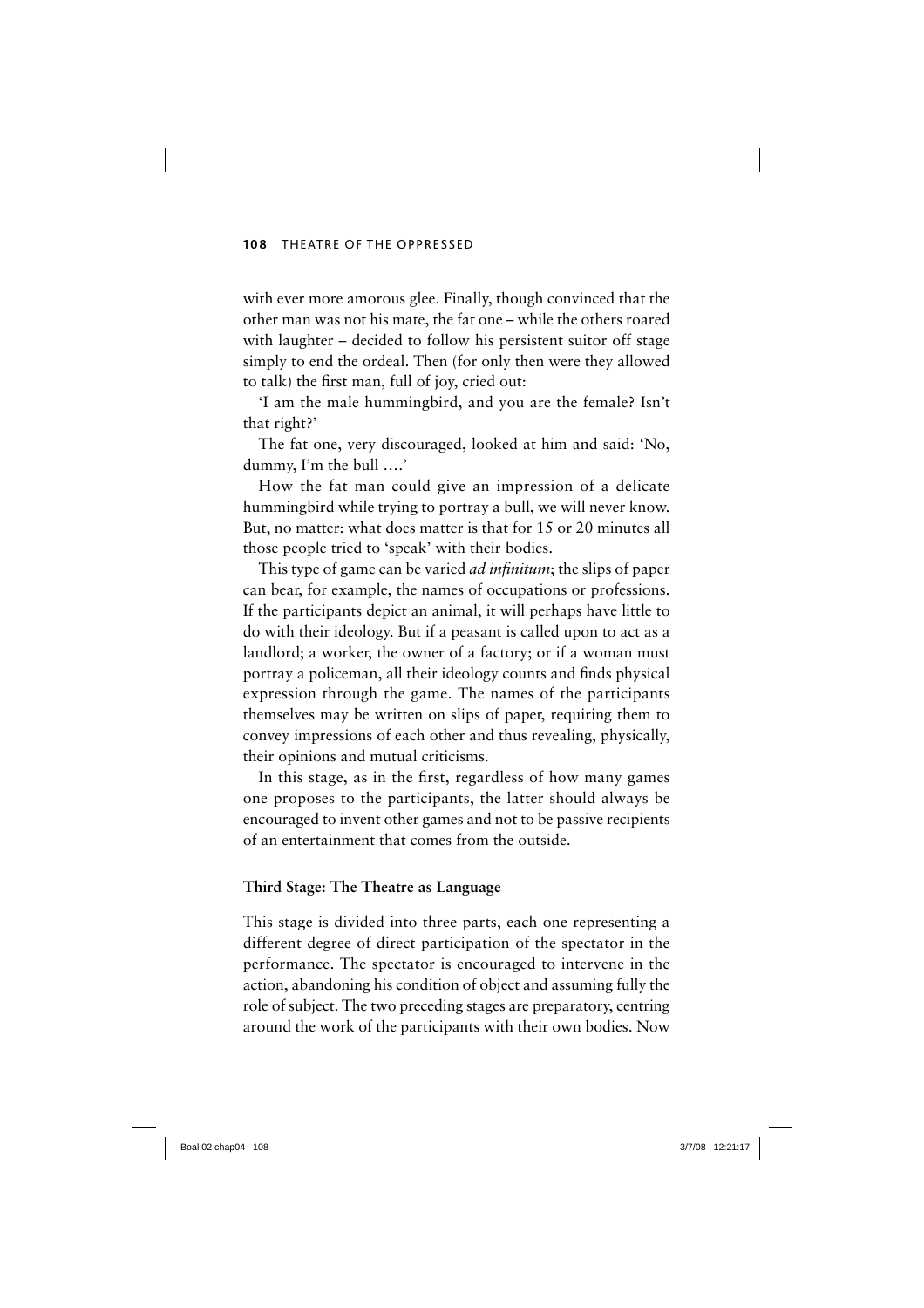this stage focuses on the theme to be discussed and furthers the transition from passivity to action.

First degree: *Simultaneous dramaturgy*: This is the first invitation made to the spectator to intervene without necessitating his physical presence on the 'stage'.

Here it is a question of performing a short scene, of 10 to 20 minutes, proposed by a local resident, one who lives in the *barrio*. The actors may improvise with the aid of a script prepared beforehand, as they may also compose the scene directly. In any case, the performance gains in theatricality if the person who proposed the theme is present in the audience. Having begun the scene, the actors develop it to the point at which the main problem reaches a crisis and needs a solution. Then the actors stop the performance and ask the audience to offer solutions. They improvise immediately all the suggested solutions, and the audience has the right to intervene, to correct the actions or words of the actors, who are obligated to comply strictly with these instructions from the audience. Thus, while the audience 'writes' the work the actors perform it simultaneously. The spectator's thoughts are discussed theatrically on stage with the help of the actors. All the solutions, suggestions, and opinions are revealed in theatrical form. The discussion itself need not simply take the form of words, but rather should be effected through all the other elements of theatrical expression as well.

Here's an example of how simultaneous dramaturgy works. In a *barrio* of San Hilariòn, in Lima, a woman proposed a controversial theme. Her husband, some years before, had told her to keep some 'documents' which, according to him, were extremely important. The woman – who happened to be illiterate – put them away without suspicion. One day they had a fight for one reason or another and, remembering the documents, the woman decided to find out what they were all about, since she was afraid they had something to do with the ownership of their small house. Frustrated in her inability to read, she asked a neighbour to read the documents to her. The lady next door kindly made haste to read the documents, which to the surprise and amusement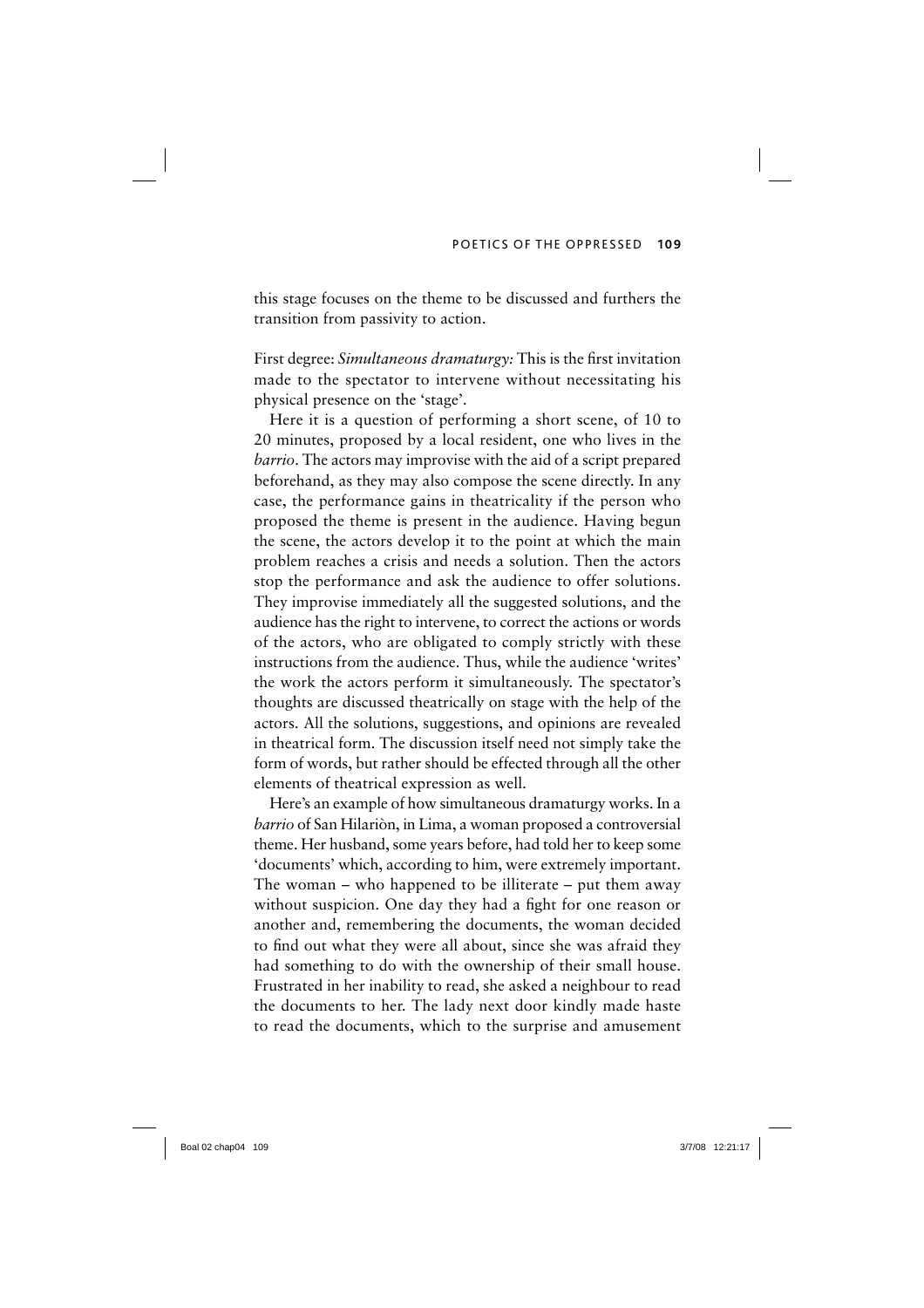of the whole *barrio*, were not documents at all, but rather love letters written by the mistress of the poor woman's husband. Now this betrayed and illiterate woman wanted revenge. The actors improvised the scenes until the moment when the husband returns home at night, after his wife has uncovered the mystery of the letters. The woman wants revenge: how is she to get it? Here the action is interrupted and the participant who was interpreting the woman asked the others what should be her attitude in relation to her husband.

All the women of the audience entered into a lively exchange of views. The actors listened to the different suggestions and acted them out according to instructions given by the audience. All the possibilities were tried. Here are some of the suggested solutions in this particular case:

- 1. To cry a lot in order to make him feel guilty. One young woman suggested that the betrayed woman start to cry a lot so that the husband might feel bad about his own behaviour. The actress carried out this suggestion: she cried a lot, the husband consoled her, and when the crying was over he asked her to serve his dinner; and everything remained as it was before. The husband assured her that he had already forgotten the mistress, that he loved only his wife, etc., etc. The audience did not accept this solution.
- 2. To abandon the house, leaving her husband alone as a punishment. The actress carried out this suggestion and, after reproaching her husband for his wicked behaviour, grabbed her things, put them in a bag, and left him alone, very lonely, so that he would learn a lesson. But upon leaving the house (that is, her own house), she asked the public about what she should do next. In punishing her husband she ended up punishing herself. Where would she go now? Where could she live? This punishment positively was not good since it turned against the punisher, herself.
- 3. To lock the house so that the husband would have to go away. This variation was also rehearsed. The husband repeatedly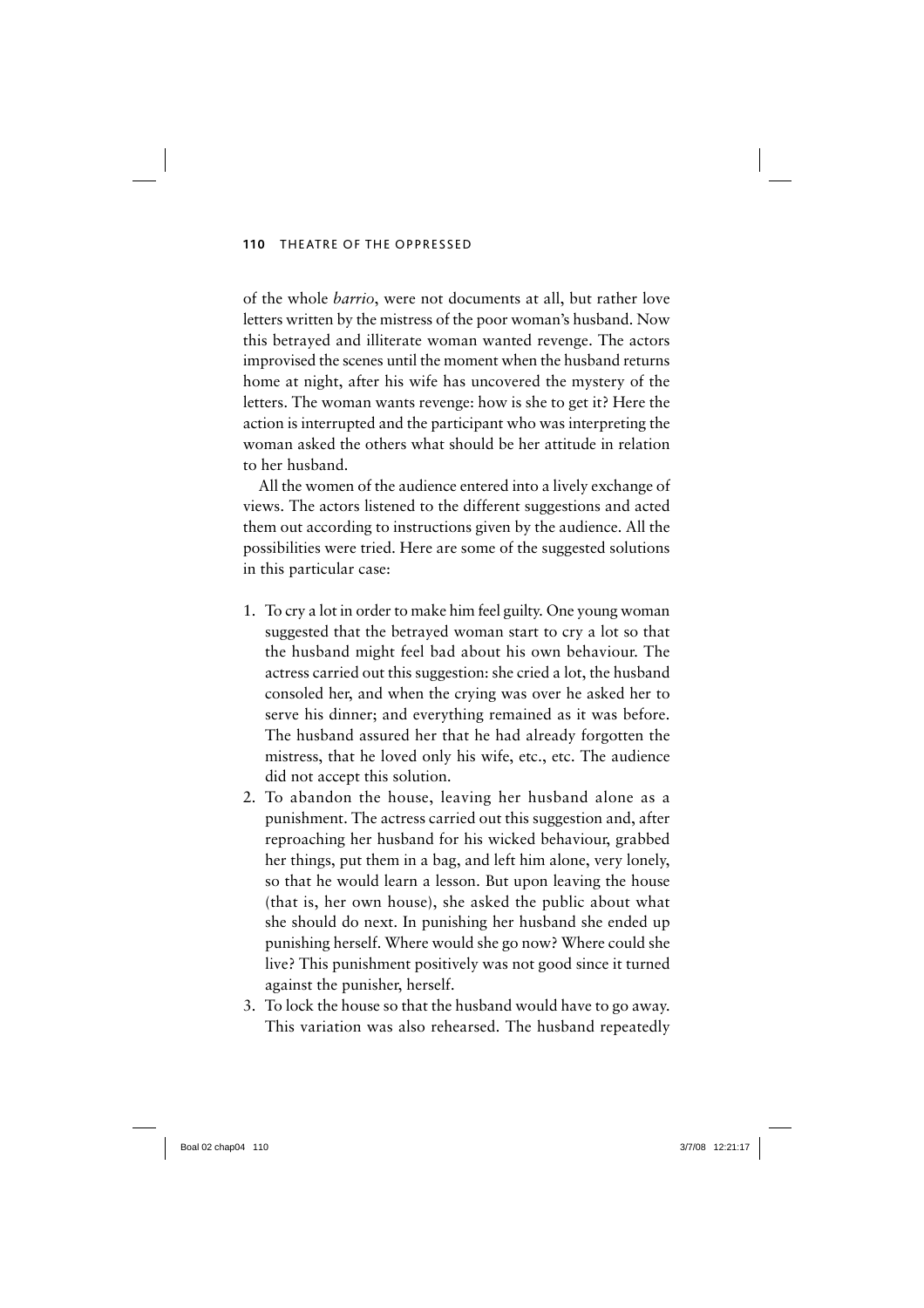begs to be let in, but the wife steadfastly refused. After insisting several times, the husband commented:

 'Very well, I'll go away. They paid me my salary today, so I'll take the money and go live with my mistress and you can just get by the best way you can.' And he left. The actress commented that she did not like this solution, since the husband went to live with the other woman, and what about the wife? How is she going to live now? The poor woman does not make enough money to support herself and cannot get along without her husband.

4. The last solution was presented by a large, exuberant woman; it was the solution accepted unanimously by the entire audience, men and women. She said: 'Do it like this: let him come in, get a really big stick, and hit him with all your might – give him a good beating. After you've beat him enough for him to feel repentant, put the stick away, serve him his dinner with affection, and forgive him ….'

 The actress performed this version, after overcoming the natural resistance of the actor who was playing the husband, and after a barrage of blows – to the amusement of the audience – the two of them sat at the table, ate, and discussed the latest measures taken by the government, which happened to be the nationalisation of American companies.

This form of theatre creates great excitement among the participants and starts to demolish the wall that separates actors from spectators. Some 'write' and others act almost simultaneously. The spectators feel that they can intervene in the action. The action ceases to be presented in a deterministic manner, as something inevitable, as Fate. Man is Man's fate. Thus Manthe-spectator is the creator of Man-the-character. Everything is subject to criticism, to rectification. All can be changed, and at a moment's notice: the actors must always be ready to accept, without protest, any proposed action; they must simply act it out, to give a live view of its consequences and drawbacks. Any spectator, by virtue of being a spectator, has the right to try his version – without censorship. The actor does not change his main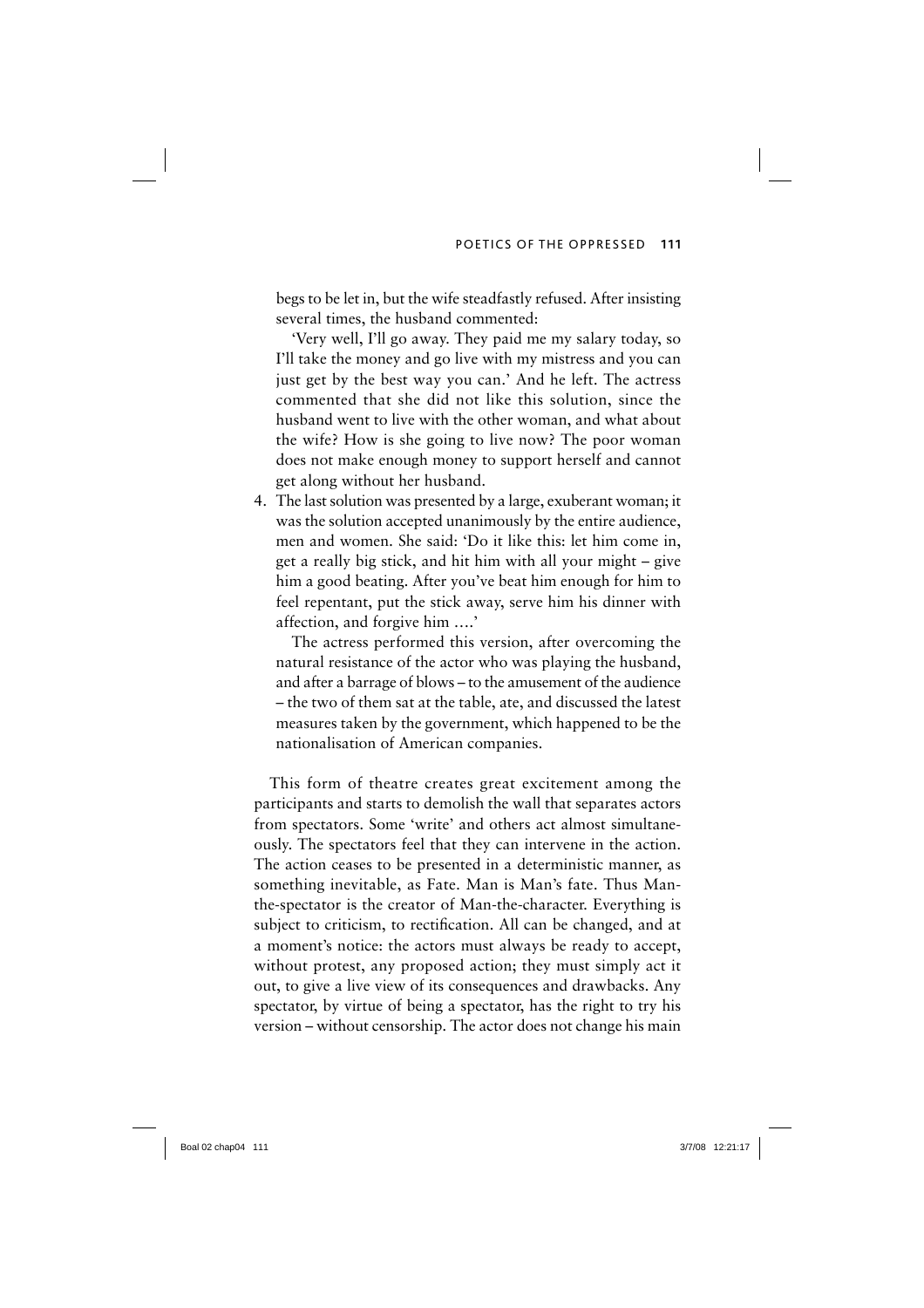function: he goes on being the interpreter. What changes is the object of his interpretation. If formerly he interpreted the solitary author locked in his study, to whom divine inspiration dictated a finished text, here on the contrary, he must interpret the mass audience, assembled in their local committees, societies of 'friends of the barrio', groups of neighbours, schools, unions, peasant leagues, or whatever; he must give expression to the collective thought of men and women. The actor ceases to interpret the individual and starts to interpret the group, which is much more difficult and at the same time much more creative.

Second degree: *Image theatre:* Here the spectator has to participate more directly. He is asked to express his views on a certain theme of common interest that the participants wish to discuss. The theme can be far-reaching, abstract – as, for example, imperialism – or it can be a local problem such as the lack of water, a common occurrence in almost all the *barrios*. The participant is asked to express his opinion, but without speaking, using only the bodies of the other participants and 'sculpting' with them a group of statues, in such a way that his opinions and feelings become evident. The participant is to use the bodies of the others as if he were a sculptor and the others were made of clay: he must determine the position of each body down to the most minute details of their facial expressions. He is not allowed to speak under any circumstances. The most that is permitted to him is to show with his own facial expressions what he wants the statue-spectator to do. After organising this group of statues he is allowed to enter into a discussion with the other participants in order to determine if all agree with his 'sculpted' opinion. Modifications can be rehearsed: the spectator has the right to modify the statues in their totality or in some detail. When finally an image is arrived at that is the most acceptable to all, then the spectator-sculptor is asked to show the way he would like the given theme to be; that is, in the first grouping the *actual image* is shown, in the second the *ideal image*. Finally he is asked to show a *transitional image*, to show how it would be possible to pass from one reality to the other. In other words, how to carry out the change, the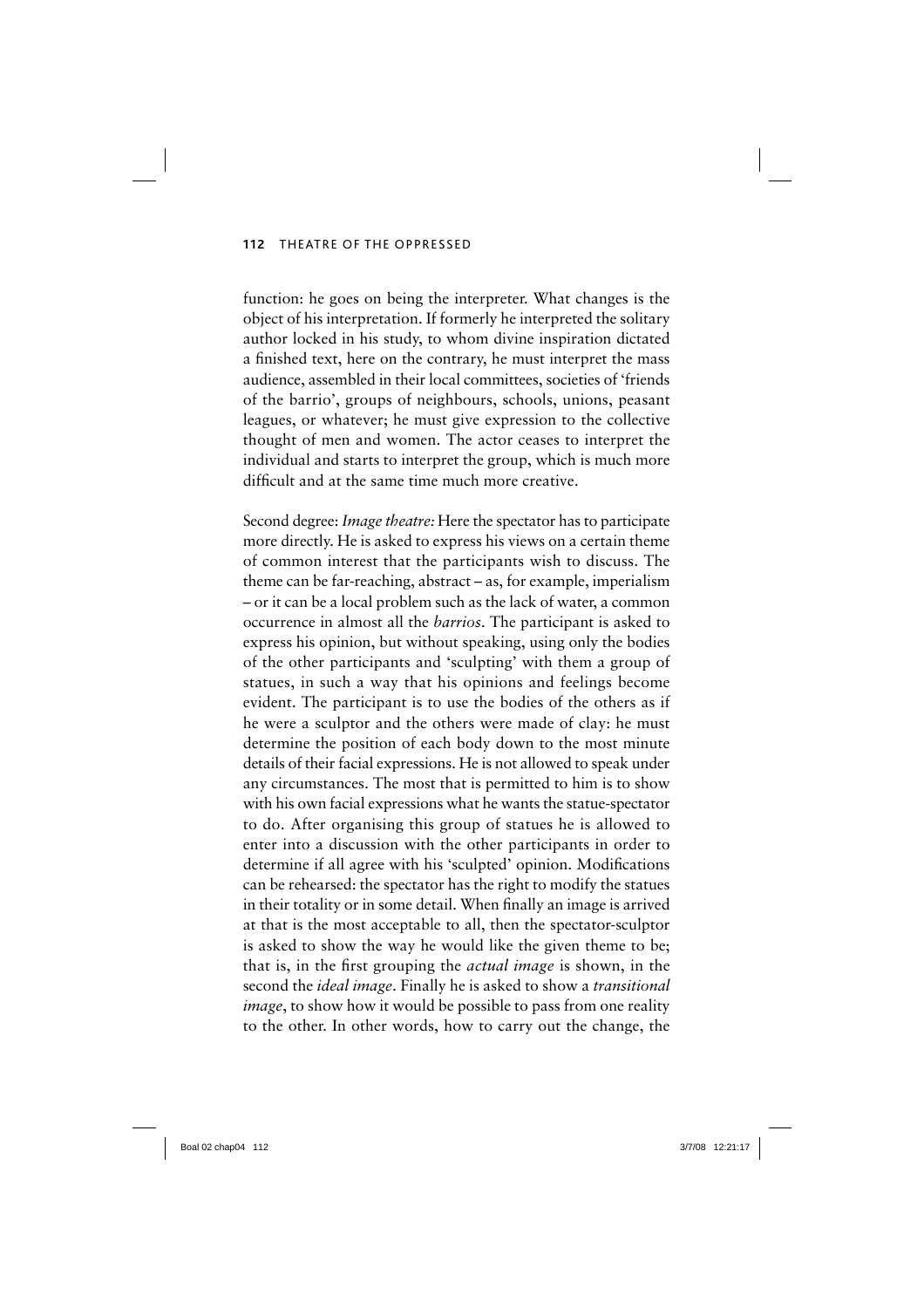transformation, the revolution, or whatever term one wishes to use. Thus, starting with a grouping of 'statues' accepted by all as representative of a real situation, each one is asked to propose ways of changing it.

Once again, a concrete example can best clarify the matter. A young woman, a literacy agent who lived in the village of Otuzco, was asked to explain, through a grouping of live images, what her home town was like. In Otuzco, before the present Revolutionary Government,<sup>2</sup> there was a peasant rebellion; the landlords (that no longer exist in Peru), imprisoned the leader of the rebellion, took him to the main square, and, in front of everyone, castrated him. The young woman from Otuzco composed the image of the castration, placing one of the participants on the ground while another pretended to be castrating him and still another held him from behind. Then at one side she placed a woman praying, on her knees, and at the other side a group of five men and women, also on their knees, with hands tied behind their backs. Behind the man being castrated, the young woman placed another participant in a position obviously suggestive of power and violence and, behind him, two armed men pointing their guns at the prisoner.

This was the image that person had of her village. A terrible, pessimistic, defeatist image, but also a true reflection of something that had actually taken place. Then the young woman was asked to show what she would want her village to be like. She modified completely the 'statues' of the group and regrouped them as people who worked in peace and loved each other – in short, a happy and contented, ideal Otuzco. Then came the third, and most important part, of this form of theatre: how can one, starting with the actual image, arrive at the ideal image? How to bring about the change, the transformation, the revolution?

Here it was a question of giving an opinion, but without words. Each participant had the right to act as a 'sculptor' and to show how the grouping, or organisation, could be modified through a reorganisation of forces for the purpose of arriving at an ideal image. Each one expressed his opinion through imagery. Lively discussions arose, but without words. When one would exclaim, 'It's not possible like this; I think that …', he was immediately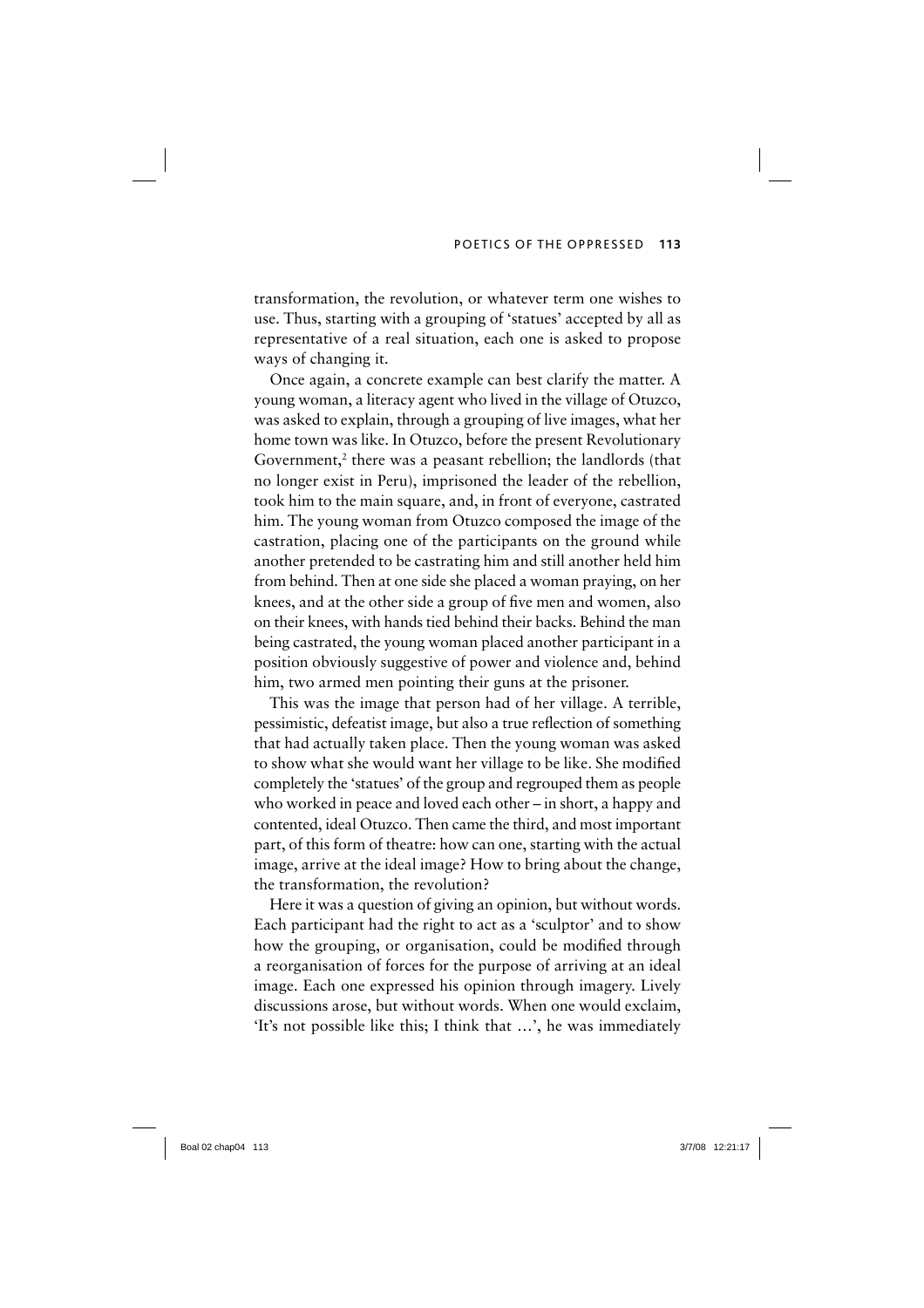interrupted: 'Don't say what you think; come and show it to us.' The participant would go and demonstrate physically, visually, his thought, and the discussion would continue. In this particular case the following variations were observed:

- 1. When a young woman from the interior was asked to form the image of change, she would never change the image of the kneeling woman, signifying clearly that she did not see in that woman a potential force for revolutionary change. Naturally the young women identified themselves with that feminine figure and, since they could not perceive themselves as possible protagonists of the revolution, they left unmodified the image of the kneeling woman. On the other hand, when the same thing was asked of a girl from Lima, she, being more 'liberated', would start off by changing precisely that image with which she identified herself. This experiment was repeated many times and always produced the same results, without variation. Undoubtedly the different patterns of action represent not chance occurrence but the sincere, visual expression of the ideology and psychology of the participants. The young women from Lima always modified the image: some would make the woman clasp the figure of the castrated man, others would prompt the woman to fight against the castrator, etc. Those from the interior did little more than allow the woman to lift her hands in prayer.
- 2. All the participants who believed in the Revolutionary Government would start by modifying the armed figures in the background: they changed the two men who were aiming their guns at the victim so that they would then aim at the powerful figure in the centre or at the castrators themselves. On the other hand, when a participant did not have the same faith in his government, he would alter all figures except the armed ones.
- 3. The people who believed in magical solutions or in a 'change of conscience' on the part of the exploiting classes, would start by modifying the castrators – viewing them in effect as changing of their own volition  $-$  as well as the powerful figure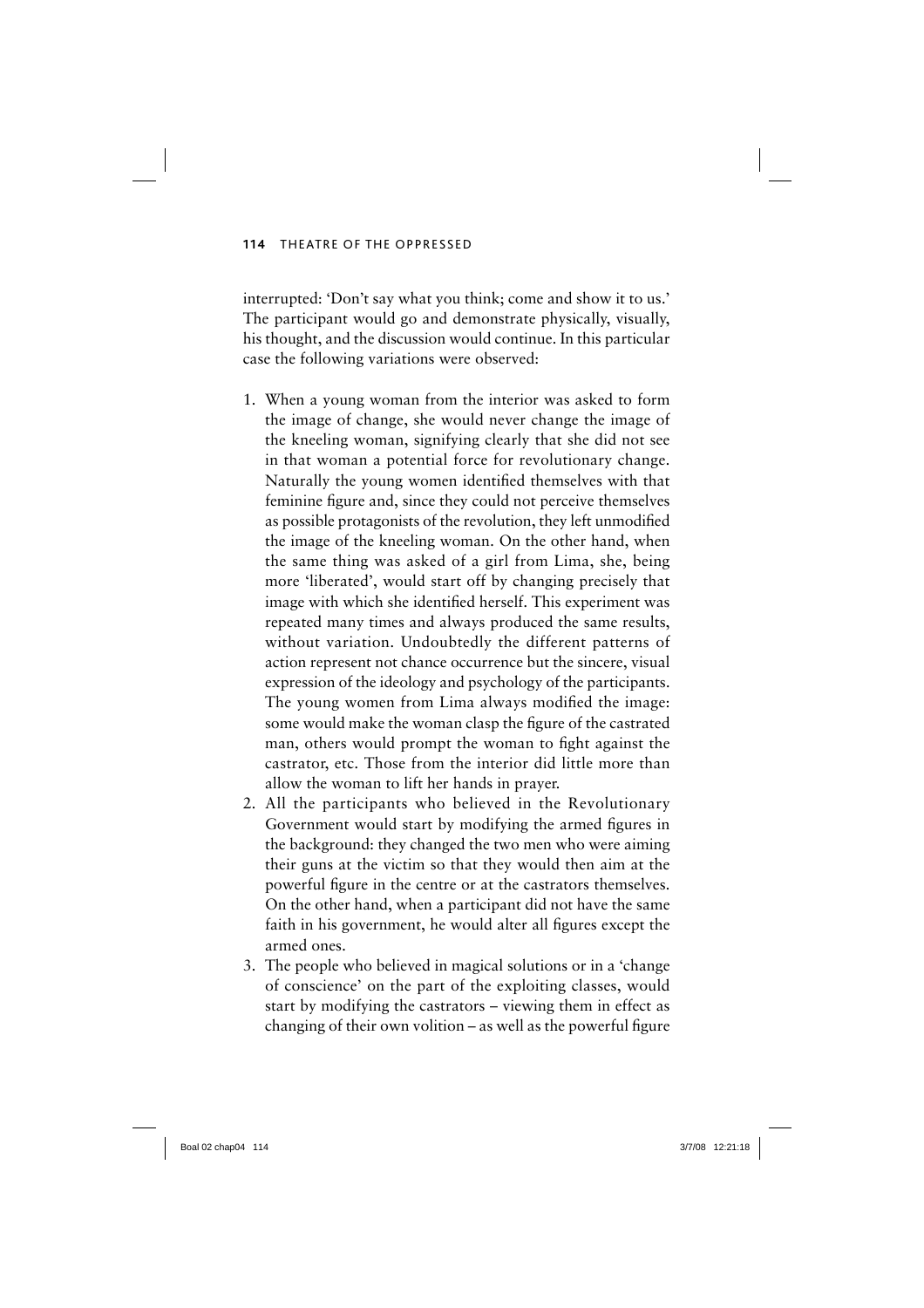in the centre, who would become regenerated. By contrast, those who did not believe in this form of social change would first alter the kneeling men, making them assume a fighting posture, attacking the oppressors.

- 4. One of the young women, besides showing the transformations to be the work of the kneeling men – who would free themselves, attack their torturers and imprison them – also had one of the figures representing the people address the other participants, clearly expressing her opinion that social changes are made by the people as a whole and not only by their vanguard.
- 5. Another young woman made all kinds of changes, leaving untouched only the five persons with their hands tied. This girl belonged to the upper middle class. When she showed signs of nervousness for not being able to imagine any further changes, someone suggested to her the possibility of changing the group of tied figures; the girl looked at them in surprise and exclaimed: 'The truth is that those people didn't fit in! ...' It was the truth. The people did not fit into her view of the scheme of things, and she had never before been able to see it.

This form of image theatre is without doubt one of the most stimulating, because it is so easy to practise and because of its extraordinary capacity for making thought *visible*. This happens because use of the language idiom is avoided. Each word has a denotation that is the same for all, but it also has a connotation that is unique for each individual. If I utter the word 'revolution', obviously everyone will realise that I am talking about a radical change, but at the same time each person will think of his or her 'own' revolution, a personal conception of revolution. But if I have to arrange a group of statues that will signify 'my revolution', here there will be no denotation-connotation dichotomy. The image synthesises the individual connotation and the collective denotation. In my arrangement signifying revolution, what are the statues doing? Do they have weapons in their hands or do they have ballots? Are the figures of the people united in a fighting posture against the figures representing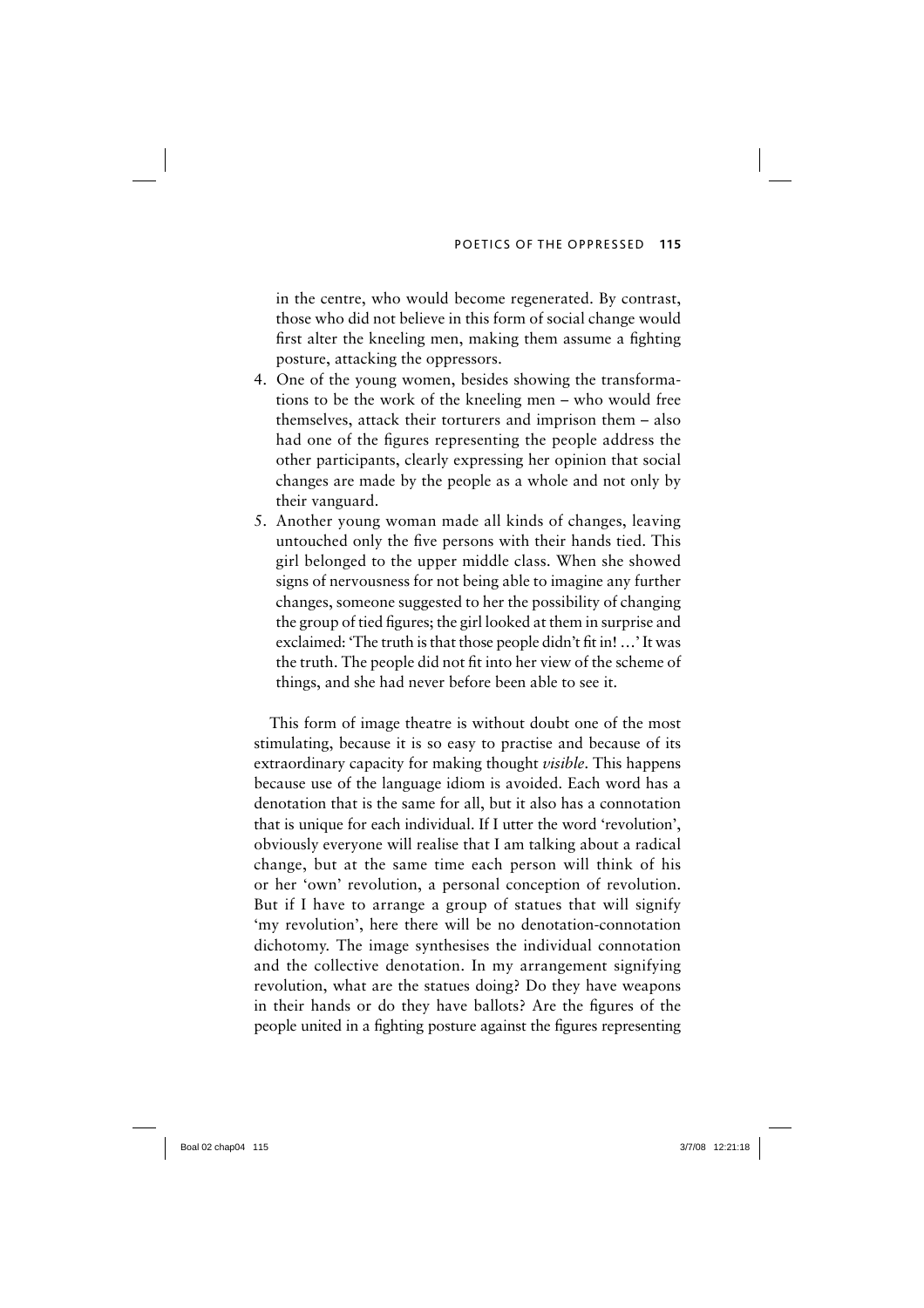the common enemies; or are the figures of the people dispersed, or showing disagreement among themselves? My conception of 'revolution' will become clear if, instead of speaking, I show with images what I think.

I remember that in a session of psychodrama a girl spoke repeatedly of the problems she had with her boyfriend, and she always started with more or less the same phrase: 'He came in, embraced me, and then ….' Each time we heard this opening phrase we understood that they did in fact embrace; that is, we understood what the word *embrace* denotes. Then one day she showed by acting how their meetings were: he approached, she crossed her arms over her breasts as if protecting herself, he took hold of her and hugged her tightly, while she continued to keep her hands closed, defending herself. That was clearly a particular connotation for the word *embrace*. When we understood her 'embrace' we were finally able to understand her problems with her boyfriend.

In image theatre other techniques can be used:

- 1. Each participant transformed into a statue is allowed one movement or gesture, and only one, each time a signal (like a clap of hands) is given. In this case the arrangement of images will change according to the individual desire of each participant.
- 2. The participants are first asked to memorise the ideal image, then to return to the original, actual image, and finally to make the movements necessary to arrive again at the ideal image – thus showing the group of images in motion and allowing the analysis of the feasibility of the proposed transitions. One will then be able to see if change occurs by the grace of God or if it is brought about by the opposing forces operating within the very core of the group.
- 3. The sculptor-participant, once his work is finished, is asked to try to place himself in the group he has created. This sometimes helps the person to realise that his own vision of reality is a cosmic one, as if he were a part of that reality.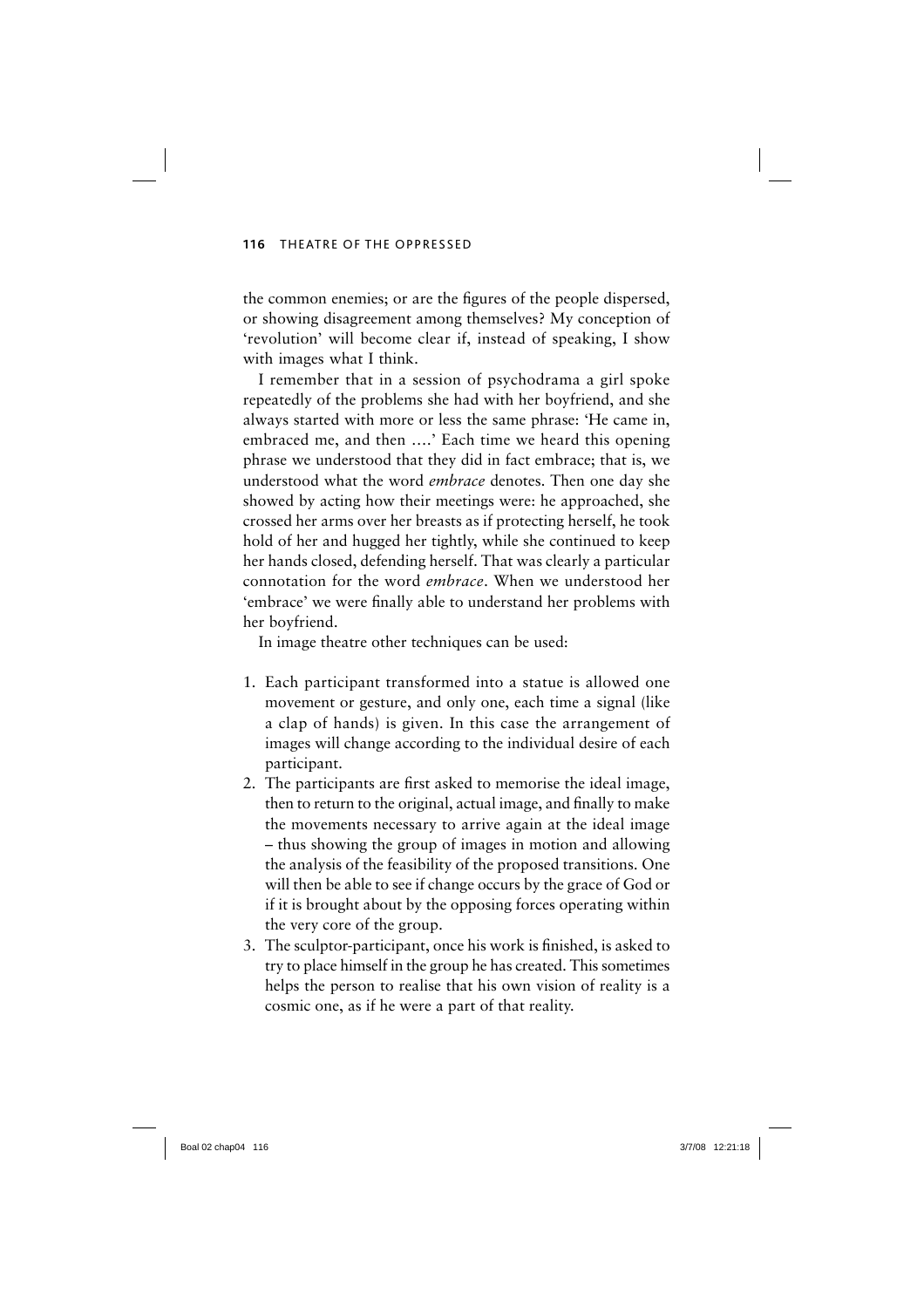The game of images offers many other possibilities. The important thing is always to analyse the feasibility of the change.

Third degree: *Forum theatre:* This is the last degree and here the participant has to intervene decisively in the dramatic action and change it. The procedure is as follows: First, the participants are asked to tell a story containing a political or social problem of difficult solution. Then a 10- or 15-minute skit portraying that problem and the solution intended for discussion is improvised or rehearsed, and subsequently presented. When the skit is over, the participants are asked if they agree with the solution presented. At least some will say no. At this point it is explained that the scene will be performed once more, exactly as it was the first time. But now any participant in the audience has the right to replace any actor and lead the action in the direction that seems to him most appropriate. The displaced actor steps aside, but remains ready to resume action the moment the participant considers his own intervention to be terminated. The other actors have to face the newly created situation, responding instantly to all the possibilities that it may present.

The participants who choose to intervene must continue the physical actions of the replaced actors; they are not allowed to come on the stage and talk, talk, talk: they must carry out the same type of work or activities performed by the actors who were in their place. The theatrical activity must go on in the same way, on the stage. Anyone may propose any solution, but it must be done on the stage, working, acting, doing things, and not from the comfort of his seat. Often a person is very revolutionary when in a public forum he envisages and advocates revolutionary and heroic acts; on the other hand, he often realises that things are not so easy when he himself has to practise what he suggests.

An example: An 18-year-old man worked in the city of Chimbote, one of the world's most important fishing ports. There are in that city a great number of factories of fish meal, a principal export product of Peru. Some factories are very large, while others have only eight or nine employees. Our young man worked for one of the latter. The boss was a ruthless exploiter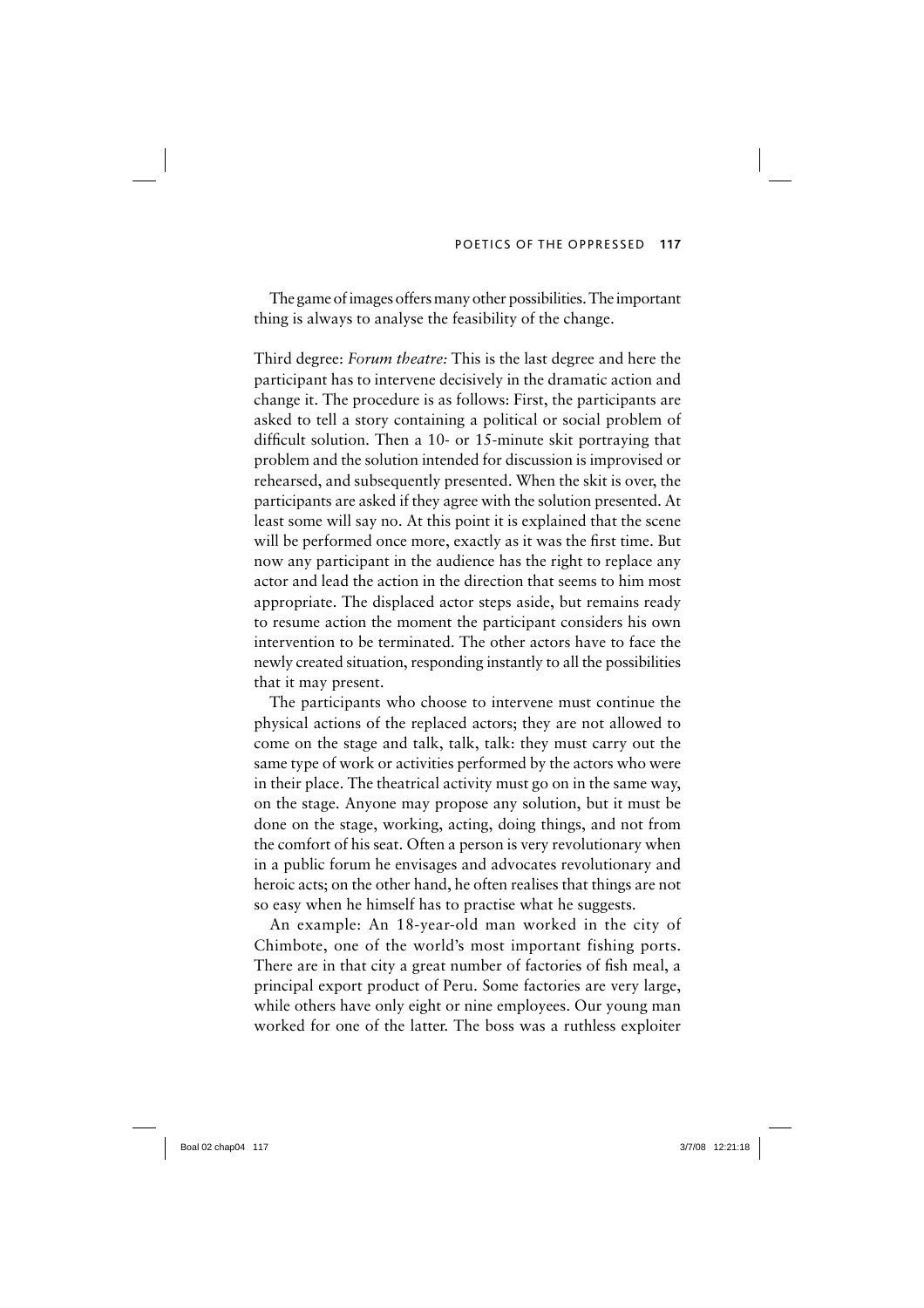and forced his employees to work from eight o'clock in the morning to eight at night, or vice versa – twelve consecutive hours of work. Thus the problem was how to combat this inhuman exploitation. Each participant had a proposal: one of them was, for example, 'operation turtle', which consists in working very slowly, especially when the boss is not looking. Our young man had a brilliant idea: to work faster and fill the machine with so much fish that it would break with the excessive weight, requiring two or three hours to fix it. During this time the workers could rest. There was the problem, the employer's exploitation; and there was one solution, invented by native ingenuity. But would that be the best solution?

The scene was performed in the presence of all the participants. Some actors represented the workers, another represented the boss, another the foreman, another a 'stool pigeon'. The stage was converted into a fish meal factory: one worker unloading the fish, another weighing the bags of fish, another carrying the bags to the machines, another tending the machine, while still others performed other pertinent tasks. While they worked, they kept up a dialogue, proposing solutions and discussing them until they came to accept the solution proposed by the young man and broke the machine; the boss came and the workers rested while the engineer repaired the machine. When the repair was done, they went back to work.

The scene was staged for the first time and the question was raised: Were all in agreement? No, definitely not. On the contrary, they disagreed. Each one had a different proposal: to start a strike, throw a bomb at the machine, start a union, etc.

Then the technique of forum theatre was applied: the scene would be staged exactly as it had been the first time, but now each spectator-participant would have the right to intervene and change the action, trying out his proposal. The first to intervene was the one who suggested the use of a bomb. He got up, replaced the actor who was portraying the young man, and made his bombthrowing proposal. Of course all the other actors argued against it since that would mean the destruction of the factory, and therefore the source of work. What would become of so many workers if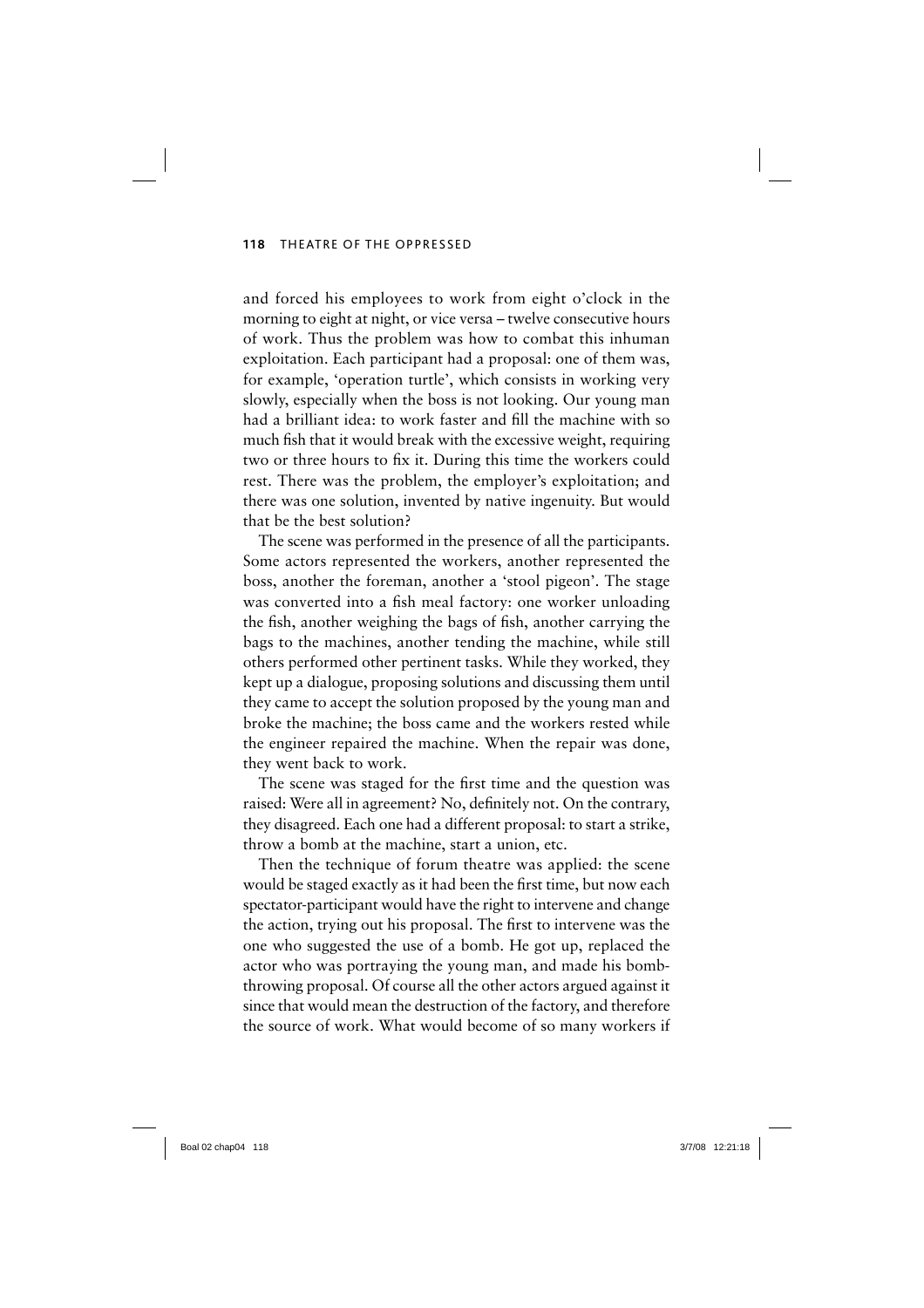the factory closed? Disagreeing, the man decided to throw the bomb himself, but soon realised that he did not know how to manufacture a bomb nor even how to throw it. Many people who in theoretical discussions advocate throwing bombs would not know what to do in reality, and would probably be the first to perish in the explosion. After trying his bomb-solution, the man returned to his place and the actor replaced him until a second person came to try his solution, the strike. After much argument with the others he managed to convince them to stop working and walk out, leaving the factory abandoned. In this case, the owner, the foreman, and the 'stool pigeon', who had remained in the factory, went to the town square (among the audience) to look for other workers who would replace the strikers (there is mass unemployment in Chimbote). This spectator-participant tried his solution, the strike, and realised its impracticability; with so much unemployment the bosses would always be able to find workers hungry enough and with little enough political consciousness to replace the strikers.

The third attempt was to form a small union for the purpose of negotiating the workers' demands, politicising the employed workers, as well as the unemployed, setting up mutual funds, etc. In this particular session of forum theatre, this was the solution judged to be the best by the participants. In the forum theatre no idea is imposed: the audience, the people, have the opportunity to try out all their ideas, to rehearse all the possibilities, and to verify them in practice, that is, in theatrical practice. If the audience had come to the conclusion that it was necessary to dynamite all the fish meal factories in Chimbote, this would also be right from their point of view. It is not the place of the theatre to show the correct path, but only to offer the means by which all possible paths may be examined.

Maybe the theatre in itself is not revolutionary, but these theatrical forms are without a doubt a *rehearsal of revolution*. The truth of the matter is that the spectator-actor practises a real act even though he does it in a fictional manner. While he *rehearses* throwing a bomb on stage, he is concretely rehearsing the way a bomb is thrown; acting out his attempt to organise a strike, he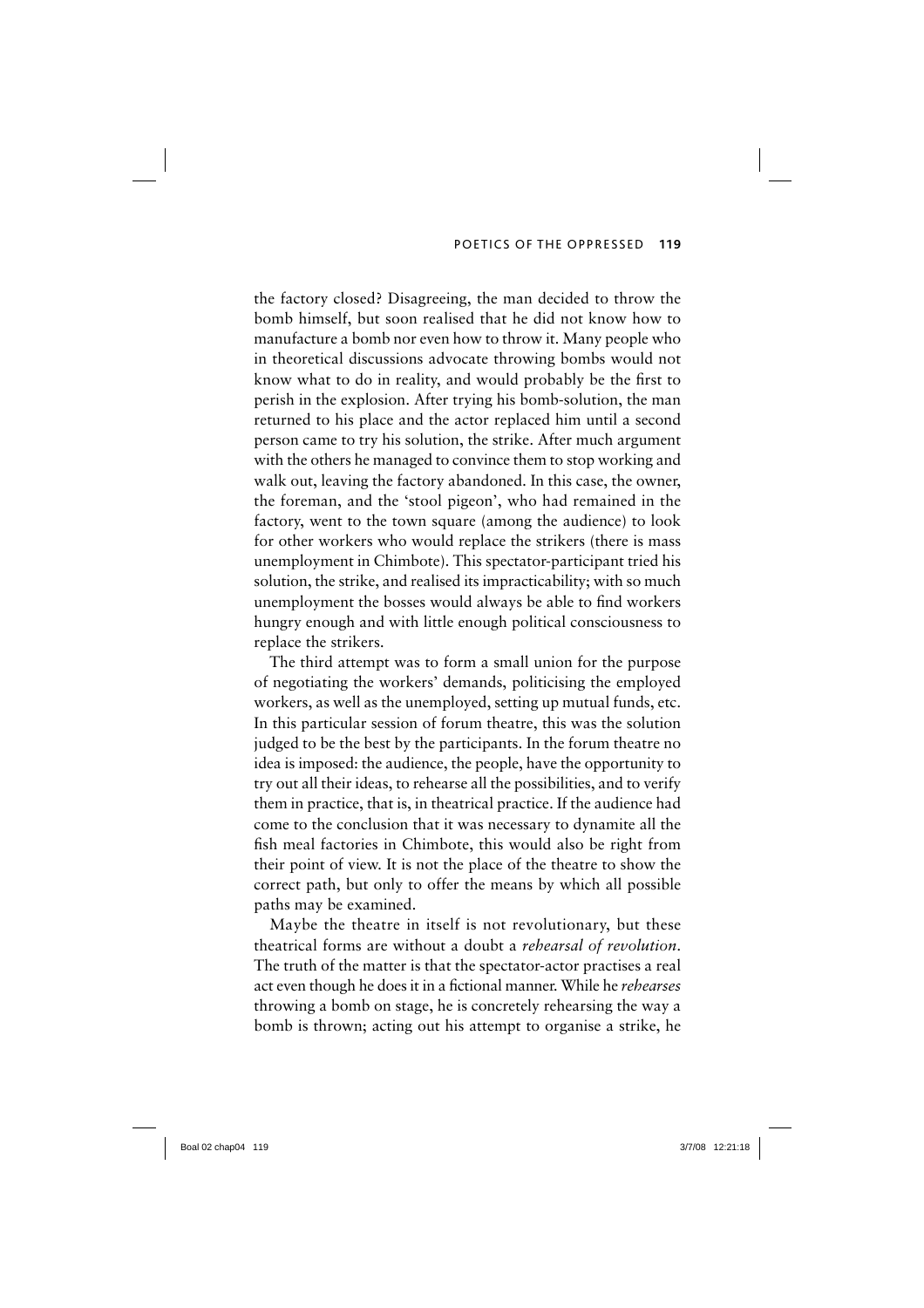is concretely organising a strike. Within its fictitious limits, the experience is a concrete one.

Here the cathartical effect is entirely avoided. We are used to plays in which the characters make the revolution on stage and the spectators in their seats feel themselves to be triumphant revolutionaries. Why make a revolution in reality if we have already made it in the theatre? But that does not happen here: the rehearsal stimulates the practice of the act in reality. Forum theatre, as well as these other forms of a people's theatre, instead of taking something away from the spectator, evoke in him a desire to practise in reality the act he has rehearsed in the theatre. The practice of these theatrical forms creates a sort of uneasy sense of incompleteness that seeks fulfilment through real action.

#### **Fourth Stage: The Theatre as Discourse**

George Ikishawa used to say that the bourgeois theatre is the finished theatre. The bourgeoisie already knows what the world is like, *their* world, and is able to present images of this complete, finished world. The bourgeoisie presents the spectacle. On the other hand, the proletariat and the oppressed classes do not know yet what their world will be like; consequently their theatre will be the rehearsal, not the finished spectacle. This is quite true, though it is equally true that the theatre can present images of transition.

I have been able to observe the truth of this view during all my activities in the people's theatre of so many and such different countries of Latin America. Popular audiences are interested in experimenting, in rehearsing, and they abhor the 'closed' spectacles. In those cases they try to enter into a dialogue with the actors, to interrupt the action, to ask for explanations without waiting politely for the end of the play. Contrary to the bourgeois code of manners, the people's code allows and encourages the spectator to ask questions, to dialogue, to participate.

All the methods that I have discussed are forms of a rehearsaltheatre, and not a spectacle-theatre. One knows how these experiments will begin but not how they will end, because the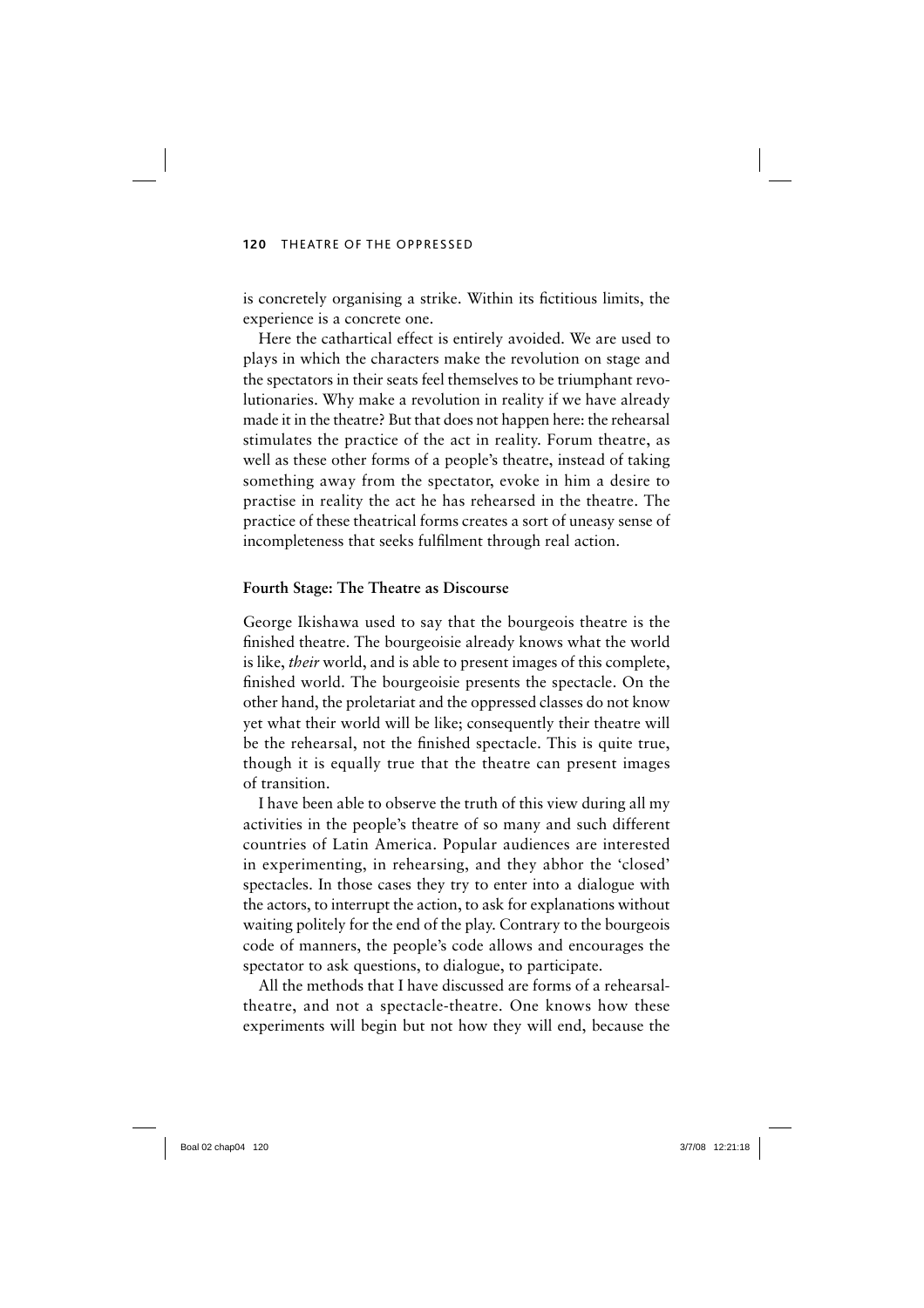spectator is freed from his chains, finally acts, and becomes a protagonist. Because they respond to the real needs of a popular audience they are practised with success and joy.

But nothing in this prohibits a popular audience from practising also more 'finished' forms of theatre. In Peru many forms previously developed in other countries, especially Brazil and Argentina, were also utilised and with great success. Some of these forms were:

- 1. *Newspaper theatre*. It was initially developed by the Nucleus Group of the Arena Theatre of São Paulo, of which I was the artistic director until forced to leave Brazil.3 It consists of several simple techniques for transforming daily news items, or any other non-dramatic material, into theatrical performances.
	- Simple reading: the news item is read detaching it from the context of the newspaper, from the format which makes it false or tendentious.
	- Crossed reading: two news items are read in crossed (alternating) form, one throwing light on the other, explaining it, giving it a new dimension.
	- Complementary reading: data and information generally omitted by the newspapers of the ruling classes are added to the news.
	- Rhythmical reading: as a musical commentary, the news is read to the rhythm of the samba, tango, Gregorian chant, etc., so that the rhythm functions as a critical 'filter' of the news, revealing its true content, which is obscured in the newspaper.
	- Parallel action: the actors mime parallel actions while the news is read, showing the context in which the reported event really occurred; one hears the news and sees something else that complements it visually.
	- Improvisation: the news is improvised on stage to exploit all its variants and possibilities.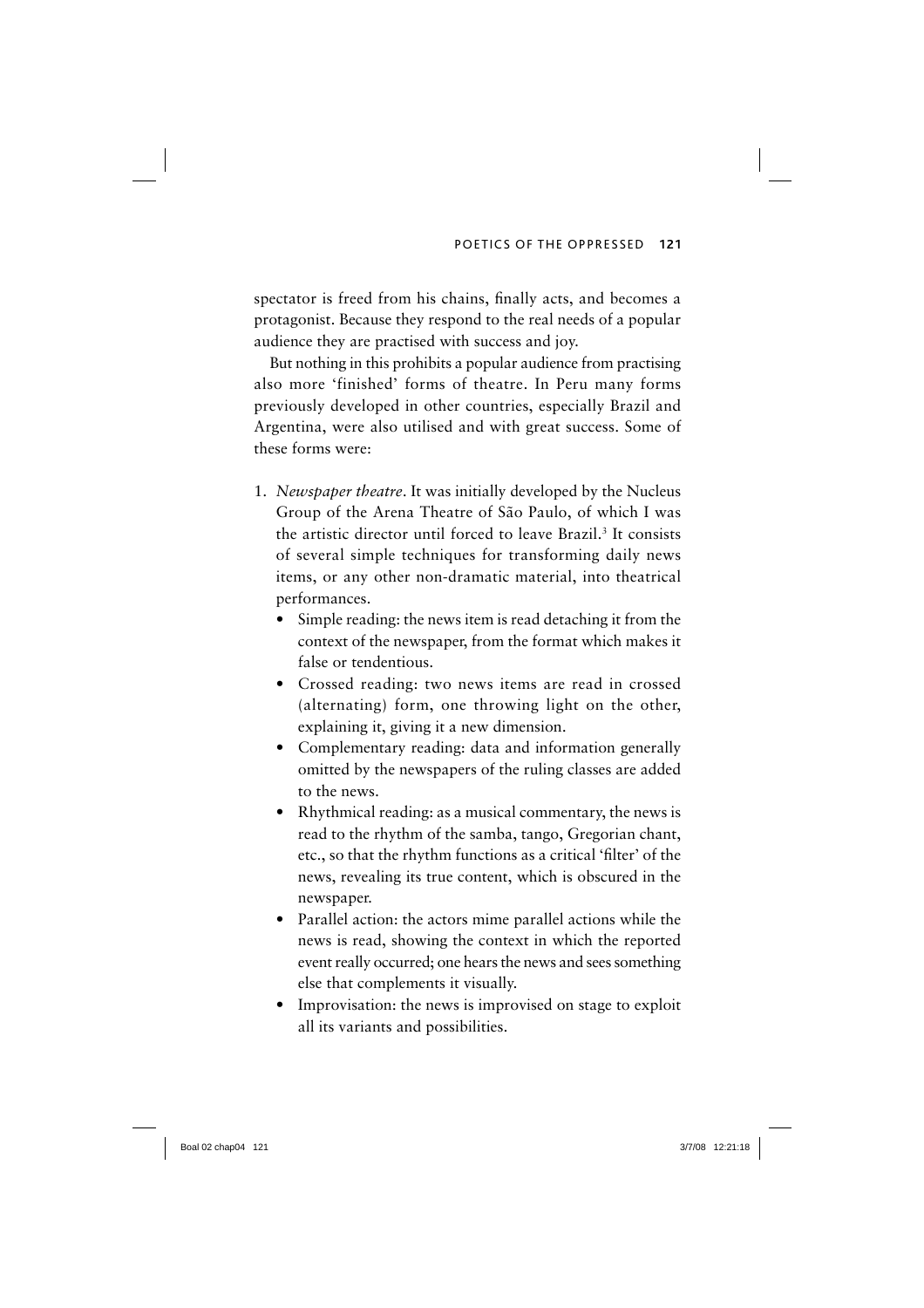- Historical: data or scenes showing the same event in other historical moments, in other countries, or in other social systems, are added to the news.
- Reinforcement: the news is read or sung with the aid or accompaniment of slides, jingles, songs, or publicity materials.
- Concretion of the abstract: that which the news often hides in its purely abstract information is made concrete on the stage: torture, hunger, unemployment, etc., are shown concretely, using graphic images, real or symbolic.
- Text out of context: the news is presented out of the context in which it was published; for example, an actor gives the speech about austerity previously delivered by the Minister of Economics while he devours an enormous dinner: the real truth behind the minister's words becomes demystified – he wants austerity for the people but not for himself.
- 2. *Invisible theatre:* It consists of the presentation of a scene in an environment other than the theatre, before people who are not spectators. The place can be a restaurant, a sidewalk, a market, a train, a line of people, etc. The people who witness the scene are those who are there by chance. During the spectacle, these people must not have the slightest idea that it is a 'spectacle', for this would make them 'spectators'.

The invisible theatre calls for the detailed preparation of a skit with a complete text or a simple script; but it is necessary to rehearse the scene sufficiently so that the actors are able to incorporate into their acting and their actions the intervention of the spectators. During the rehearsal it is also necessary to include every imaginable intervention from the spectators; these possibilities will form a kind of optional text.

The invisible theatre erupts in a location chosen as a place where the public congregates. All the people who are near become involved in the eruption and the effects of it last long after the skit is ended.

A small example shows how the invisible theatre works. In the enormous restaurant of a hotel in Chiclayo, where the literacy agents of ALFIN were staying, together with 400 other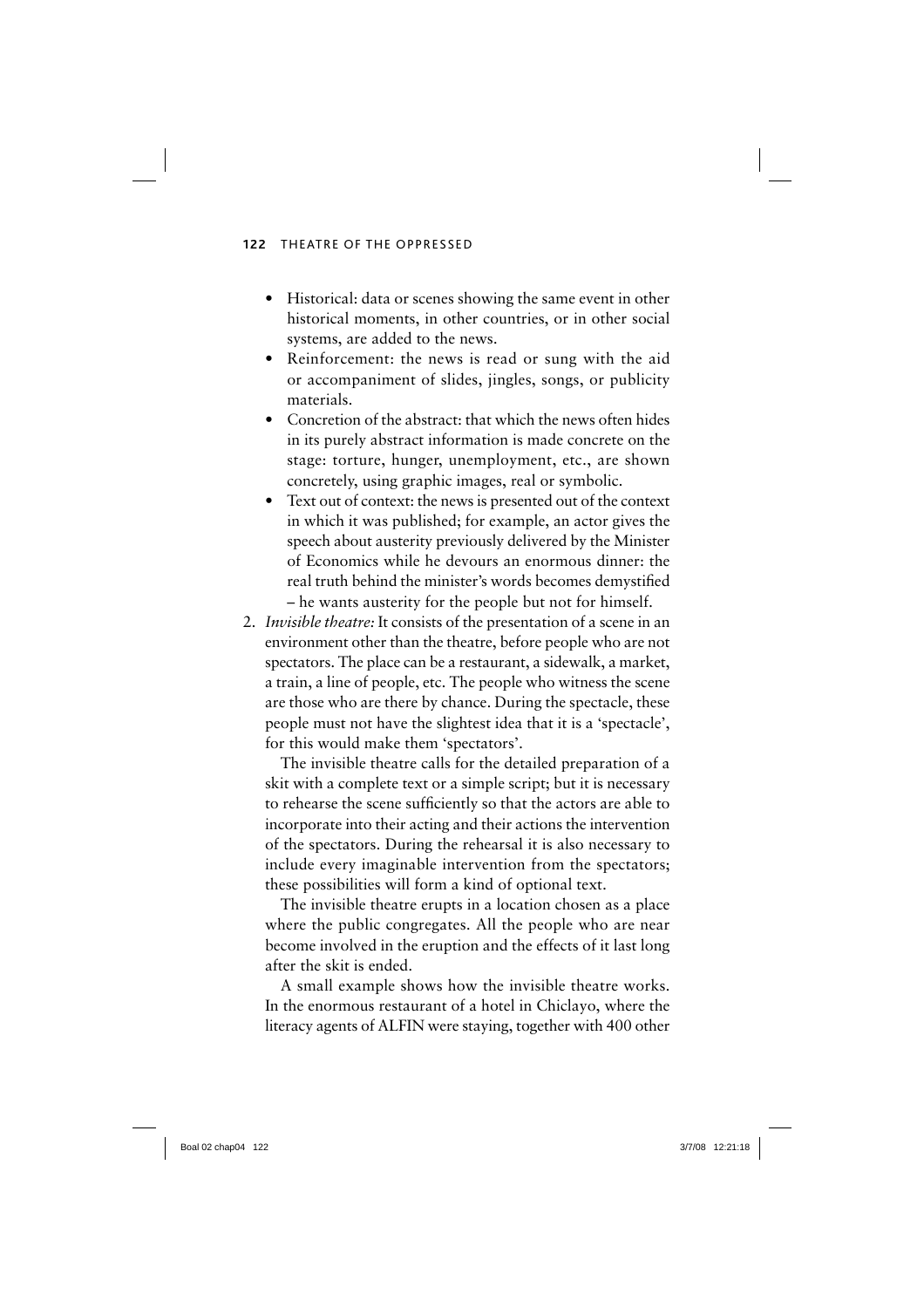people, the 'actors' sit at separate tables. The waiters start to serve. The 'protagonist' in a more or less loud voice (to attract the attention of other diners, but not in a too obvious way) informs the waiter that he cannot go on eating the food served in that hotel, because in his opinion it is too bad. The waiter does not like the remark but tells the customer that he can choose something *à la* carte, which he may like better. The actor chooses a dish called 'Barbecue *à la* pauper'. The waiter points out that it will cost him 70 *soles*, to which the actor answers, always in a reasonably loud voice, that there is no problem. Minutes later the waiter brings him the barbecue, the protagonist eats it rapidly and gets ready to get up and leave the restaurant, when the waiter brings the bill. The actor shows a worried expression and tells the people at the next table that his barbecue was much better than the food they are eating, but the pity is that one has to pay for it.

'I'm going to pay for it; don't have any doubts. I ate the "barbecue *à la* pauper" and I'm going to pay for it. But there is a problem: I'm broke.'

'And how are you going to pay?' asks the indignant waiter. 'You knew the price before ordering the barbecue. And now, how are you going to pay for it?'

The diners nearby are, of course, closely following the dialogue – much more attentively than they would if they were witnessing the scene on a stage. The actor continues:

'Don't worry, because I *am* going to pay you. But since I'm broke I will pay you with labour-power.'

'With what?' asks the waiter, astonished. 'What kind of power?'

'With labour-power, just as I said. I am broke but I can rent you my labour-power. So I'll work doing something for as long as it's necessary to pay for my "barbecue *à la* pauper", which, to tell the truth, was really delicious – much better than the food you serve to those poor souls ….'

By this time some of the customers intervene and make remarks among themselves at their tables, about the price of food, the quality of the service in the hotel, etc. The waiter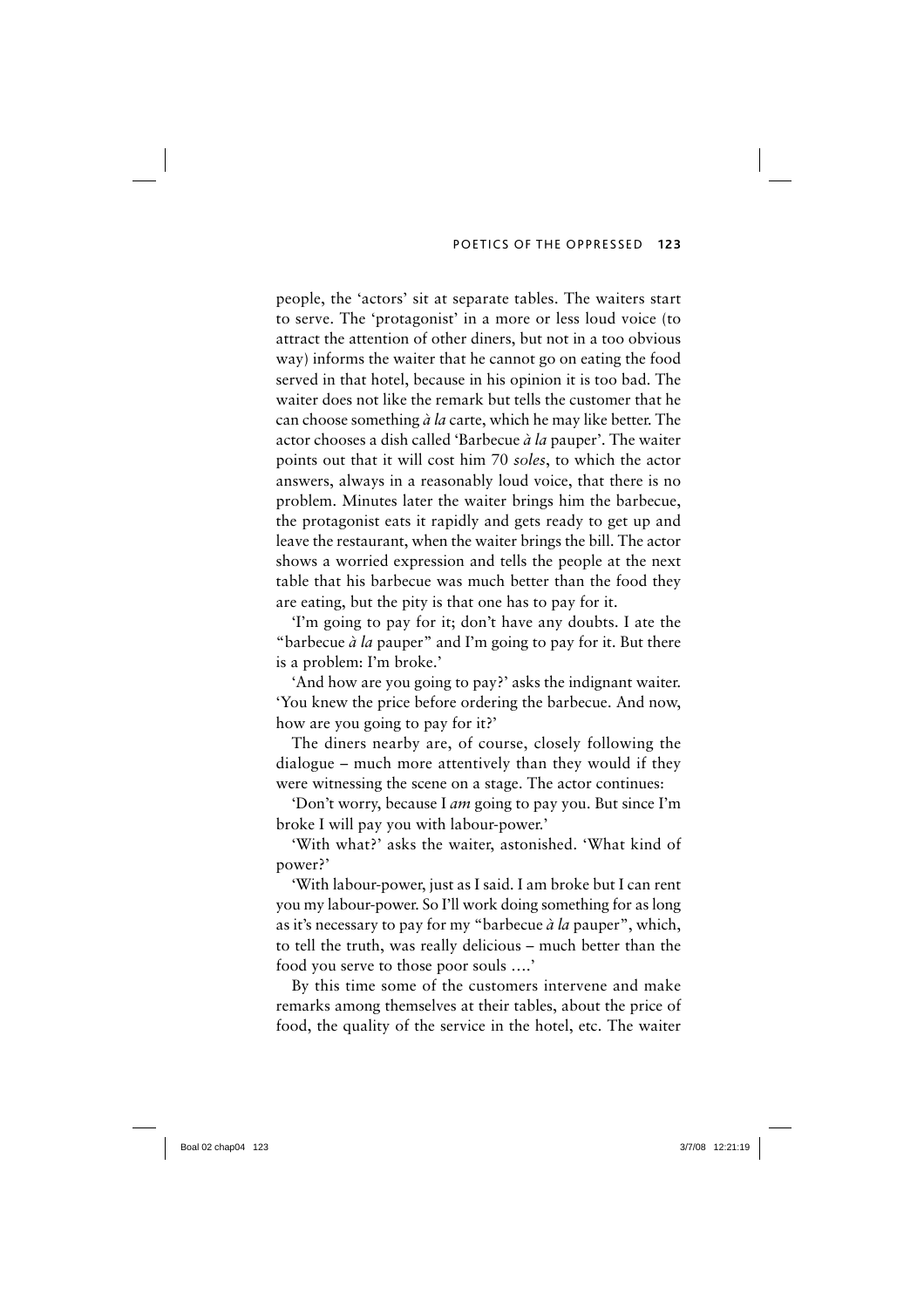calls the headwaiter to decide the matter. The actor explains again to the latter the business of renting his labour-power and adds:

'And besides, there is another problem: I'll rent my labourpower but the truth is that I don't know how to do anything, or very little. You will have to give me a very simple job to do. For example, I can take out the hotel's garbage. What's the salary of the garbage man who works for you?'

The headwaiter does not want to give any information about salaries, but a second actor at another table is already prepared and explains that he and the garbage man have gotten to be friends and that the latter has told him his salary: seven *soles* per hour. The two actors make some calculations and the 'protagonist' exclaims:

'How is this possible! If I work as a garbage man I'll have to work ten hours to pay for this barbecue that it took me ten minutes to eat? It can't be! Either you increase the salary of the garbage man or reduce the price of the barbecue! … But I can do something more specialised; for example, I can take care of the hotel gardens, which are so beautiful, so well cared for. One can see that a very talented person is in charge of the gardens. How much does the gardener of this hotel make? I'll work as a gardener! How many hours work in the garden are necessary to pay for the "barbecue *à la* pauper"?'

A third actor, at another table, explains his friendship with the gardener, who is an immigrant from the same village as he; for this reason he knows that the gardener makes ten *soles* per hour. Again the 'protagonist' becomes indignant:

'How is this possible? So the man who takes care of these beautiful gardens, who spends his days out there exposed to the wind, the rain, and the sun, has to work seven long hours to be able to eat the barbecue in ten minutes? How can this be, Mr. Headwaiter? Explain it to me!'

The headwaiter is already in despair; he dashes back and forth, gives orders to the waiters in a loud voice to divert the attention of the other customers, alternately laughs and becomes serious, while the restaurant is transformed into a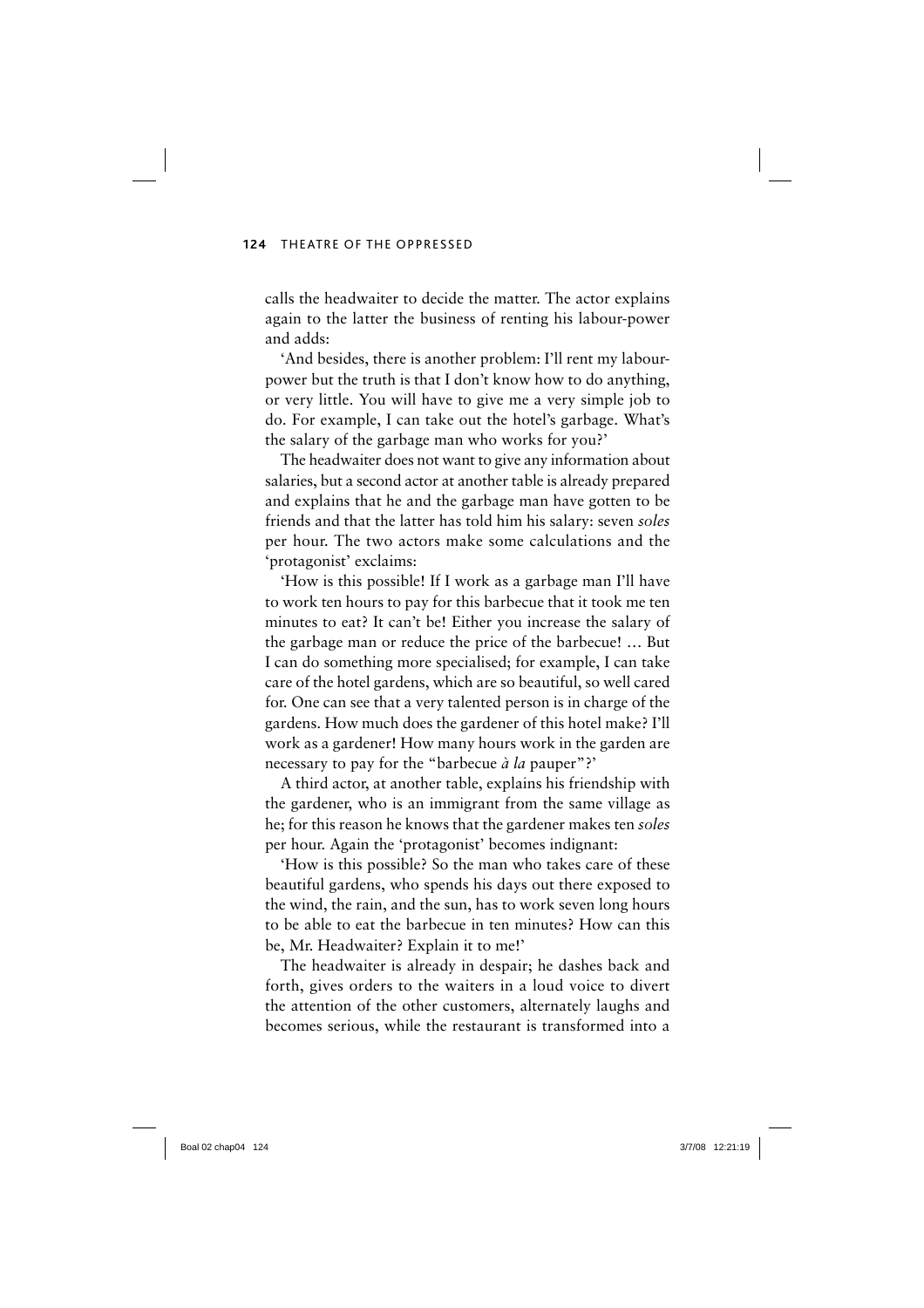public forum. The 'protagonist' asks the waiter how much he is paid to serve the barbecue and offers to replace him for the necessary number of hours. Another actor, originally from a small village in the interior, gets up and declares that nobody in his village makes 70 *soles* per day; therefore nobody in his village can eat the 'barbecue *à la* pauper'. (The sincerity of this actor, who was, besides, telling the truth, moved those who were near his table.)

Finally, to conclude the scene, another actor intervenes with the following proposition:

'Friends, it looks as if we are against the waiter and the headwaiter and this does not make sense. They are our brothers. They work like us, and they are not to blame for the prices charged here. I suggest we take up a collection. We at this table are going to ask you to contribute whatever you can, one *sol*, two *soles*, five *soles*, whatever you can afford. And with that money we are going to pay for the barbecue. And be generous, because what is left over will go as a tip for the waiter, who is our brother and a working man.'

Immediately those who are with him at the table start collecting money to pay the bill. Some customers willingly give one or two *soles*. Others furiously comment:

'He says that the food we're eating is junk, and now he wants us to pay for his barbecue! ... And am I going to eat this junk? Hell no? I wouldn't give him a peanut, so he'll learn a lesson! Let him wash dishes ….'

The collection reached 100 *soles* and the discussion went on through the night. It is always very important that the actors do not reveal themselves to be actors! On this rests the *invisible* nature of this form of theatre. And it is precisely this invisible quality that will make the spectator act freely and fully, as if he were living a real situation – and, after all, it is a real situation!

It is necessary to emphasise that the invisible theatre is not the same thing as a 'happening' or the so-called 'guerrilla theatre'. In the latter we are clearly talking about 'theatre', and therefore the wall that separates actors from spectators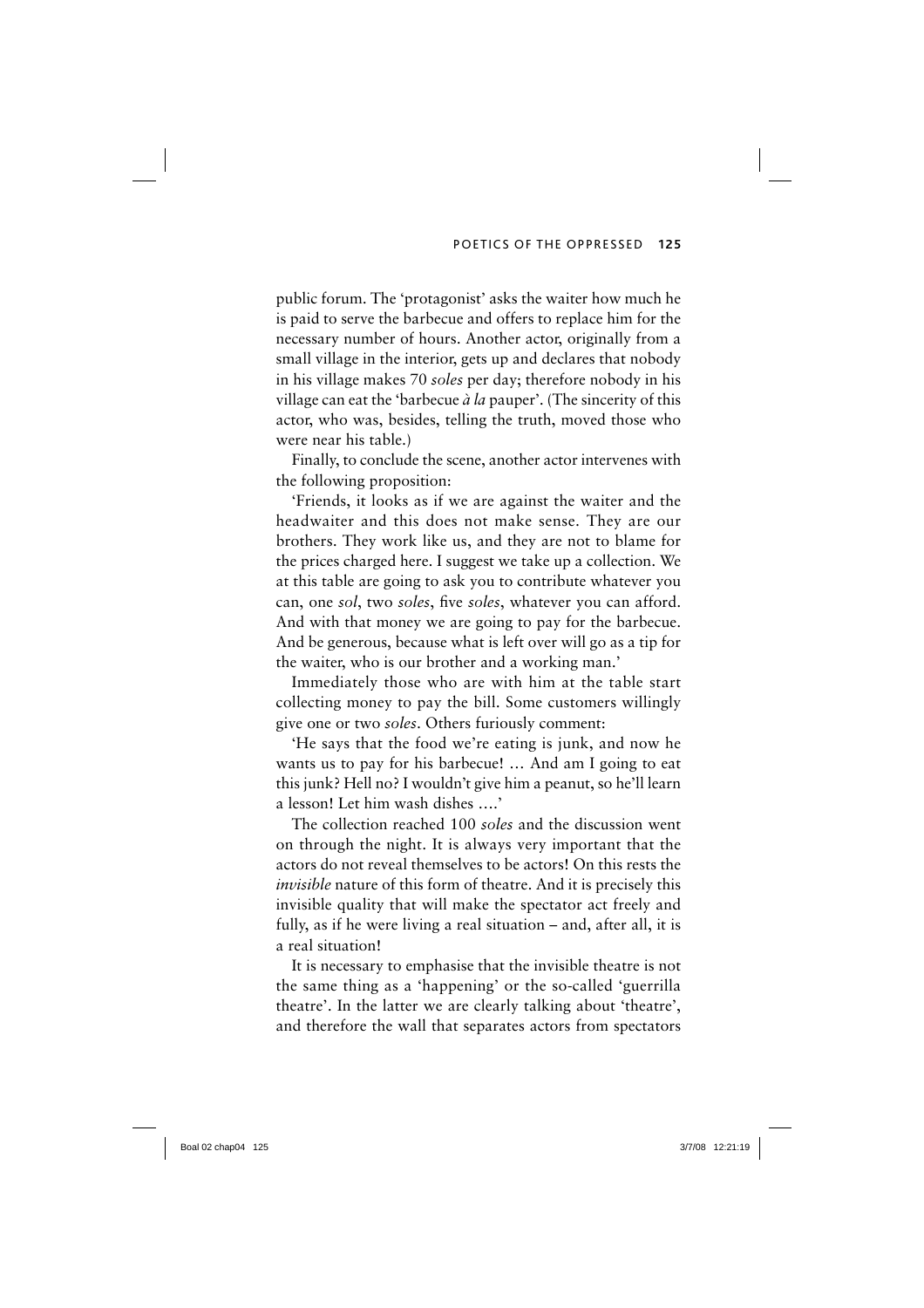immediately arises, reducing the spectator to impotence: a spectator is always less than a man! In the invisible theatre the theatrical rituals are abolished; only the theatre exists, without its old, worn-out patterns. The theatrical energy is completely liberated, and the impact produced by this free theatre is much more powerful and longer lasting.

Several presentations of invisible theatre were made in different locations in Peru. Particularly interesting is what happened at the Carmen Market, in the *barrio* of Comas, some 14 kilometres away from downtown Lima. Two actresses were protagonists in a scene enacted at a vegetable stand. One of them, who was pretending to be illiterate, insisted that the vendor was cheating her, taking advantage of the fact that she did not know how to read; the other actress checked the figures, finding them to be correct, and advised the 'illiterate' one to register in one of ALFIN's literacy courses. After some discussion about the best age to start one's studies, about what to study and with whom, the first actress kept on insisting that she was too old for those things. It was then that a little old woman, leaning on her cane, very indignantly shouted:

'My dears, that's not true? For learning and making love one is never too old!'

Everyone witnessing the scene broke into laughter at the old woman's amorous outburst, and the actresses were unable to continue the scene.

3. *Photo-romance:* In many Latin American countries there is a genuine epidemic of photo-romances, sub-literature on the lowest imaginable level, which furthermore always serves as a vehicle for the ruling classes' ideology. The technique here consists in reading to the participants the general lines in the plot of a photo-romance without telling them the source of this plot. The participants are asked to act out the story. Finally, the acted-out story is compared to the story as it is told in the photo-romance, and the differences are discussed.

For example: a rather stupid story taken from Corín Tellado, the worst author of this brutalising genre, started like this: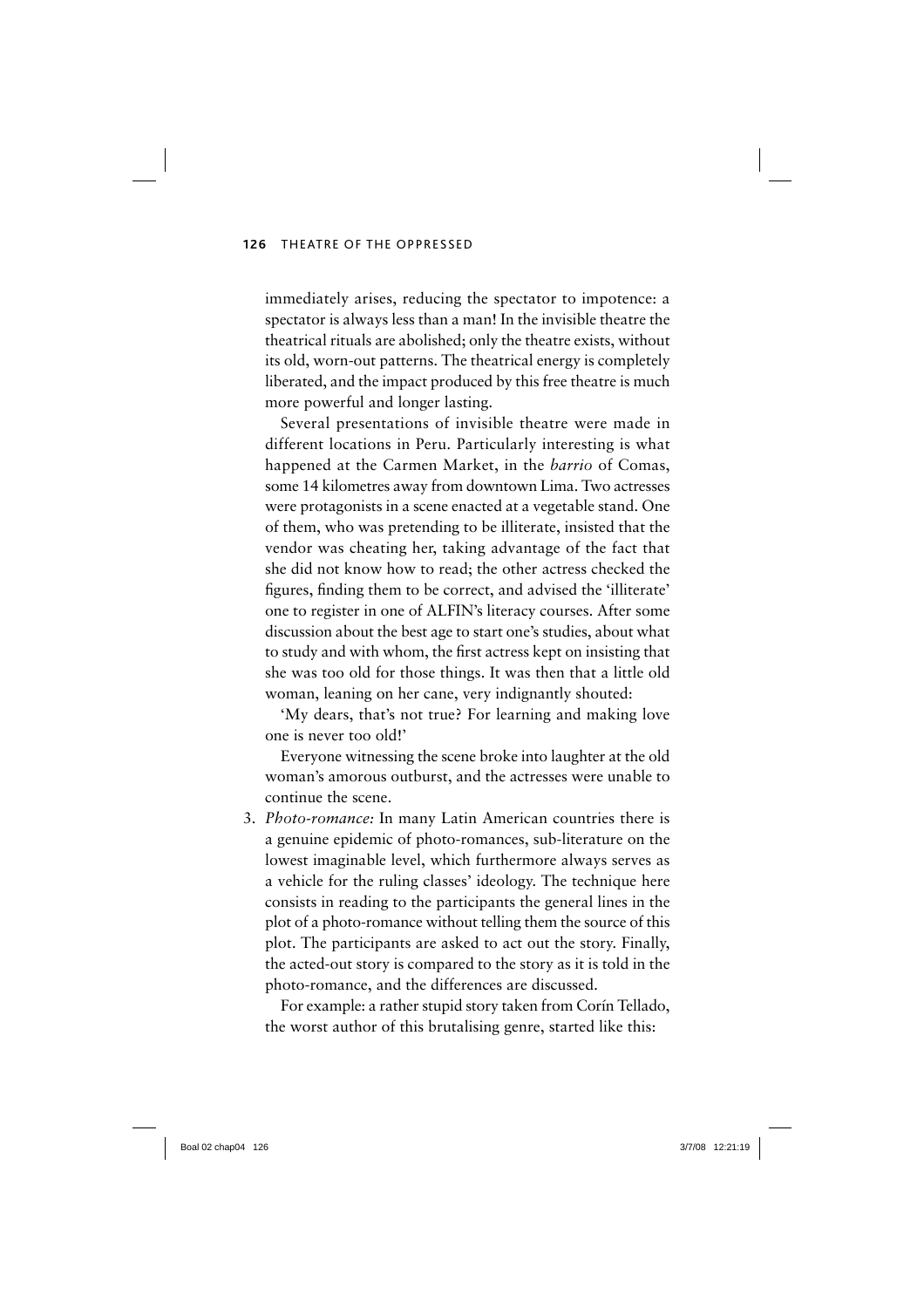A woman is waiting for her husband in the company of another woman who is helping her with the housework.

The participants acted according to their customs: a woman at home expecting her husband will naturally be preparing the meal; the one helping her is a neighbour, who comes to chat about various things; the husband comes home tired after a long day's work; the house is a one-room shack, etc., etc. In Corín Tellado, on the contrary, the woman is dressed in a long evening gown, with pearl necklaces, etc.; the woman who is helping her is a black maid who says no more than 'Yes, ma'am'; 'The dinner is served, ma'am'; 'Very well, ma'am'; 'Here comes Mr. X, ma'am'; and nothing else. The house is a marble palace; the husband comes home after a day's work in his factory, where he had an argument with the workers because they, 'not understanding the crisis we are all living through, wanted an increase in salaries …', and continuing in this vein.

This particular story was sheer trash, but at the same time it served as a magnificent example of ideological insight. The well-dressed woman received a letter from an unknown woman, went to visit her, and discovered her to be a former mistress of her husband; the mistress stated that the husband had left her because he wanted to marry the factory owner's daughter, that is, the well-dressed woman. To top it all, the mistress exclaimed:

'Yes, he betrayed me, deceived me. But I forgive him because, after all, he has always been very ambitious, and he knew very well that with me he could not climb very high. On the other hand, with you he can go very far indeed!'

That is to say, the former mistress forgave her lover because he had in the highest degree that capitalistic eagerness to possess everything. The desire to be a factory owner is presented as something so noble that even a few betrayals on the way up are to be forgiven.

And the young wife, not to be outdone, pretends to be ill so that he will have to remain at her side, and so that, as a result of this trick, he will finally fall in love with her. What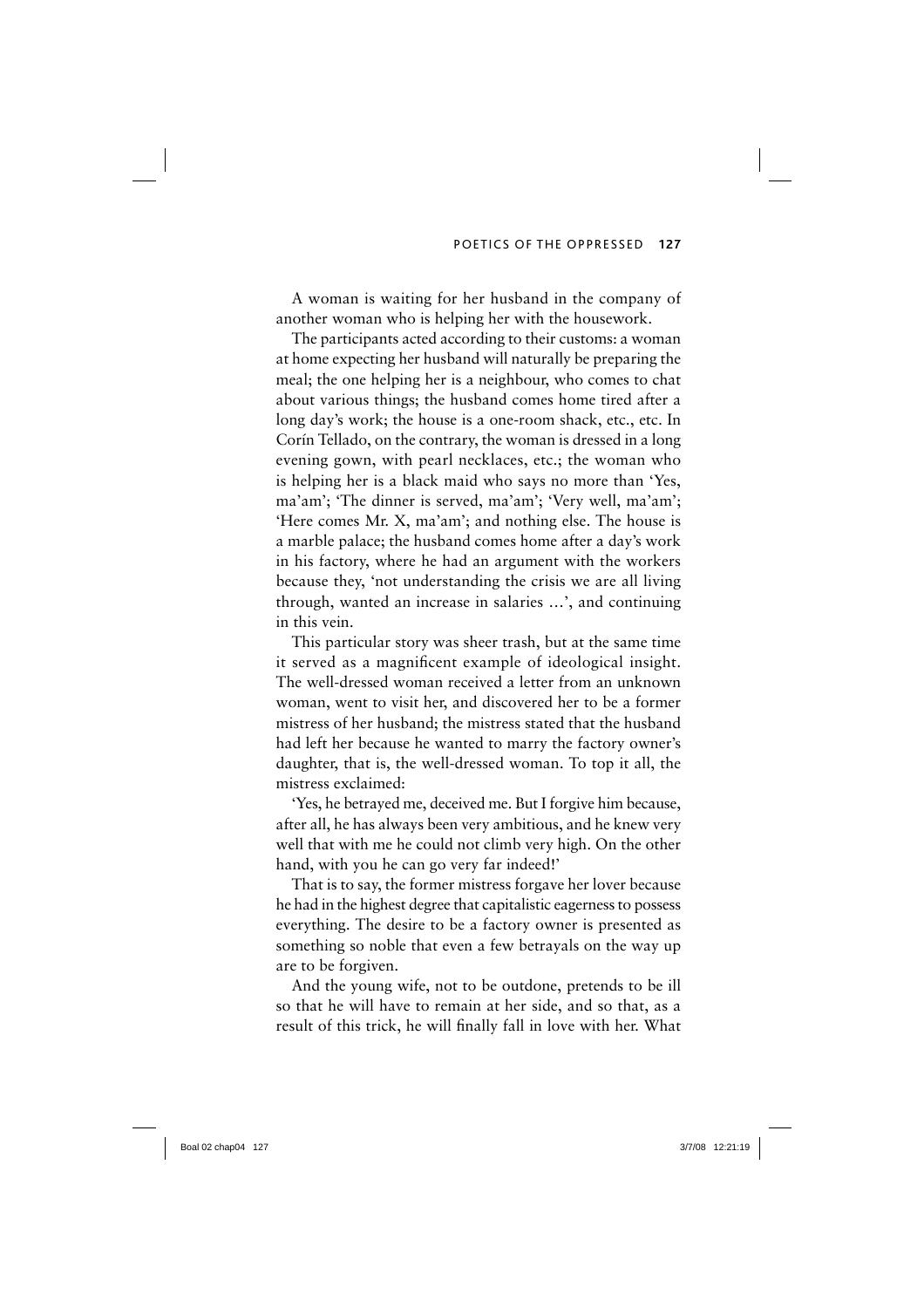an ideology! This love story is crowned with a happy ending rotten to the core. Of course the story, when told without the dialogues and acted out by peasants, takes on an entirely different meaning. When at the end of the performance, the participants are told the origin of the plot they have just acted out, they experience a shock. And this must be understood: when they read Corín Tellado they immediately assume the passive role of 'spectators'; but if they first of all have to act out a story themselves, afterwards, when they do read Corín Tellado's version, they will no longer assume a passive, expectant attitude, but instead a critical, comparative one. They will look at the lady's house, and compare it to their own, at the husband's or wife's attitudes and compare them with those of their own spouses, etc. And they will be prepared to detect the poison infiltrating the pages of those photo-stories, or the comics and other forms of cultural and ideological domination.

I was overjoyed when, months after the experiments with the educators, back in Lima, I was informed that the residents of several *barrios* were using that same technique to analyse television programmes, an endless source of poison directed against the people.

4. *Breaking of repression:* The dominant classes crush the dominated ones through repression; the old crush the young through repression; certain races subjugate certain others through repression. Never through a cordial understanding, through an honest interchange of ideas, through criticism and autocriticism. No. The ruling classes, the old, the 'superior' races, or the masculine sex, have their sets of values and impose them by force, by unilateral violence, upon the oppressed classes, the young, the races they consider inferior, or women.

The capitalist does not ask the working man if he agrees that the capital should belong to one and the labour to another; he simply places an armed policeman at the factory door and that is that – private property is decreed.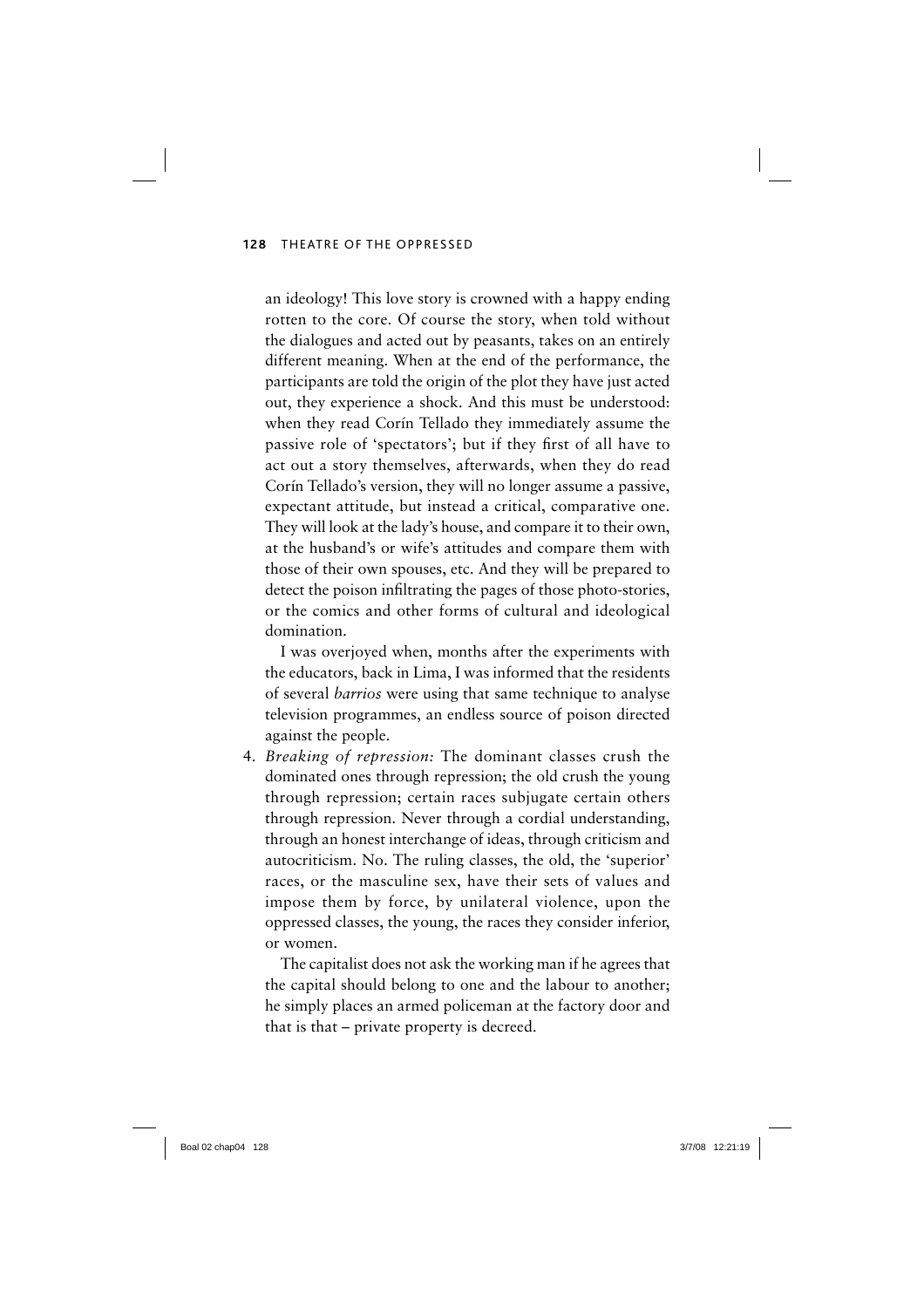The dominated class, race, sex, or age group suffers the most constant, daily, and omnipresent repression. The ideology becomes concrete in the figure of the dominated person. The proletariat is exploited through the domination that is exerted on all proletarians. Sociology becomes psychology. There is not an oppression by the masculine sex in general of the feminine sex in general: what exists is the concrete oppression that men (individuals) direct against women (individuals).

The technique of breaking repression consists in asking a participant to remember a particular moment when he felt especially repressed, accepted that repression, and began to act in a manner contrary to his own desires. That moment must have a deep personal meaning: I, a proletarian, am oppressed; we proletarians are oppressed; therefore the proletariat is oppressed. It is necessary to pass from the particular to the general, not vice versa, and to deal with something that has happened to someone in particular, but which at the same time is typical of what happens to others.

The person who tells the story also chooses from among the rest of the participants all the other characters who will participate in the reconstruction of the incident. Then, after receiving the information and directions provided by the protagonist, the participants and the protagonist act out the incident just as it happened in reality – recreating the same scene, the same circumstances, and the same original feelings.

Once the 'reproduction' of the actual event is over, the protagonist is asked to repeat the scene, but this time without accepting the repression, fighting to impose his will, his ideas, his wishes. The other participants are urged to maintain the repression as in the first performance. The clash that results helps to measure the possibility one often has to resist and yet fails to do so; it helps to measure the true strength of the enemy. It also gives the protagonist the opportunity of trying once more and carrying out, in fiction, what he had not been able to do in reality. But we have already seen that this is not cathartic: the fact of having rehearsed a resistance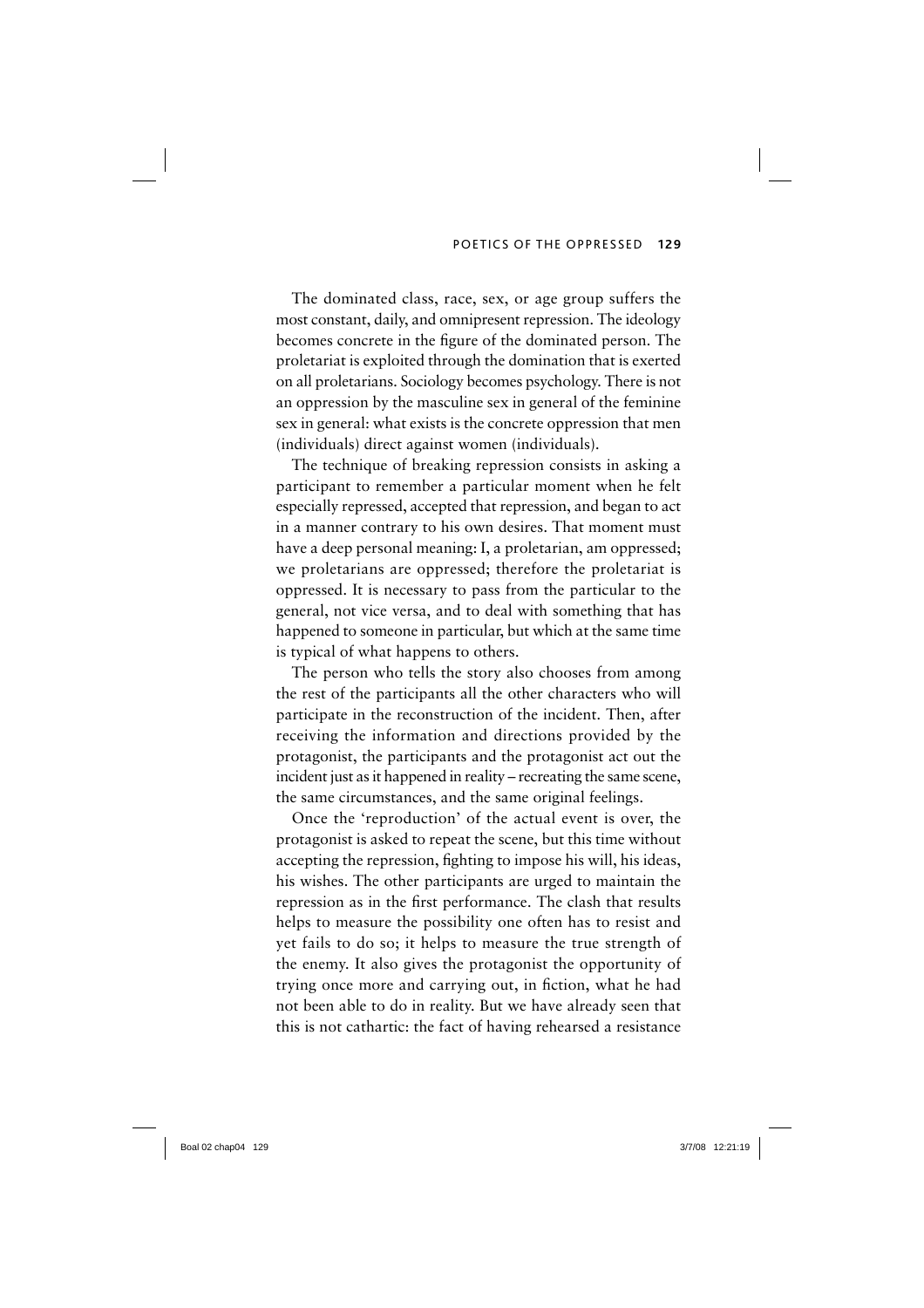to oppression will prepare him to resist effectively in a future reality, when the occasion presents itself once more.

On the other hand, it is necessary to take care that the generic nature of the particular case under study be understood. In this type of theatrical experiment the particular instance must serve as the point of departure, but it is indispensable to reach the general. The process to be realised, during the actual performance or afterward during the discussion, is one that ascends from the *phenomenon* toward the *law*; from the phenomena presented in the plot toward the social laws that govern those phenomena. The spectator-participants must come out of this experience enriched with the knowledge of those laws, obtained through analysis of the phenomena.

5. *Myth theatre:* It is simply a question of discovering the obvious behind the myth: to logically tell a story, revealing its evident truths.

In a place called Motupe there was a hill, almost a mountain, with a narrow road that led through the trees to the top; halfway to the top stood a cross. One could go as far as that cross: to go beyond it was dangerous; it inspired fear, and the few who had tried had never returned. It was believed that some sanguinary ghosts inhabited the top of the mountain. But the story is also told of a brave young man who armed himself and climbed to the top, where he found the 'ghosts'. They were in reality some Americans who owned a gold mine located precisely on the top of that mountain.

Another legend is that of the lagoon of Cheken. It is said that there was no water there and that all the peasants, having to travel for several kilometres to get a glass of water, were dying of thirst. Today a lagoon exists there, the property of a local landowner. How did that lagoon spring up and how did it become the property of one man? The legend explains it. When there was still no water, on a day of intense heat all the villagers were lamenting and praying to God to grant them even a tiny stream of water. But God did not have pity on that arid village. At midnight of the same day, however, a man dressed in a long black poncho and riding a black horse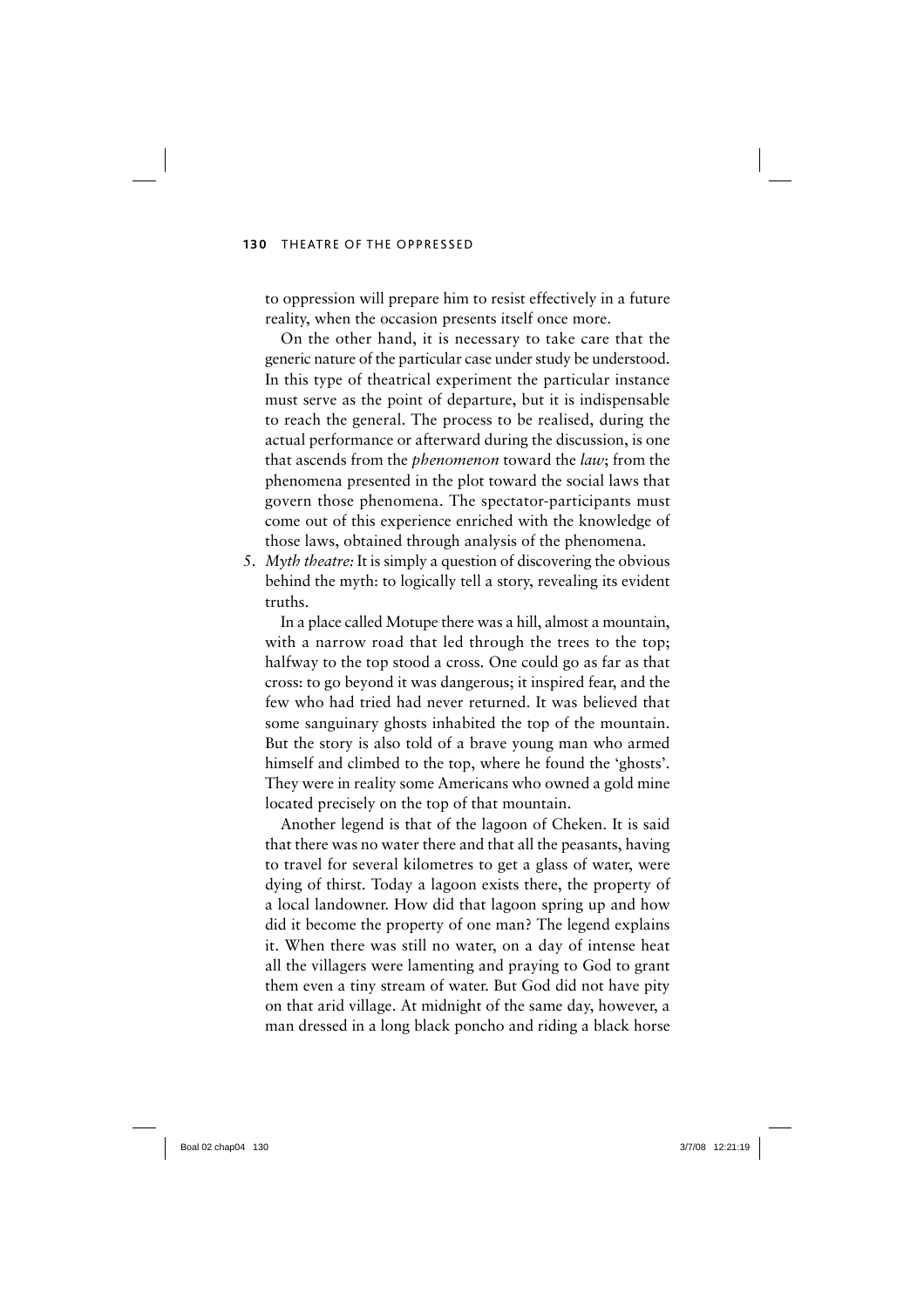arrived and addressed the landowner, who was then only a poor peasant like the others:

'I will give a lagoon for all of you, but *you*, friend, must give me your most precious possession.'

The poor man, very distressed, moaned:

'But I have nothing; I am very poor. We all here suffer from the lack of water, live in miserable shacks, suffer from the most terrible hunger. We have nothing precious, not even our lives. And myself in particular, my only precious possession is my three daughters, nothing else.'

'And of the three', responded the stranger, 'the oldest is the most beautiful. I will give you a lagoon filled with the freshest water of all Peru; but in exchange you will give me your oldest daughter so that I may marry her.'

The future landlord thought for a long while, cried a lot, and asked his frightened eldest daughter if she would accept such an unusual marriage proposal. The obedient daughter expressed herself in this way:

'If it is for the salvation of all, so that the thirst and hunger of all the peasants will come to an end, if it is so that you may have a lagoon with the freshest water of all Peru, if it is so that that lagoon will belong to you alone and bring you personal prosperity and riches – for you will be able to sell this wonderful water to the peasants, who will find it cheaper to buy from you than to travel so many kilometres – if it is for all this, tell the gentleman in the black poncho, astride his black horse, that I will go with him, even if in my heart I am suspicious of his true identity and of the places he will take me.'

Happy and contented, and of course somewhat tearful, the kind father went to inform the man in black of the decision, meanwhile asking the daughter to make some little signs showing the price of a litre of water, in order to expedite the work. The man in black undressed the girl, for he did not want to take anything from that house besides the girl herself, and placed her on his horse, which set off at a gallop toward a great depression in the plains. Then an enormous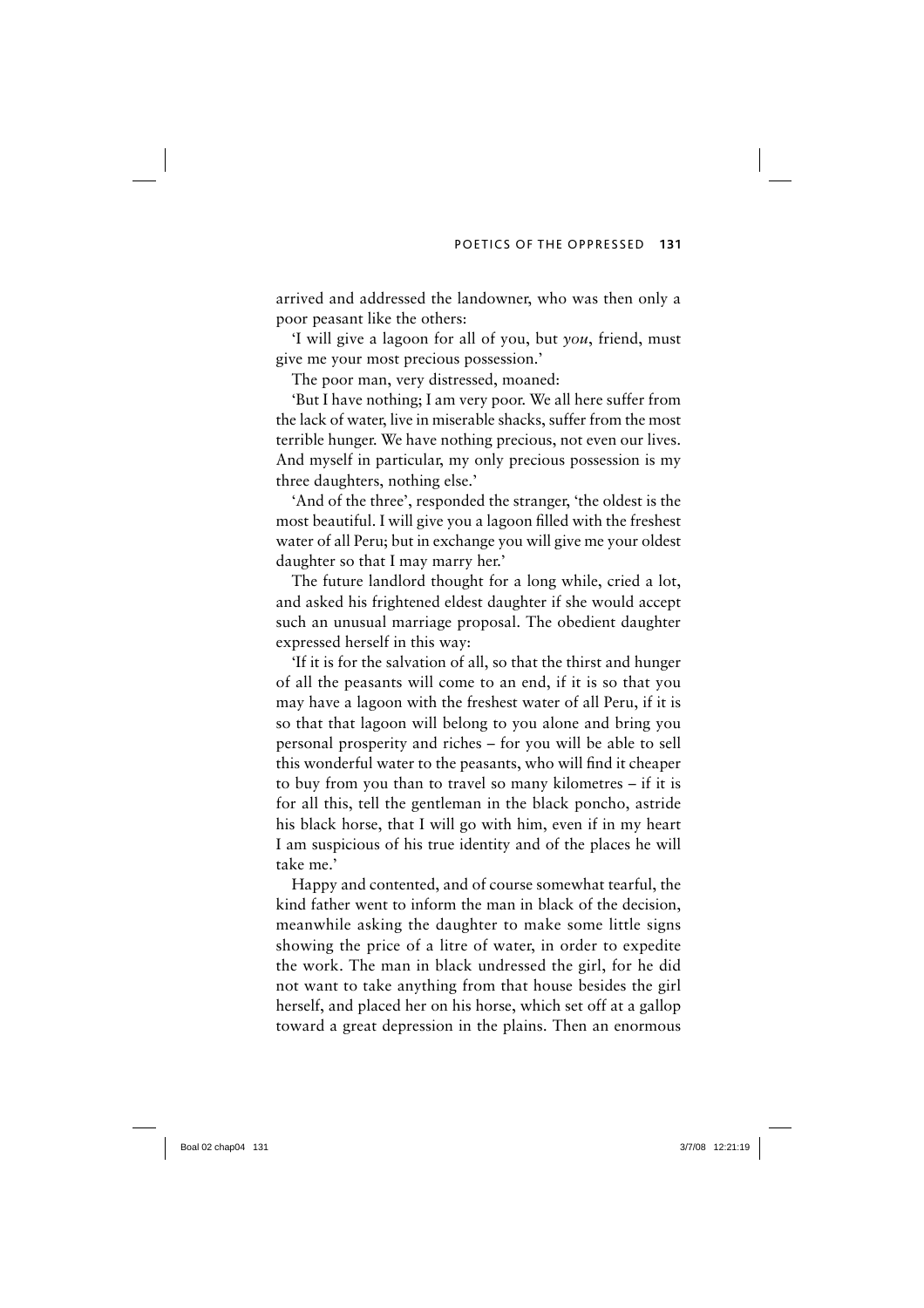explosion was heard, and a large cloud of smoke remained in the very place where the horse, horseman, and naked girl had disappeared. From the huge hole that had been made in the ground, a spring started to flow and formed the lagoon with the freshest water of all Peru.

This myth no doubt hides a truth: the landlord took possession of what did not belong to him. If formerly the noblemen attributed to God the granting of their property and rights, today explanations no less magical are still used. In this case, the property of the lagoon was explained by the loss of the eldest daughter, the landlord's most precious possession – a transaction took place! And serving as a reminder of that, the legend said that on the nights of the new moon one could hear the girl singing at the bottom of the lagoon, still naked and combing her long hair with a beautiful golden comb …. Yes, the truth is that for the landlord the lagoon was like gold.

The myths told by the people should be studied and analysed and their hidden truths revealed. In this task the theatre can be extraordinarily useful.

- 6. *Analytical theatre:* A story is told by one of the participants and immediately the actors improvise it. Afterward each character is broken down into all his social roles and the participants are asked to choose a physical object to symbolise each role. For example, a policeman killed a chicken thief. The policeman is analysed:
	- he is a worker because he rents his labour-power; symbol: a pair of overalls;
	- he is a bourgeois because he protects private property and values it more than human life; symbol: a necktie, or a top hat, etc.;
	- he is a repressive agent because he is a policeman; symbol: a revolver.

This is continued until the participants have analysed all his roles: head of a family (symbol: the wallet, for example), member of a fraternal order, etc., etc. It is important that the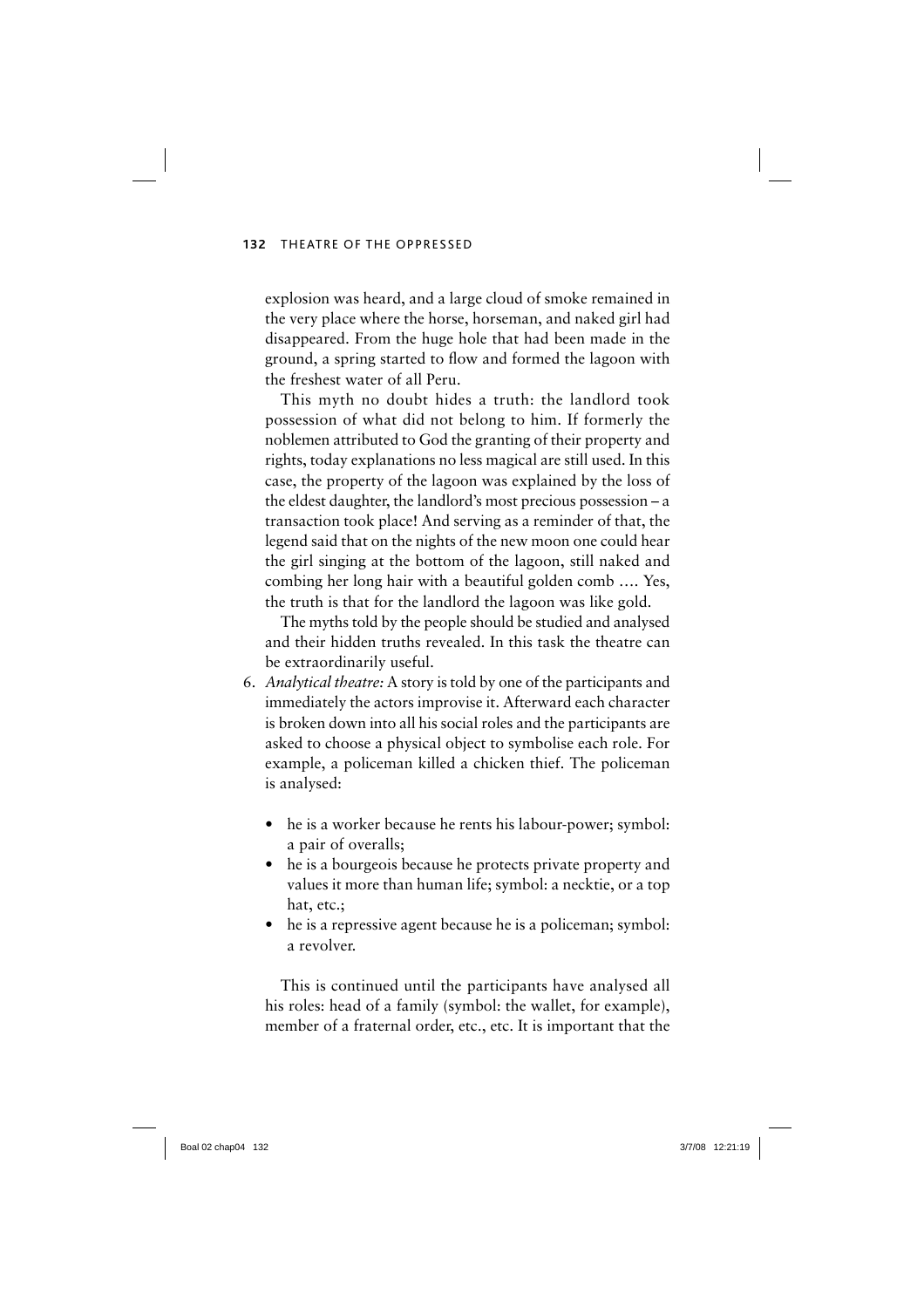symbols be chosen by the participants present and that they not be imposed 'from above'. For a particular community the symbol for the head of the family might be a wallet, because he is the person who controls the household finances, and in this way controls the family. For another community this symbol may not communicate anything, that is, it may not be a symbol; then an armchair may be chosen ….

Having analysed the character, or characters (it is advisable to limit this operation to the central characters only, for the sake of simplicity and clarity), a fresh attempt to tell the story is made, but taking away some of the symbols from each character, and consequently some social roles as well. Would the story be exactly the same if:

- the policeman did not have the top hat or the necktie?
- the robber had a top hat or necktie?
- the robber had a revolver?
- the policeman and the robber both had the same symbol for the fraternal order?

The participants are asked to make varying combinations and the proposed combinations must be performed by the actors and criticised by all those present. In this way they will realise that human actions are not the exclusive and primordial result of individual psychology: almost always, through the individual speaks his class!

7. *Rituals and masks:* The relations of production (infrastructure) determine the culture of a society (superstructure).

Sometimes the infrastructure changes but the superstructure for a while remains the same. In Brazil the landlords would not allow the peasants to look them in the face while talking with them: this would mean lack of respect. The peasants were accustomed to talking with the landlords only while staring at the ground and murmuring: 'yes, sir; yes, sir; yes, sir'. When the government decreed an agrarian reform (before 1964, date of the fascist *coup d'état*) its emissaries went to the fields to tell the peasants that now they could become landowners. The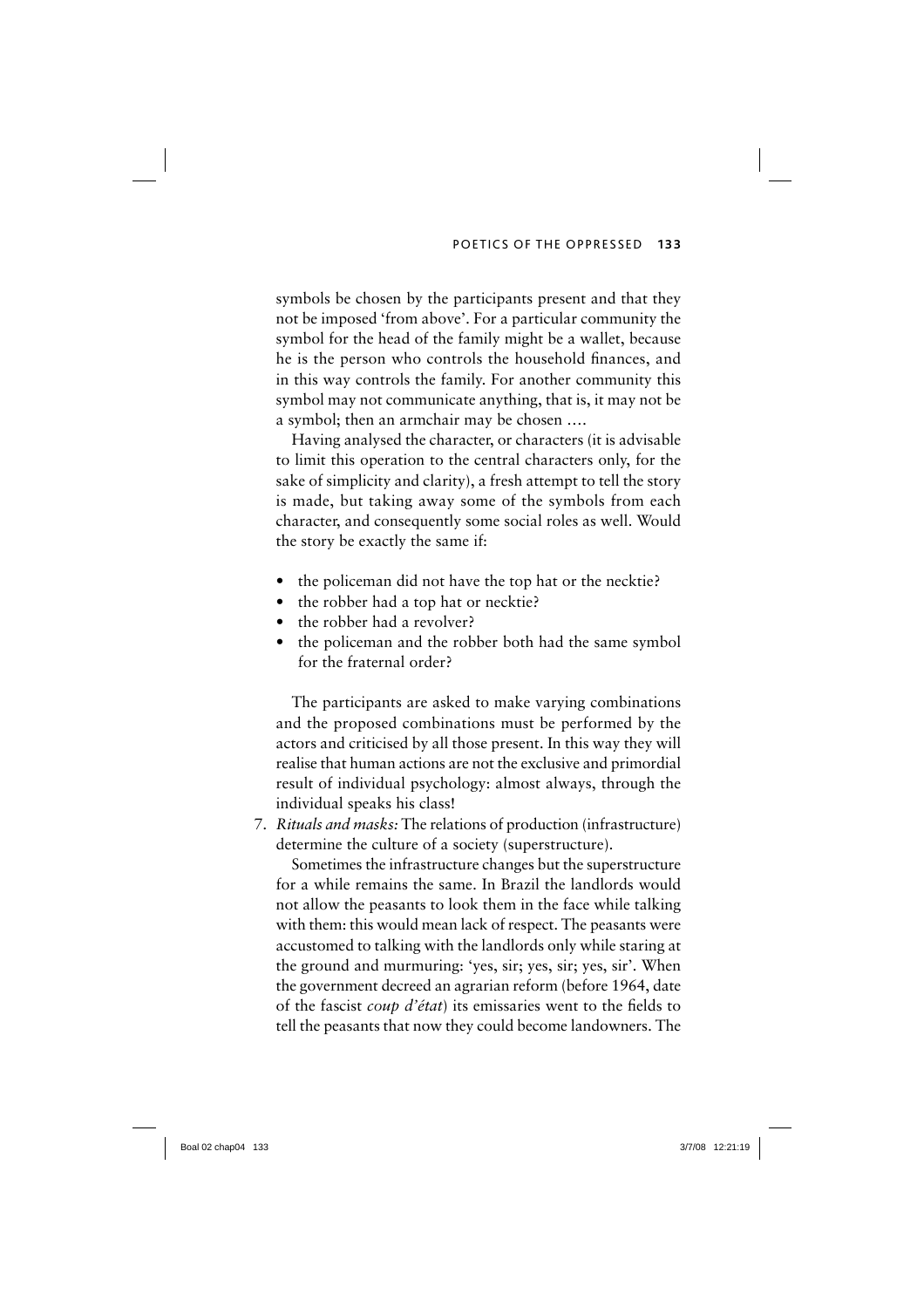peasants, staring at the ground, murmured: 'yes, friend; yes, friend; yes, friend'. A feudalistic culture had totally permeated their lives. The relationships of the peasant with the landlord were entirely different from those with the agent of the Institute of Agrarian Reform, but the ritual remained unchanged.

This particular technique of a people's theatre ('Rituals and masks') consists precisely in revealing the superstructures, the rituals which reify all human relationships, and the masks of behaviour that those rituals impose on each person according to the roles he plays in society and the rituals he must perform.

A very simple example: a man goes to a priest to confess his sins. How will he do it? Of course, he will kneel, confess his sins, hear the penitence, cross himself, and leave. But do all men confess always in the same way before all priests? Who is the man, and who is the priest?

In this case we need two versatile actors to stage the same confession four times:

First scene: the priest and the parishioner are landlords;

Second scene: the priest is a landlord and the parishioner is a peasant;

Third scene: the priest is a peasant and the parishioner is a landlord;

Fourth scene: the priest and the parishioner are peasants.

The ritual is the same in each instance, but the different social masks will cause the four scenes to be different also.

This is an extraordinarily rich technique which has countless variants: the same ritual changing masks; the same ritual performed by people of one social class, and later by people of another class; exchange of masks within the same ritual; etc., etc.

## Conclusion: 'Spectator', a Bad Word!

Yes, this is without a doubt the conclusion: 'Spectator' is a bad word! The spectator is less than a man and it is necessary to humanise him, to restore to him his capacity of action in all its